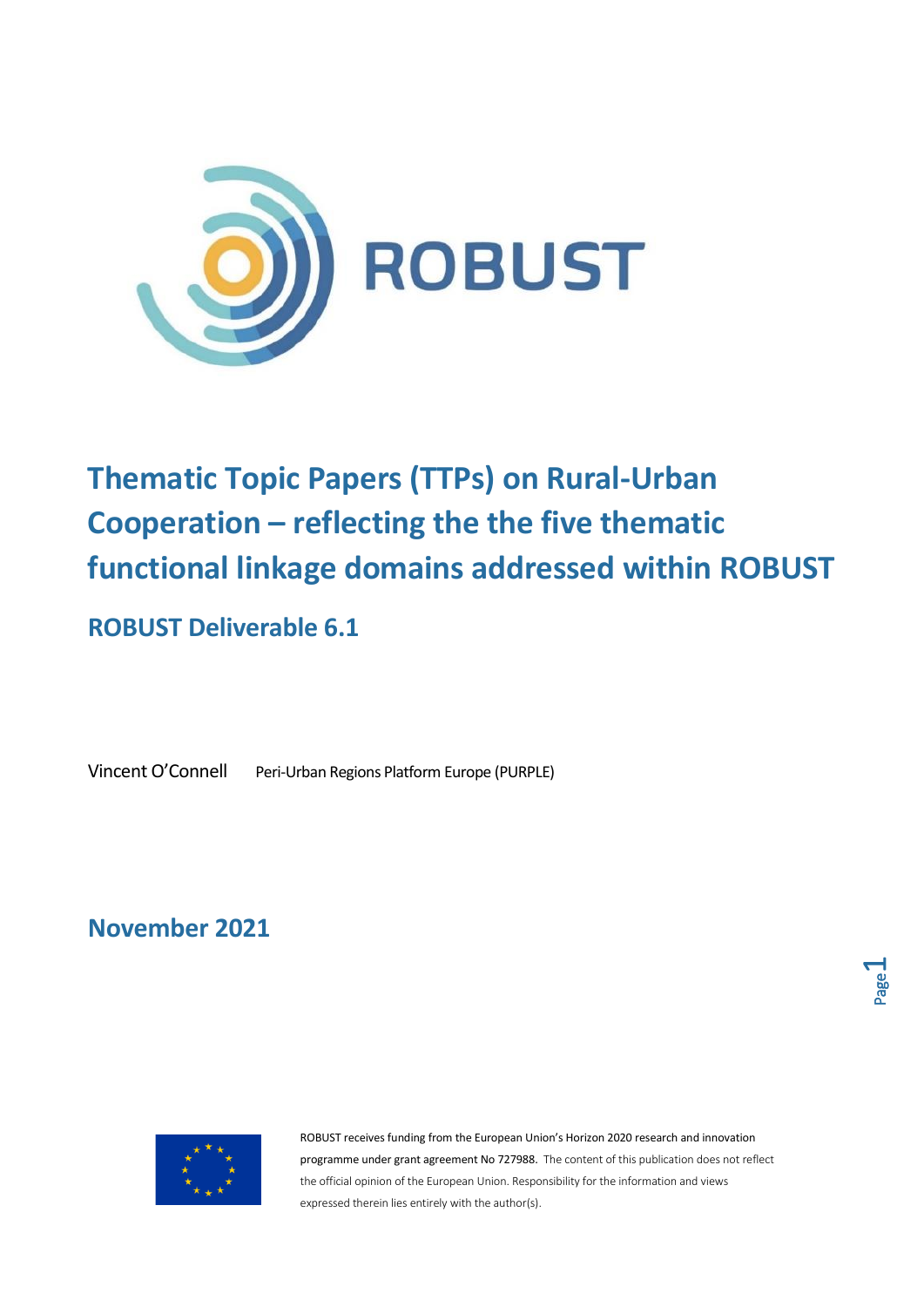## **Table of Contents**

| 1.1 |  |
|-----|--|
|     |  |
|     |  |
| 1.2 |  |
|     |  |
|     |  |
| 1.3 |  |
|     |  |
|     |  |
| 1.4 |  |
|     |  |
|     |  |
|     |  |
|     |  |
|     |  |
|     |  |
|     |  |
| 2.1 |  |
|     |  |
|     |  |
| 2.2 |  |
|     |  |
|     |  |
| 2.3 |  |
|     |  |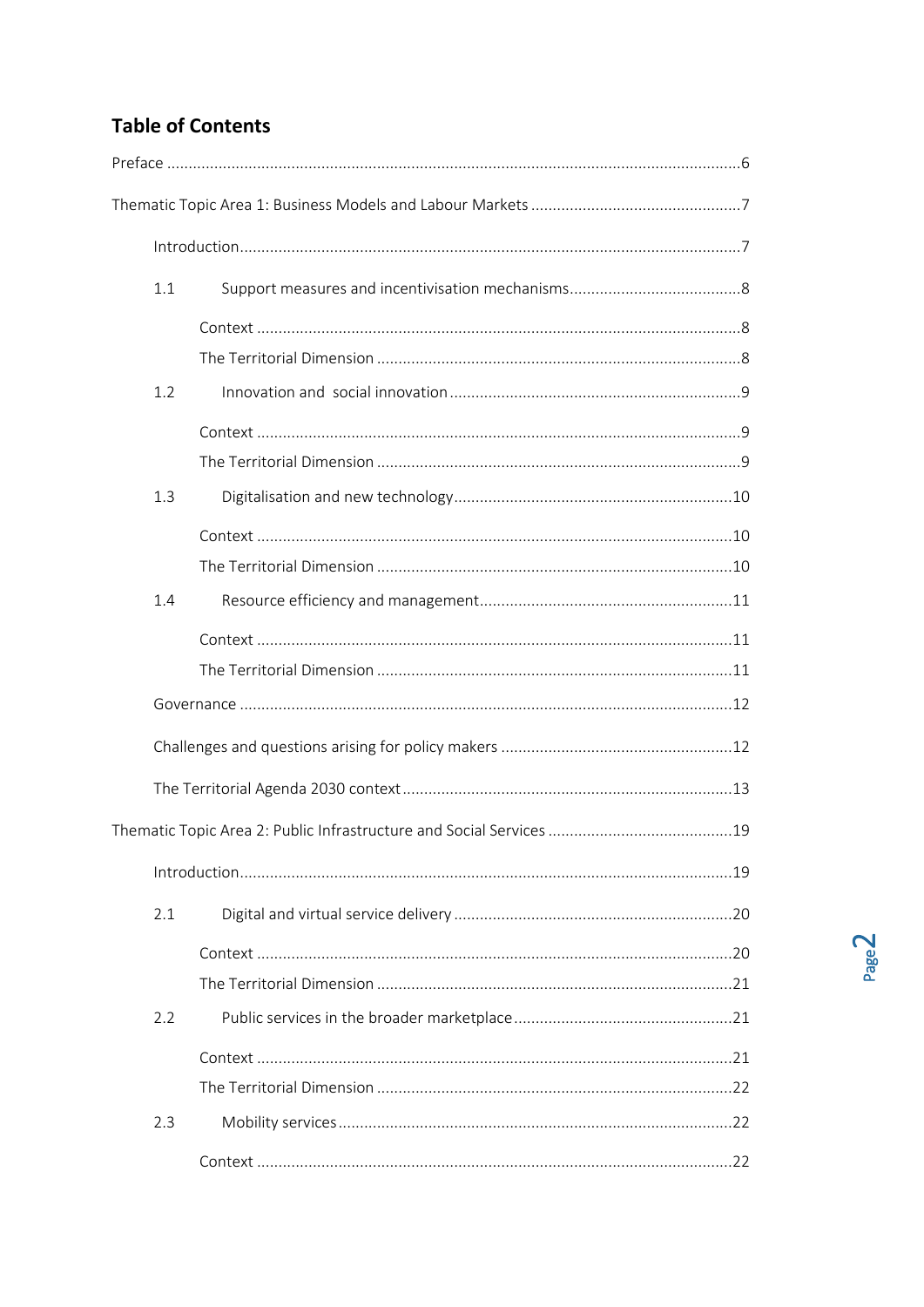| 2.4 |  |
|-----|--|
|     |  |
|     |  |
|     |  |
|     |  |
|     |  |
|     |  |
|     |  |
| 3.1 |  |
|     |  |
|     |  |
| 3.2 |  |
|     |  |
|     |  |
| 3.3 |  |
|     |  |
|     |  |
| 3.4 |  |
|     |  |
|     |  |
|     |  |
|     |  |
|     |  |
|     |  |
|     |  |
| 4.1 |  |
|     |  |
|     |  |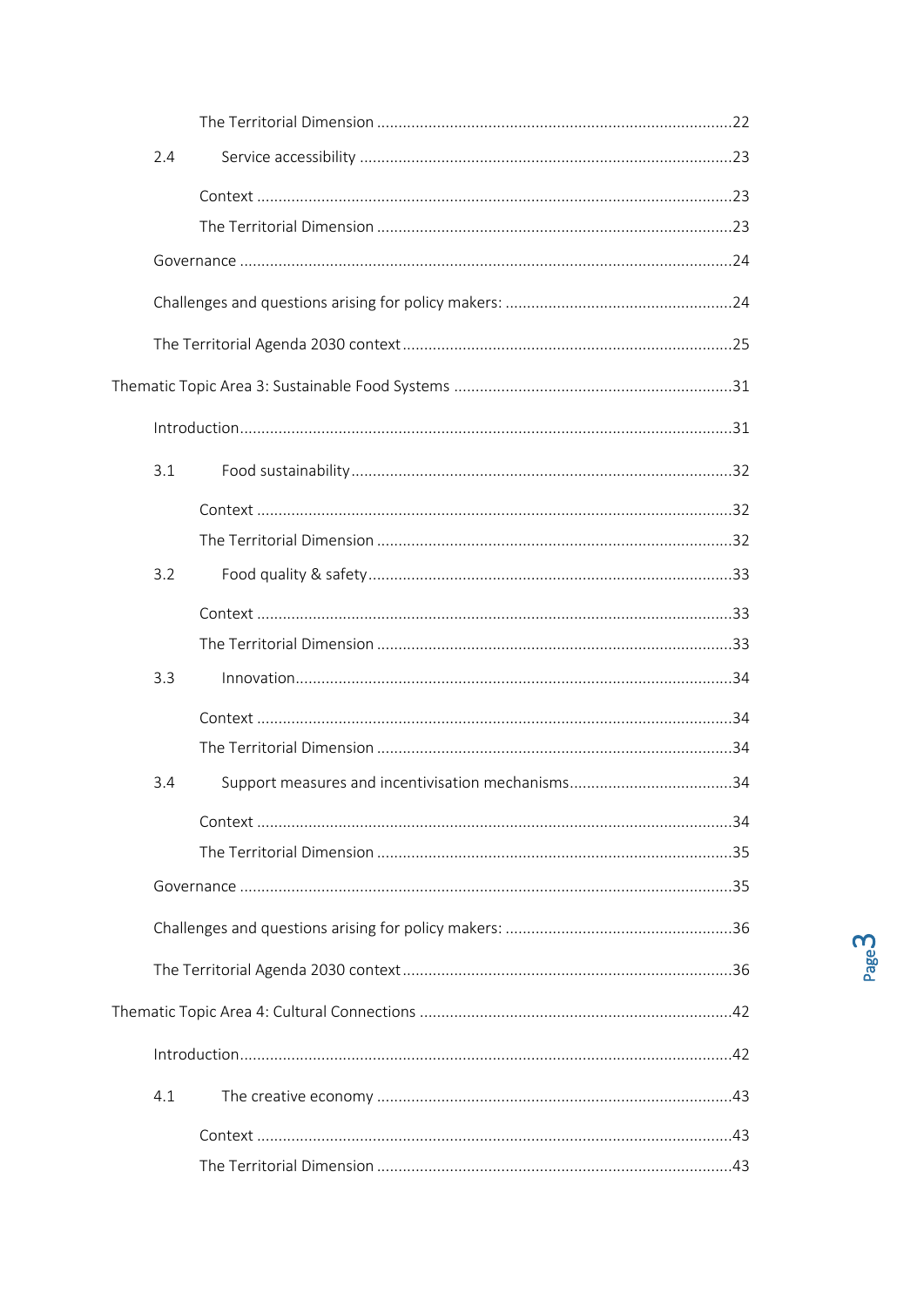|  | 4.2 |  |  |
|--|-----|--|--|
|  |     |  |  |
|  |     |  |  |
|  | 4.3 |  |  |
|  |     |  |  |
|  |     |  |  |
|  | 4.4 |  |  |
|  |     |  |  |
|  |     |  |  |
|  |     |  |  |
|  |     |  |  |
|  |     |  |  |
|  |     |  |  |
|  |     |  |  |
|  | 5.1 |  |  |
|  |     |  |  |
|  |     |  |  |
|  | 5.2 |  |  |
|  |     |  |  |
|  |     |  |  |
|  | 5.3 |  |  |
|  |     |  |  |
|  |     |  |  |
|  | 5.4 |  |  |
|  |     |  |  |
|  |     |  |  |
|  |     |  |  |
|  |     |  |  |
|  |     |  |  |
|  |     |  |  |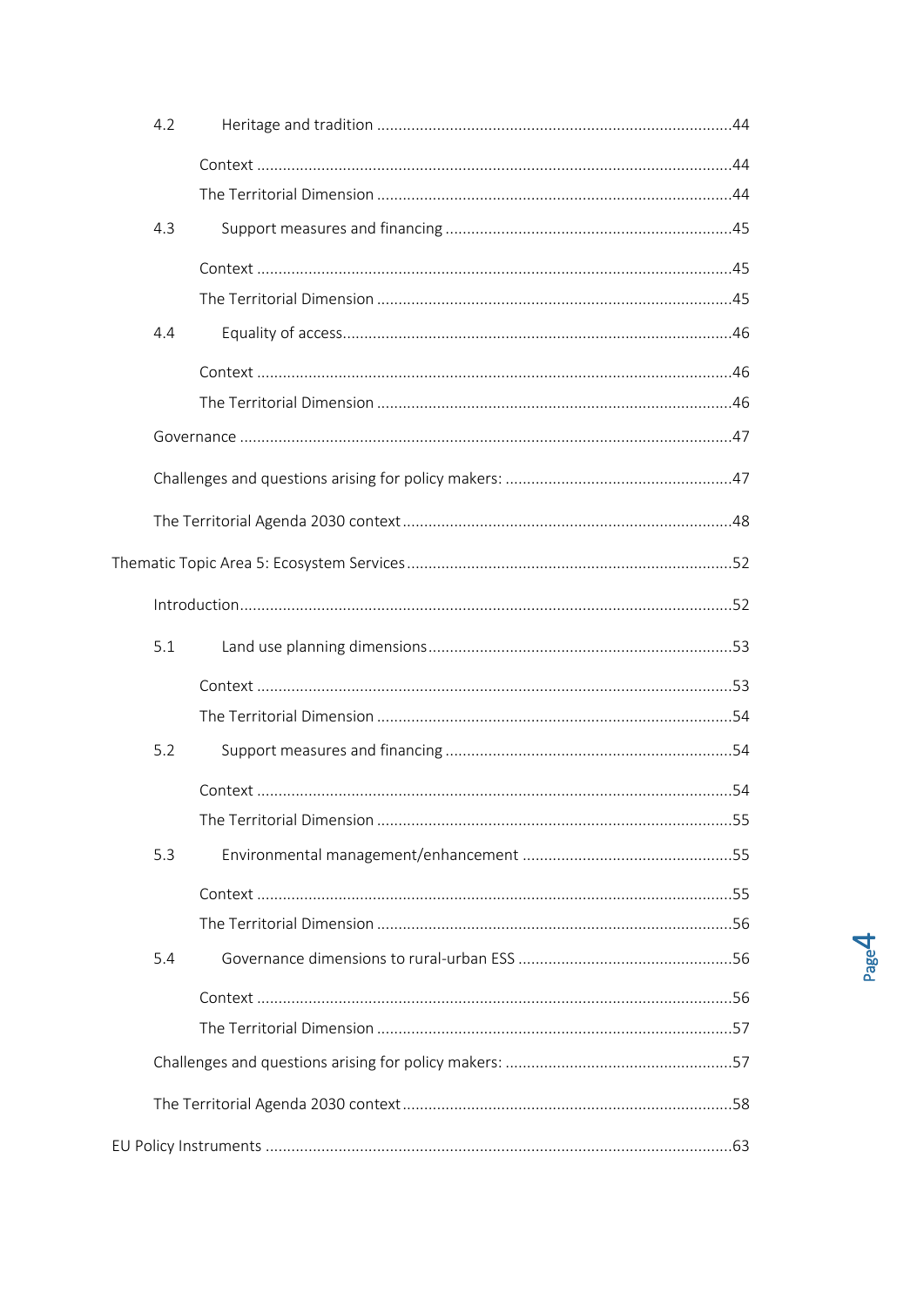| 6.1 |                                                                 |  |
|-----|-----------------------------------------------------------------|--|
| 6.2 | Circular economy and the Circular Economy Action Plan (CEAP) 64 |  |
| 6.3 |                                                                 |  |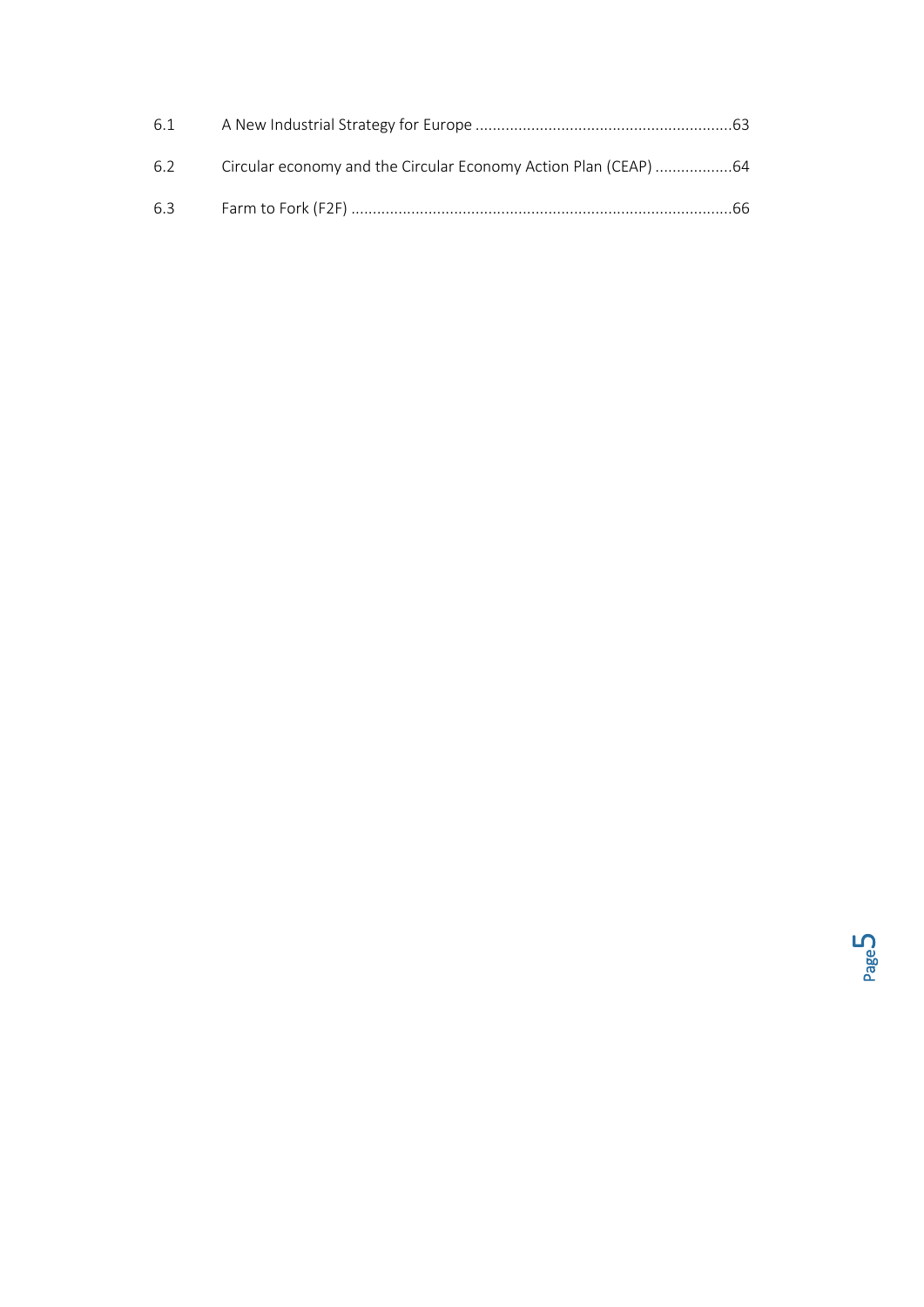# <span id="page-5-0"></span>**Preface**

In this paper, five chapters are brought together into one document to mirror each of the five ROBUST Communities of Practice (CoP) and to form a single set of thematic topic papers. A standalone section is devoted to each in a near-standard format. The paper is very much an exercise in contextualisation and synthesis for which the empirical foundation is to be found in the CoP Reports themselves (ROBUST Deliverable 3.2).

In the case of each of the five thematic topic areas, an analysis is offered under four sub-headings for each of which in turn a short explanation is provided as to the policy context, next follows a brief exploration of the territorial dimension and this is in turn followed by a brief outline of the particular governance related issues arising from the work of each CoP.

That in turn is followed by a brief bullet-pointed list of policy related matters arising, designed to serve as a conclusion and summary of what has been covered in the main body of the text. The last section here deliberately stops short of making specific policy recommendations as they are to be found grouped together elsewhere within the "Synthesised Policy Recommendations relevant to rural-urban interactions and interdependencies" (ROBUST Deliverable 6.3).

There next follows sub-sections on the Territorial Agenda 2030, where we have attempted a detailed interpretation of the text of the December 2020 agenda document itself as well as preparatory and supporting papers, in a more detailed and bespoke way with regard to each of the five CoP areas and hence chapters.

Finally, and as a sixth section, there follows some cross-CoP commentary on what are judged to be the most relevant and topical connections with a small range of key EU policy instruments. Conscious, at the same time, that the policy instruments discussed are applied and, in some cases, managed, at either the national or regional level.

Some overlap across and within chapters is inevitable, but repetitions have been kept to a minimum, other than in the five introduction sections where the duplication is deliberate.

We make no systematic or in-depth attempt to repeat or precis the findings within the CoP reports themselves, indeed we purposely set out to not do so. The work here has taken the form of a "gradual shaping of key project findings into a set of five '*Policy and Governance Thematic Topic Papers (TTPs) on Rural-Urban Cooperation*' which are intended to serve as "Policy and Governance guidance on five thematic functional rural-urban linkages". In reality they have been shaped not only by emerging findings arising from the work of the CoPs – and the related Living Labs – but also by developments in EU level policy itself as the project straddles the end of the 2014-20 budgeting and programming period and the beginning of the 2021-27 one.

The paper constitutes one of the deliverables within Work Package 6 of the ROBUST project and as such its principal focus is upon the policy dimensions of what it addresses. Its intended target audience is policy makers at EU, national and sub-national levels or anyone else with an interest in how policy might be contextualised in the context of rural-urban linkages and synergies between rural and urban actors, interests and places.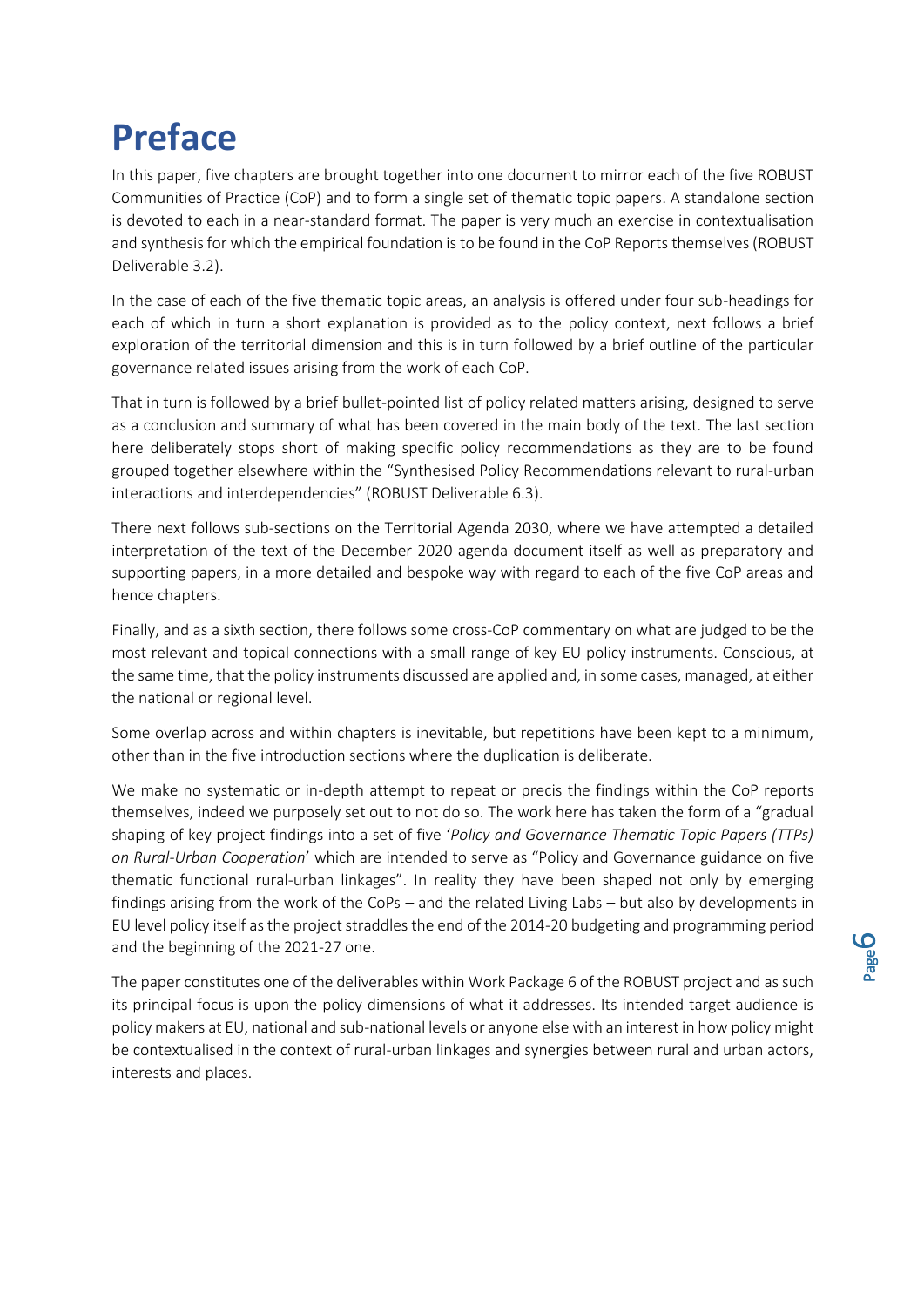# <span id="page-6-0"></span>**Thematic Topic Area 1: Business Models and Labour Markets**

## <span id="page-6-1"></span>**Introduction**

Rural-urban cooperation and rural-urban linkages lie at the heart of ROBUST - in other words, the project works with a strong territorial basis and focus. That is reflected in this document and the areas it chooses to highlight. In order to help maintain that strong territorial focus and with the aim of helping ensure that we do not deviate into more general (or global) considerations as regards (new) business models we worked with the following considerations in mind:

- The sorts of (new) businesses and models that exist in areas where rural and urban meet in other words, businesses physically operating across rural and urban territories in some way
- The particular opportunities for such businesses that arise from the rural-urban setting
- The threats faced by such businesses in particular connectivity and territorial issues
- The sorts of (new) businesses and models that exist with a clear rural-urban dimension to their business model (albeit not one based solely upon geographic proximity)
- The support measures needed and best suited to the sorts of business operations described above

#### And

• How this is best responded to in policy and programmes – in reality or in theory

The four broad topic headings which shape this chapter to a large extent reflect the foci of the work of the relevant CoP as well as - we felt - sitting sensibly against the EU policy areas highlighted in later sections:

- Support measures and incentivisation mechanisms
- Innovation and social innovation
- Digitalisation and new technology
- Resource efficiency and management

Of central concern to the work and findings of the *Business Models and Labou*r Markets CoP has been the ways in which interdependencies between rural and urban places, actors, and interests can serve to harness the development of new and innovative business models designed to better synergise those linkages and connections. In parallel, it has examined and explored the relationship between those interdependencies and the dynamic of regional labour markets. This is in many ways about reciprocity, with a strong focus on the mutual benefit of closer cooperation between rural and urban actors in the context of business start-up and growth, and the economic and social advantages to be gained in terms of economic activity and jobs.

It is also very much about putting these economic prospects into a clear territorial context by focusing on ways of doing businesses which as well as serving immediate economic purposes, in one way or more ameliorate relationships between rural and urban given the respective challenges that each faces and the assets and opportunities that each possess. In that sense the focus is upon new and different types of business models and jobs being developed as part of a broader strategic push towards balanced territorial development.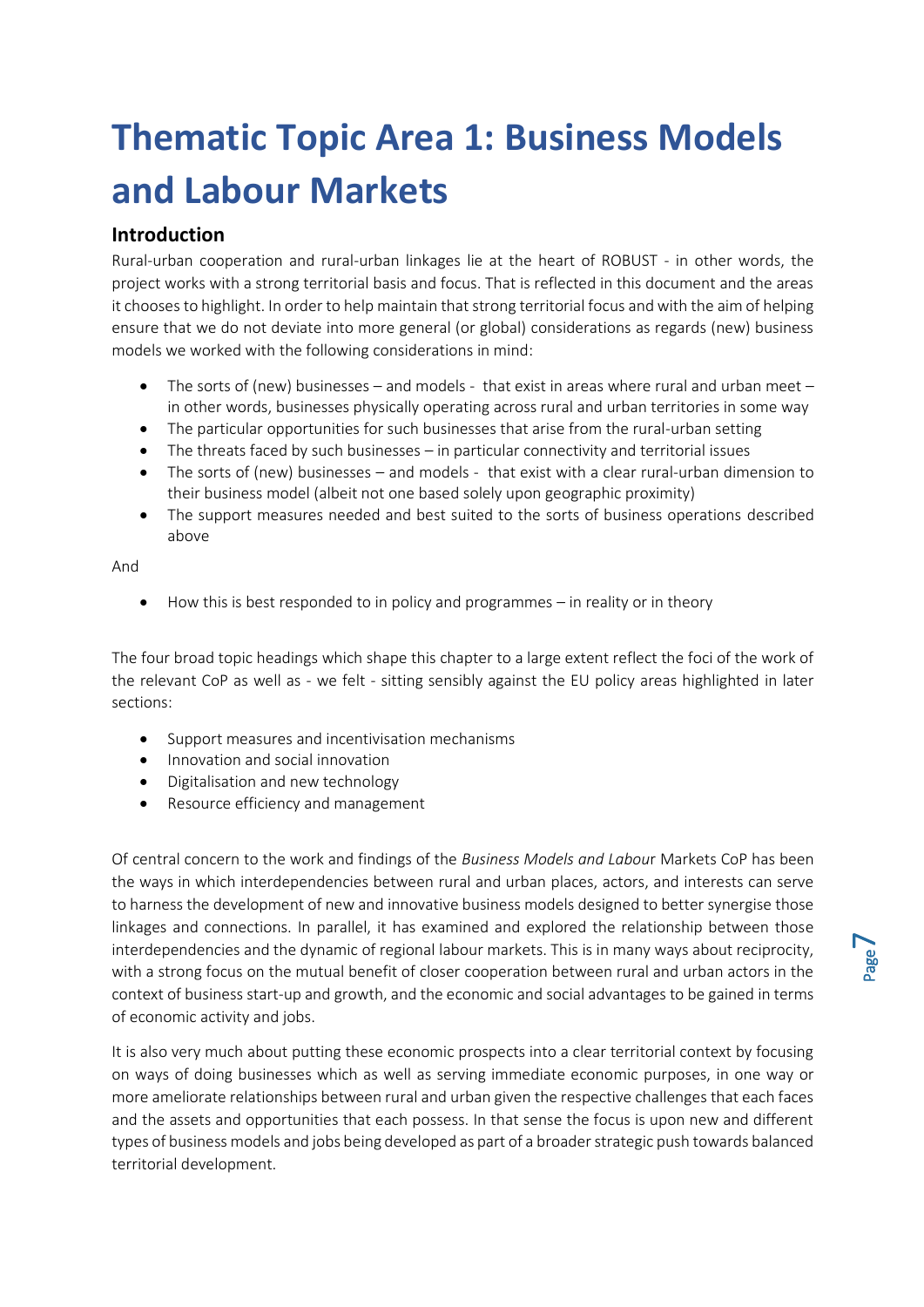As will be repeated in the case of each of the five ROBUST CoP areas, it is important to ensure that the territorial dimension is clearly written into this exposition at each stage, and this is reflected in the document structure used here. The chapter contextualises and expounds the thinking which has emerged from within the Community of Practice as regards each of the four selected topic headings and hopefully makes a case for their relevance, importance, and hence inclusion, by providing a short commentary on each topic.

Given that the aim of this set of TTPs is to offer guidance, we have tried to provide information in a straightforward and useful way and have added suggestions as to how that information might be acted upon. Finally, we have provided a set of conclusions in the form of a short set of thoughts as regards challenges to policy-makers for each topic area, these are intended to act as a bridge into the project's policy recommendations as set out in ROBUST Deliverable 6.3

### <span id="page-7-0"></span>**1.1 Support measures and incentivisation mechanisms**

#### <span id="page-7-1"></span>**Context**

The work undertaken within the ROBUST *Business Models and Labour Markets* CoP has orientated itself in a number of different ways to focus upon what is required by way of public policy interventions that can either directly support, or more generally incentivise, new and different means of developing business models or shaping labour markets in ways that might bring about stronger rural-urban linkages or optimise rural-urban synergies. It has in particular set out to capture ways in which policy makers might make a positive contribution to enrichening or accelerating the trajectories of such synergies.

This has been considered in a number of different contexts with which policy makers will be familiar, for example in the design and application of financial support to businesses or to regions more broadly - not least, but not exclusively either, through European Structural and Investment Fund (ESIF) instruments such as ERDF with its focus on regional development channelled through a given series of EU level policy prioritisations, or through the European Social Fund with its overt emphasis upon labour markets and jobs. That focus though also extends to business advice and start-up schemes, to State Aid regimes, to other financing mechanisms, (where the whole policy agenda around deregulation and market liberalisation will come into play), and indeed as far as fiscal systems – albeit, with a recognition that in this very last regard, EU competence is limited, and the national and regional level has more of a starting point role to play.

#### <span id="page-7-2"></span>**The Territorial Dimension**

The role of EU ESIF funds has already been referred to, based on national and/or regional allocations and managed in large part at national or sub-national levels, ESIF support mechanisms have, in that sense, a territorial basis, indeed, of course they are designed to bring about "territorial cohesion" as well as economic and social cohesion. That "place" basis is clear enough but not necessarily particularly meaningful other than in the immediate (and important) sense that geographical location will determine the funds to which a place has access and the size of the financial envelope involved.

What perhaps brings greater meaning to the subject at a more practical level though is the ways in which that support is directly within national and regional borders and the way in which Operational Programmes are designed to support places of different kinds, rural, peri-urban, and urban within those programme areas. That will very much be in the gift of policy makers at different levels, designing localised versions of public funding support within an EU cohesion policy framework. Much of that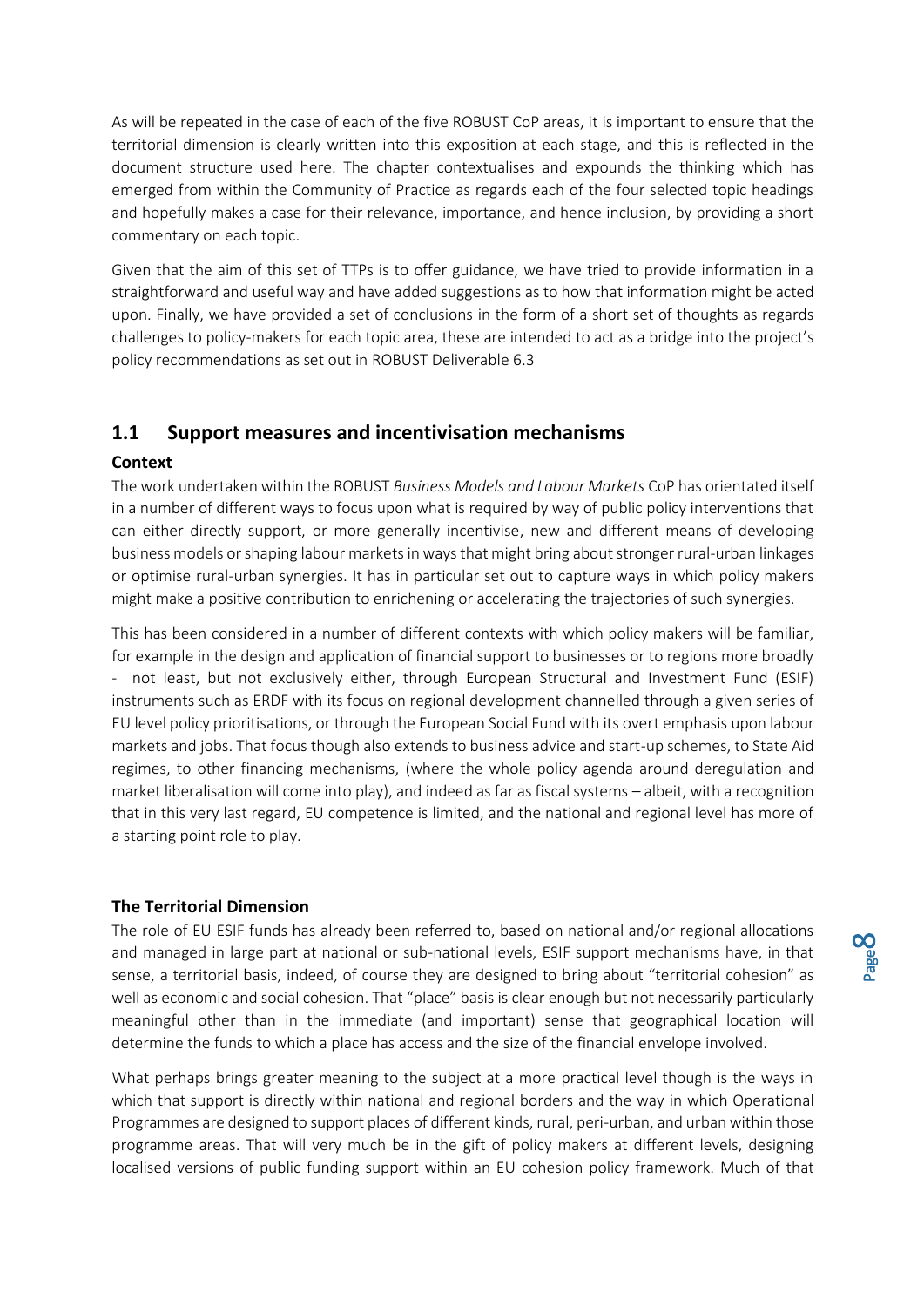support will be earmarked to support development in priority topic areas such as entrepreneurship, small business support, technological development, the green economy etc and to that extent is "placeblind". That said, both the 2014-20 and 2021-27 EU cohesion policy programmes contain ringfences for support for urban areas and include specific mechanisms such as Integrated Territorial Investments with an express requirement for urban actors (and others) to shape programmes extending beyond city limits.

The picture is not and should not be limited to ESIF of course and rural development funding, channelled through the EAFRD programme budget and positioned within the second pillar of an ever-evolving Common Agricultural Fund (CAP) is a key and important player, not least in the context of LEADER grantawarding arrangements but also in terms of direct support to rural and peri-urban (to varying degrees) businesses and indeed, support agencies themselves. There is then, a mix here of elements with more or less overt "place" starting point". Part of the challenge that the CoP set itself was to tease out some of that detail in the developing of its 20+ business model schema, inevitably it has arrived at a varied picture and work on a much larger scale would be needed in order to extrapolate meaningful trends etc, nevertheless it offers insights, and topical examples of the reality.

## <span id="page-8-0"></span>**1.2 Innovation and social innovation**

#### <span id="page-8-1"></span>**Context**

Much of the focus when looking at business models in a rural-urban context has been upon new and innovative business models and the way in which these can be used to lever new commercial opportunities to the joint advantage of rural and urban actors be they as providers or recipients of goods and services. This focus on the new and developing is closely linked to new technologies as in the subsequent sub-section but is also about new ways of working, new market relationships and new ways of doing business based upon a reappraisal of the relative merits of particular geographic settings.

Social innovation as a distinct and different variant upon innovation per se is an established but at the same time evolving concept and policy field and is one where issues around co-created, inclusive models of doing business, with aims that extend beyond financial profit alone, often become clustered around broader considerations of arriving at some form of "wellbeing economy" – an evolving concept around which much of ROBUST's work and findings has come to be posited and hence a valuable point of coincidence.

#### <span id="page-8-2"></span>**The Territorial Dimension**

Innovation occurs in both urban and rural areas. It is still common to see something of an overassociation between innovation and the urban, with cities seen as "cradles of creativity" and similar, and emphasis being placed on critical mass of people, talent, and the comparative richness of what might be referred to as the "innovation ecosystem". That balance has been redressed to a degree by rural innovation initiatives, the development of rural innovation hubs and similar, and through EU level initiatives such as *Smart Villages* and the soon to be launched *European Startup Village Forum (*[Startup](https://eustartupvillageforum.eu/)  Village Forum – [Startup Village Forum \(eustartupvillageforum.eu\)\)](https://eustartupvillageforum.eu/).

Rural entrepreneurs arguably have increasingly improved conditions for establishing and running innovative businesses thanks to better connectivity, the evolution of digital technologies and changes in the ways businesses operate. They do not necessarily need to have a physical presence in city centres to be able to attract the required volume of customers and their employees are able to work remotely.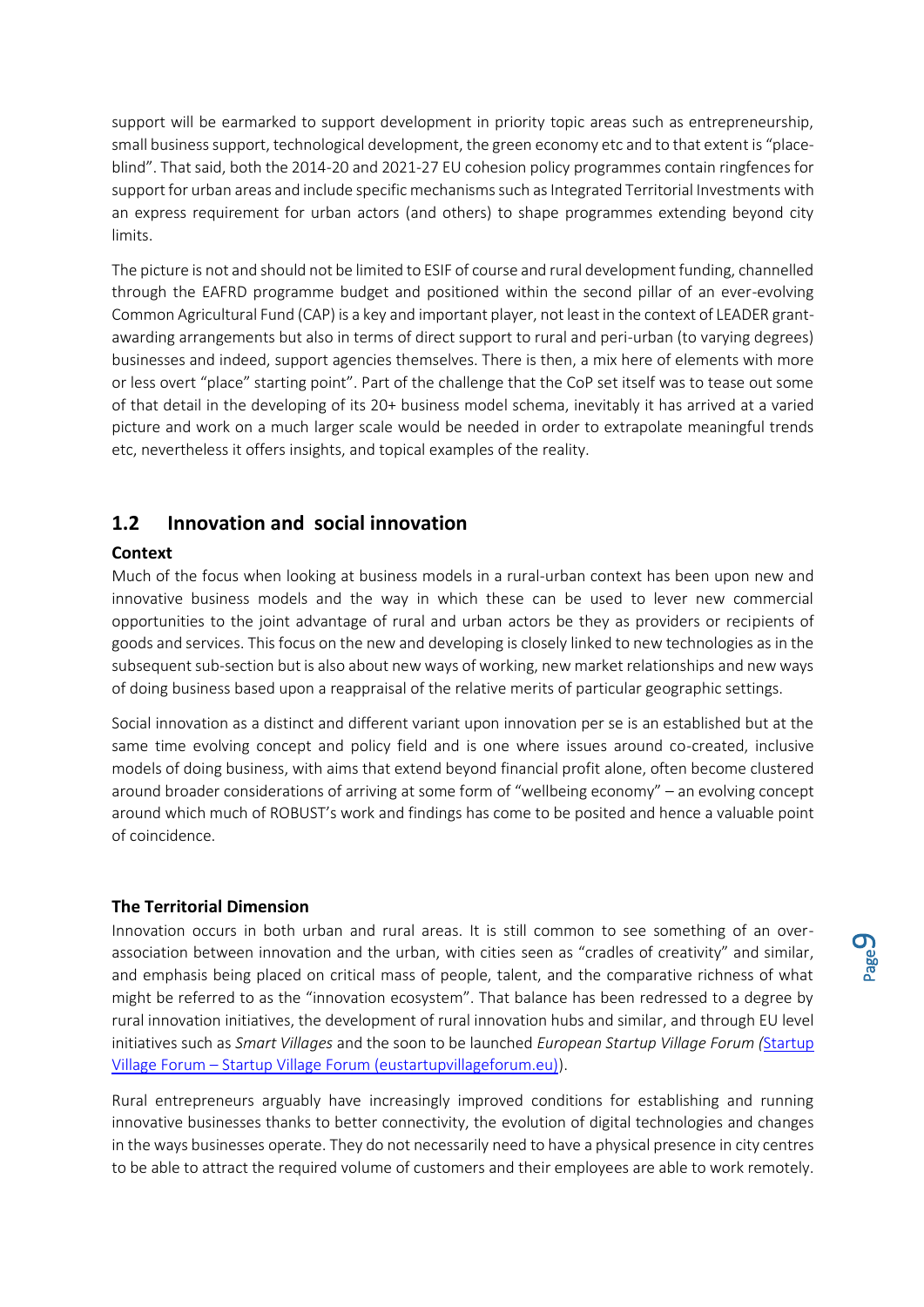The last factor in particular, is closely related to the impacts of the Covid-19 outbreak of course which is, quite rightly, seen as an accelerant for this.

Innovative rural businesses will also search to capitalise on the natural assets of rural areas and at the same time try to reach customers located in urban bases often providing them with products and services that are not otherwise locally available. In this sense it is the provider/client relationship which very often provides the overt rural-urban dimension here, whether the business in question be innovative or new or not – the ROBUST focus has been on the former, but the point applies generally.

Public authorities can, and do, support innovative businesses through provisions within spatially based strategies and instruments, such as Smart Specialisation, where a single strategy will apply to a region as defined by administrative border or to a national area in the case of smaller EU member states. promoting short supply chains as well as social innovations, which establish and support new ways to operate businesses and to employ people.

## <span id="page-9-0"></span>**1.3 Digitalisation and new technology**

#### <span id="page-9-1"></span>**Context**

The increased take-up rate and breadth of application of digital services and new technology is a common thread running across many – and arguably all – policy areas at EU, national and sub-national levels. It has come to the fore all the more over the lifetime of the ROBUST project with the adoption at EU level of the notion of a "digital transition" forming one half of the overarching "twin transitions" policy objective alongside a "green transition". The two are deliberately and purposefully entwined at policy level as they are in practice. In the context of the ROBUST project, they are also closely related with notions of how to bring about a wellbeing economy with a supra-economic focus on individual quality of life, and in this particular regard, the role that digital products and services might play in that process.

This has an added layer of relevance in the context of the work of this particular CoP insofar as the new business models which have been explored in detail are themselves in many instances based upon the development and exploitation of new technology and the ways in which they themselves might be used to improve rural-urban connections (as in connectivity) and linkages. It has relevance too at the labour market level and against a backdrop where many rural areas are seeing population decline and a seemingly ineluctable moving away of people, and especially young people, to urban centres, but where increasing levels of opportunity to work digitally and locally is being viewed as a viable means by which to arrest this out-migration, not purely of people, but of talent (human capital), and of local tax-take.

#### <span id="page-9-2"></span>**The Territorial Dimension**

The scope and potential to link and connect rural and urban places, actors and interests using new technology as referred to immediately above lies at the root of the territorial dimension of what the CoP has considered in practice. Here the focus is upon the ways in which the digital might be used to overcome either the physical rural-urban "divide" itself or the ways in which it serves as a means to an end in developing and delivering upon a viable business model. It is also about exploiting to the utmost the sorts of advantages that a business located in one type of place might possess in terms of unique selling points and character, whilst at the same time being able to operate in the open market-place in a competitive way by expanding a sales base beyond the immediate geographic locale.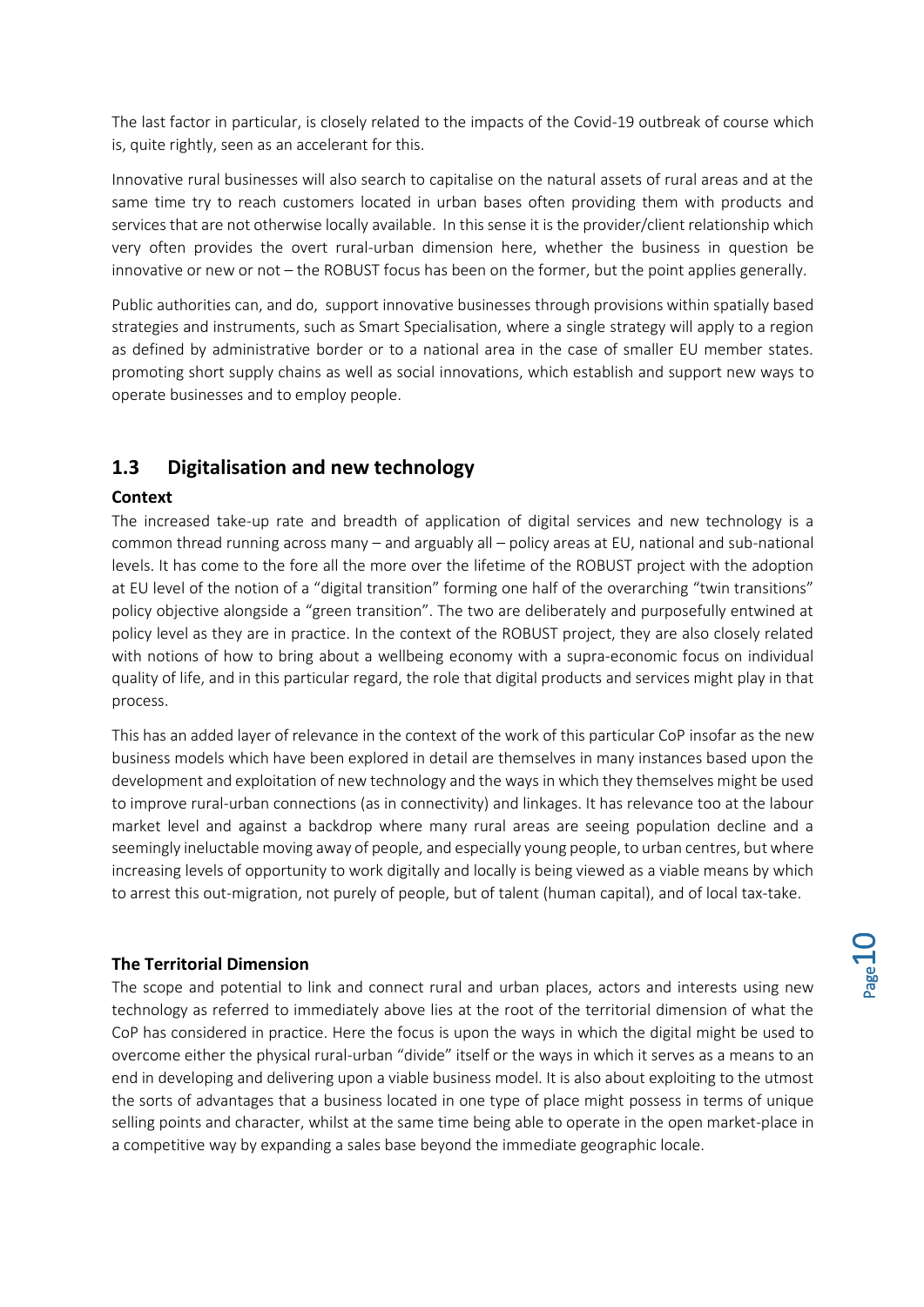It is an approach which in some ways addresses existing rural and urban imbalances in business terms, it looks at how digital technology might enable a rural business to remain rural whilst at the same time retaining its ability to sell into urban markets etc. In that last sense it downplays the "territorial" dimension, making physical location of workers and operations of less importance, whilst at the same time retaining local territorial flavour in terms of what the business does and the local assets, character and resources from which the business draws its identity and function.

## <span id="page-10-0"></span>**1.4 Resource efficiency and management**

#### <span id="page-10-1"></span>**Context**

From the starting position that different types of places, rural, peri-urban, urban (or whatever other demarcations one might choose to use), have different characters and assets, face different (to varying degrees) challenges and obstacles in terms of their labour markets and scope for business development, and that they all have viable contributions to make, policy makers will not be surprised to learn that a considerable focus has been placed upon trying to better understand the resources of a particular type of place and how these impact upon business models. Natural resources of a particular place can be themselves the starting point for a business – most obviously the case perhaps in the context of the food sector (well-represented across the CoPs business model, it will also apply to a range of cultural and leisure related business types where the physical setting is seminal to the business.

It will also apply when the direct exploitation of natural resources such as water, energy sources, minerals or natural products are the subject or product upon which the business is itself based and where local natural resources are in practice inseparable from the way in which the business (for profit or otherwise) actually functions. It follows then that the ongoing availability – and therefore management – of those, often finite, natural resources will be an inextricable part of the picture. This then links to another hugely significant policy area and represents a clear interface between environmental and economic concerns.

#### <span id="page-10-2"></span>**The Territorial Dimension**

As implied immediately above, the territorial dimension here is difficult to decouple from the broader context and that is probably just as it should be. Coming at the subject through the lens of rural-urban relationships and interdependencies as the ROBUST project has done, brings valuable insight in immediately trying to contextualise an area of commercial activities where natural resources are used (exploited) across territories of different types. Archetypically, and this is true of the majority of examples from within the CoP, this will relate to rural natural resources being directly or indirectly used as the basis for business activities with a market base which is largely urban.

The way in which those natural resources - and here really now we are talking about them as "territorial assets" - are used and managed, has inevitably therefore been part of the CoP's exploration and it is no coincidence perhaps to see both circularity - and circular farming more specifically - posited amongst the range of different business model profiles and repeatedly returned to and highlighted as a key dimension of sustainable development. Circularity in natural resource management is a recurring dimension and at the same time the basis for business opportunities. And here again we can see congruence - and hopefully policy makers will see congruence - with the broader wellbeing economy model so strongly favoured by ROBUST partners as a credible and desirable framework to address ruralurban linkages and within which circular economy again features as a prominent element.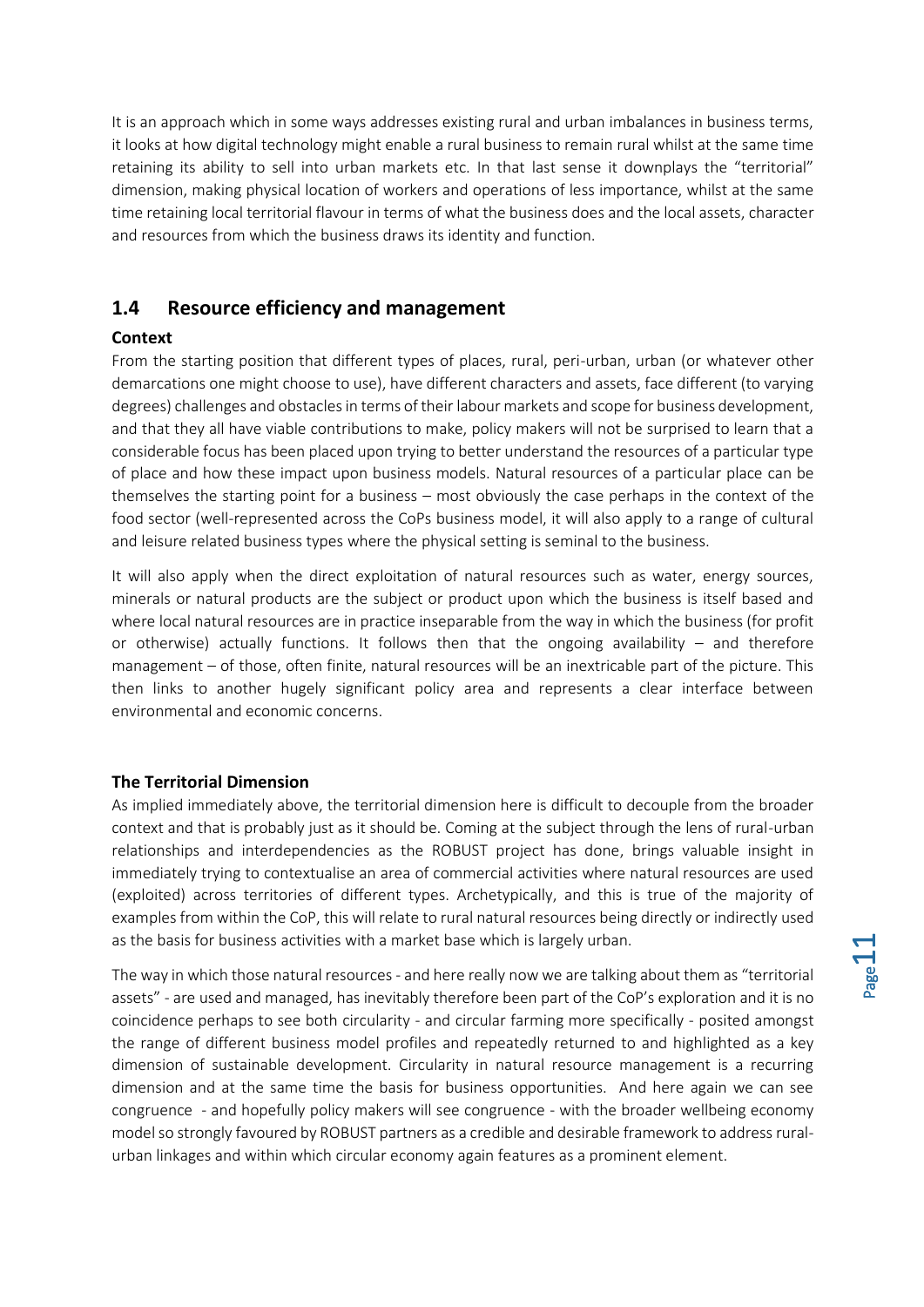### <span id="page-11-0"></span>**Governance**

The work and findings of this CoP concerned itself with the ways in which governance arrangements can best be deployed to support new business models with an overt rural-urban dimension. This will apply not only to general governance arrangements in the broader public sector but also to the internal governance arrangements of businesses themselves. Noting, at the same time as saying that, that the broader public arrangements are likely to be territorially circumscribed whilst those applying to businesses themselves are unlikely to be constrained in the same way.

With regard to the sorts of support mechanisms that might most readily be expected to support the development of new and innovative business models with a rural-urban dimension, and to the broader development of the labour markets within which they do, or will, operate, we can expect to find similar multi-level and multi-sector (as in public/private/third sector) features as encountered across all ROBUST CoPs. We might also expect to find an explicit mix of territorial interests represented within such interests where they, for example, have responsibility for regional employment strategies, innovation and entrepreneurship strategies, or are part of the management arrangements related to European Structural and Investment Funds.

Governance in the sense of the arrangements relating to spatial planning processes has been specifically highlighted by the CoP as being of particular relevance. This is most likely to manifest in the context of the regulatory frameworks within which spatial planning regimes will tend to operate, with inbuilt requirements to comply with broader, published spatial development plans, to consult and involve stakeholders, and to maintain stated standards with regards to transparency and appeals processes etc. It is, on occasion, these spatial planning regimes, which have a remit spanning rural and urban areas which might in many other ways be treated separately in different strategies and policies limited to smaller administrative units, or where policy domains themselves are differentiated between urban and rural.

## <span id="page-11-1"></span>**Challenges and questions arising for policy makers**

- The role of public sector operators in supporting and incentivising economy activity with an explicit rural-urban dimension
- How, and by whom, synergy trajectories are best supported in the context of for-profit and notfor-profit enterprises
- How markets might best be developed and stimulated, in accordance with competition requirements, but at the same time so as to rebalance the location and flow of jobs, economic activities and financial capital between rural, peri-urban and urban places, actors and interests
- How best to understand and conceptualise business models with an overt dimension of synergising rural-urban linkages
- How varying territorial assets possessed by rural and urban areas can somehow best be brought together to better achieve mutual benefit in the context of new ways of doing business and the labour market
- How that might in turn be best reflected in the delivery provisions within inter alia EU cohesion policy *Operational Programmes* and CAP Strategic Plans 2021-27
- How business models with a rural-urban linkage and synergy dimension and an innovative nature are best understood and supported within the broader context of rural innovation
- The role of social innovation and social economy related initiatives such as the imminent *European Action Plan for Social Economy* in developing further work around new business models with a rural-urban dimension
- How digitalisation options might best be harnessed in the process of bringing new rural-urban related business model to markets or in extending their market share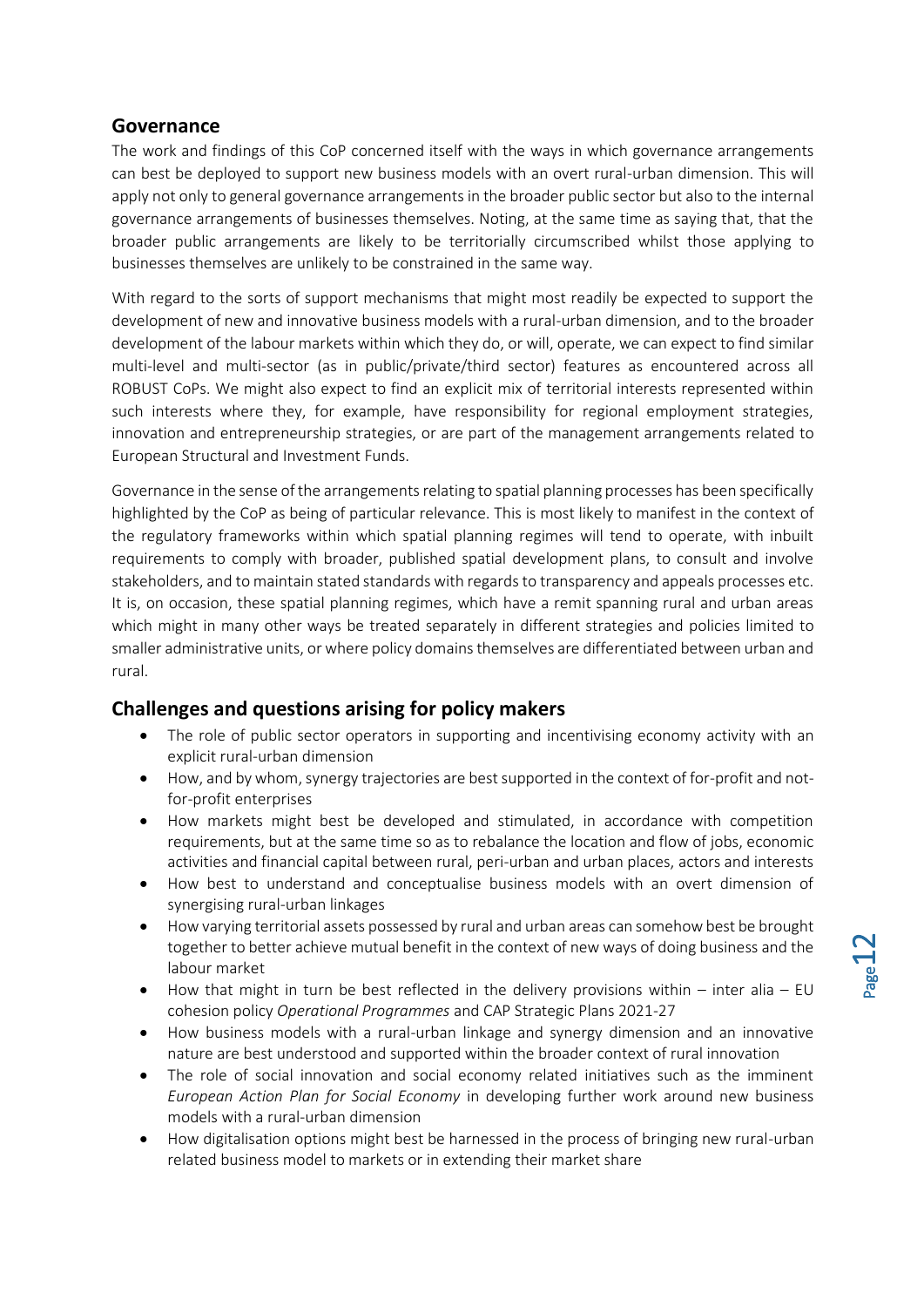## <span id="page-12-0"></span>**The Territorial Agenda 2030 context**

The Territorial Agenda 2030, new business models and labour markets

The main stated goal of the Territorial Agenda 2030 (TA2030 hereafter) is to bring about a "better future for all". It has two objectives:

- A JUST EUROPE (JE) that "offers a future perspectives for all places and people" with actions aiming to counteract increasing imbalances and inequalities
- A GREEN EUROPE (GE) that "protects our common livelihoods and shapes societal transition processes" with actions aiming to promote sustainable development and counteract climate change

Within each objective are three priorities:

The three priorities under the Just Europe objective of the TA2030 look to add a territorial dimension to such issues as economic and social development and bring in to play other EU policy instruments such as the European Pillar of Social Rights at the same time.

Economic and social development is highlighted at numerous points throughout the TA2030 text – clearly, both are directly connected to an efficient mix of business models and buoyant labour markets.

#### BALANCED EUROPE

In relation to this first priority regarding balance, the text specifically talks about the ministers' wish to support local, regional and national authorities to "cooperate on improving the quality for working, living and investing in all places and strengthening economic prosperity and global competitiveness throughout Europe" *(*PARA 52). So, here we have an overt reference to investment, to that happening in places of all types and to the rationale for doing so – broader prosperity and global competitiveness. Just how that is somehow to be balanced in terms of achieving broader territorial development isn't always made clear, what is clear though is that polarisation is deemed to be a threat to achieving such balance. There is reference here also to "concentrating tendencies" in territorial development – again antithetical to balanced development – and here the role of a managed labour market and a mix of new and not-so-new business models seems plain enough to see. Note too, as above, the focus upon investment – a point which is in turn linked to governance arrangements when the text calls for cooperation between public authorities to improve investment systems.

The text here also advocates a place-based approach to special types of territories, for example, coastal zones, islands, mountainous areas etc. in order to unleash their unique potential. The point about "unique potential" is relevant and echoes ROBUST's own thinking about the specific value-added that co-operation between rural and urban might bring – albeit that we will need ourselves to add ruralurban to the list of "special types of territories".

FUNCTIONAL REGIONS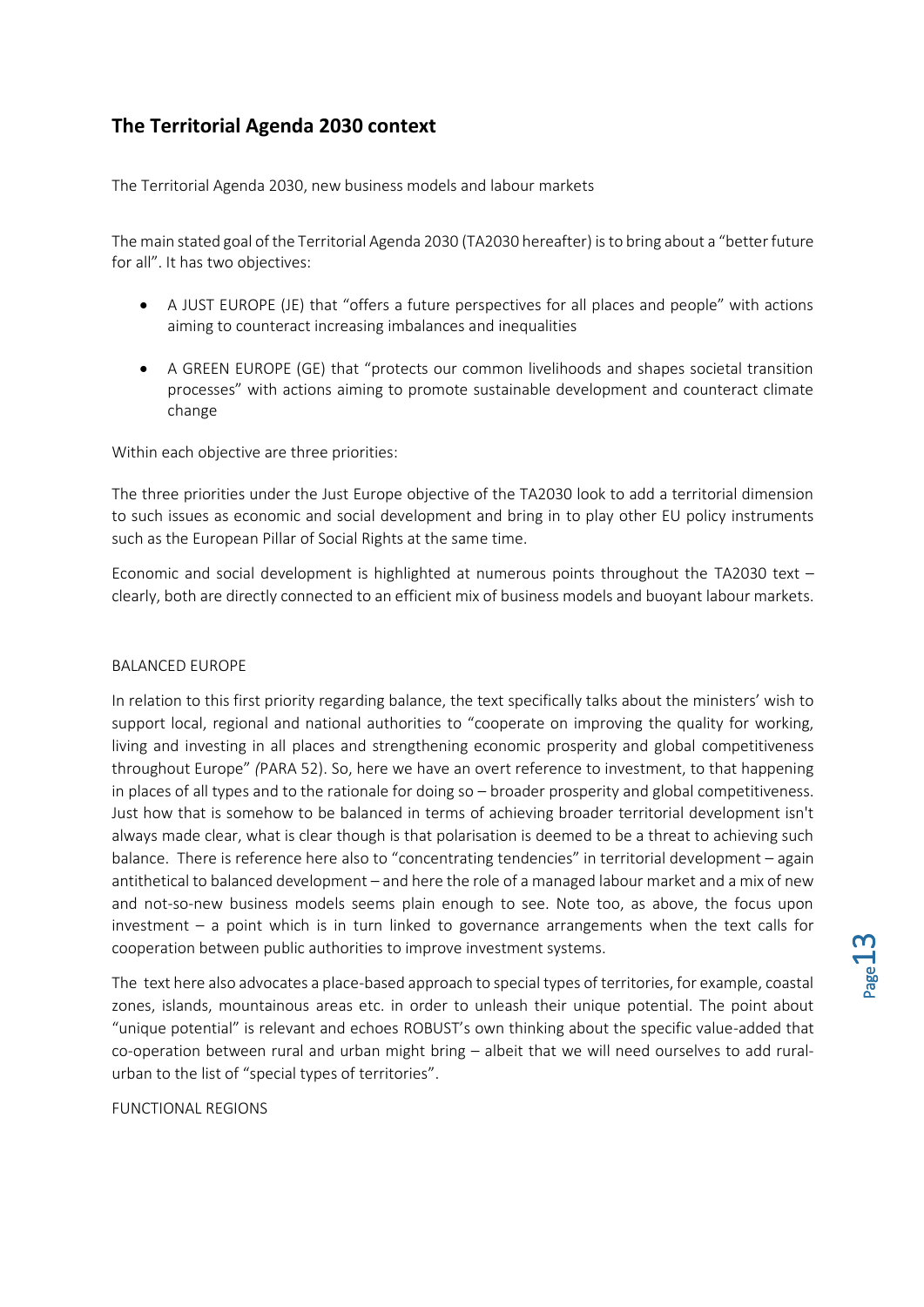This priority as written in the TA203o text is closely related with the 'Balanced Europe" one as it also calls for evenness of territorial development and talks about lessening "inequalities between places", but it "zooms in" on the functional region level here as the title suggests.

We can see echoes in this section of the TA2030 of ROBUST's own findings as regards the synergy and synergising of rural and urban business operations, commercial marketplaces and labour markets when the text points out the complementarity of neighbouring places and the need for cooperation that would benefit individual businesses. Indeed, the text goes further and talks about how cooperation between places of different types can transform each into "motors for intra-regional growth". It is helpful too when thinking about the specifics of rural-urban functional linkages to find the term "periurban used in this section of the text.

There is also an emphasis here on the distinctiveness of different places and the diversity of "economic activities" to be found in different locations. We might easily extrapolate from that the need and desirability of tailoring business models (and the mechanisms to support them to succeed) to suit different locations and shaping regional/local labour markets accordingly – all of which in turn feeds into an underpinning "place-based approach". As for the "entrepreneurship" which may drive at least some of these economic activities, that also is recognised as having a different nature somehow related as to whether it occurs in an urban, a peri-urban or a rural setting.

The text goes further however – as we have seen immediately above – when it at the same time addresses the need to cooperate with other places of different types and in particular when it highlights the importance of "functional links between neighbouring areas". That last specific element might make us think about how ITIs and CLLD arrangements can be used to support and shape both emerging business models and labour markets.

Finally, the focus on integrated MLG reminds us also that both the support arrangements and similar relating to business operations and the ways in which labour markets function are impacted upon by broader governance arrangements and mechanisms – a point of obvious relevance to ROBUST.

#### INTEGRATION BEYOND BORDERS

This priority within the TA2030 places a similar emphasis as elsewhere upon cooperation, but adds a specific transnational dimension. Labour markets are explicitly mentioned here as one of a number of contexts within which "joining forces across borders" can help achieve the critical mass needed to make impactful change. Interestingly, the text also specifies that one of the ways that critical mass might manifest is in promoting synergies. The spirit here is about making better use of (harnessing) development potential (Para 59), very much the lens through which the ROBUST New Business Models and labour Markets CoP has approached the development of – and support for – new business models. The text in this section goes on to suggest that the national level ministers involved will do work to help ensure that the impetus for such cooperation is somehow embedded in national, regional and local strategies – a dimension that sits well against our ROBUST's aim to see synergies exploited and cooperation supported within a larger policy framework with high-level backing and buy-in.

Interreg and European Groupings for Territorial Cooperation (EGTCs) are referenced as instruments that can facilitate this cooperation, the first by establishing project-based co-operation, the second by developing more formal legal bodies – we might in turn choose to highlight the role of transnational research projects as well.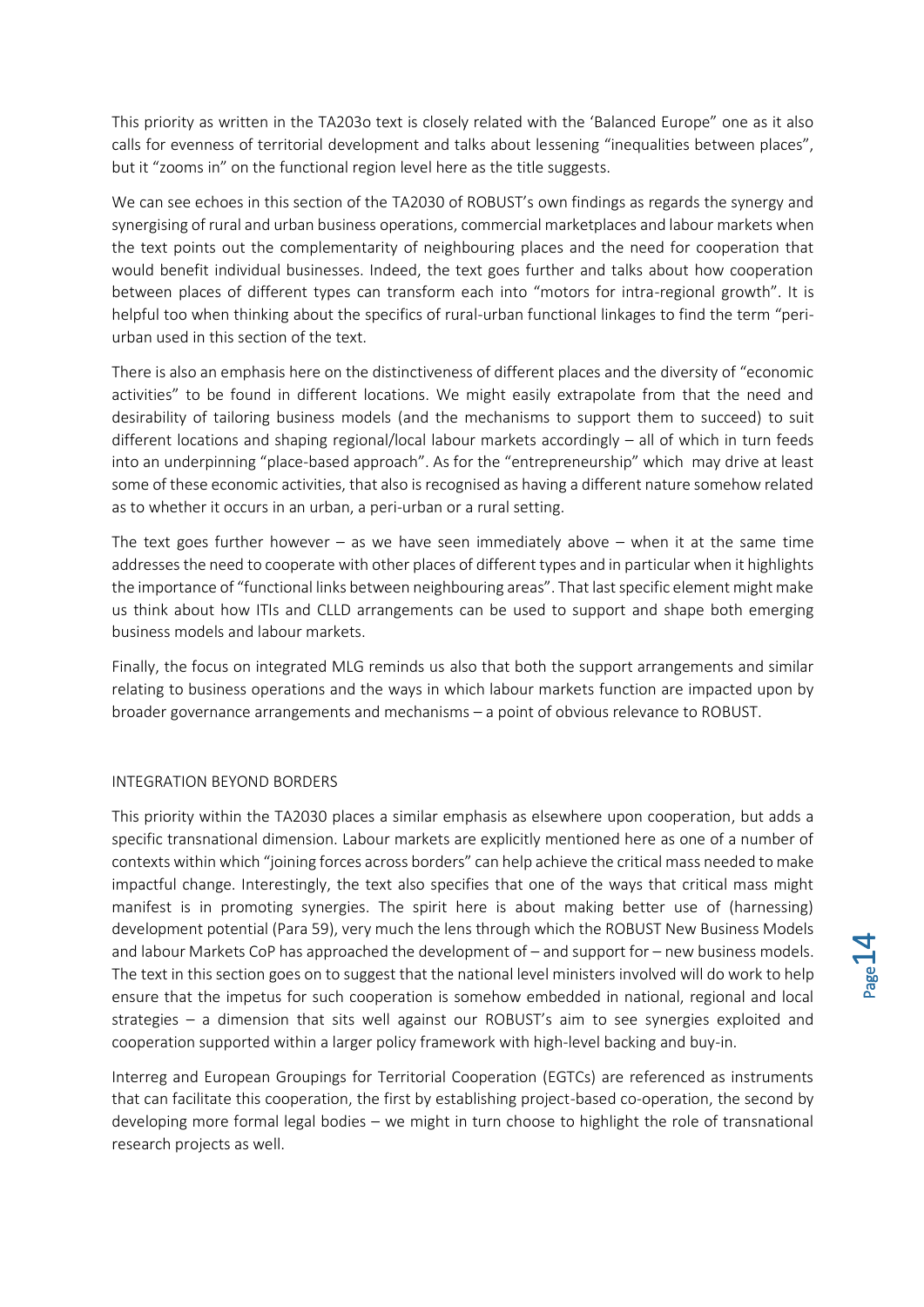#### HEALTHY ENVIRONMENT

The three priorities of the Green Europe objective are also highly relevant for the topic of business models/labour markets. They represent an attempt to focus on the territorial dimension of the SDGs, the European Green Deal (including the circular economy element of it) and the *Europe fit for the Digital Age* policy instrument.

The provision of ecosystems and combating biodiversity loss take primary place within the Healthy Environment priority, which might, in turn, be extended to a consideration of how efforts to achieve this might be driven through new business models and how labour markets might be impacted upon as part of this process. All the more so as the same paragraph highlights the importance of what it refers to as "geographical specificities".

The paragraph on climate change and loss of biodiversity (65) talks about the risk they pose for the proper functioning of ecosystems. It recommends developing local and regional strategies for climateneutrality which might include actions on strengthening the delivery of ecosystem services which serve to profit both local people and businesses. We in turn might reflect upon how new and adapted business models might be part of that broader effort - a point that the text itself seems to implicitly acknowledge when it talks about businesses as above, and about ecosystem services "generating income".

The paragraph which follows this one is about natural and cultural heritage and highlights the need to balance nature conservation and the creation of environmentally friendly jobs. This, we might, reasonably take as an example of an acknowledgment of the sorts of ways in which top-level concerns such as environmental conservation might lead to the creation of new and different sorts of job roles and opportunities within the broader labour market  $-$  it is a point that might easily be allied with a consideration about the new types of businesses within which such jobs might exist.

#### CIRCULAR ECONOMY

This element of the text zooms back out to the desire to see "strong and sustainable local economies in a globalised world", again looking to assert a territorial dimension, this time as part of the broader transition towards a place-based and climate-neutral circular economy. In this sense the economic dimension is centre-stage more so than anywhere other in the text.

Within the work of the ROBUST CoP, circular economy is itself posited as a business model type in its own right. Whether we see it (CE) as a model per se or whether circularity, managing material and energy flows, is more a precept within which numerous models might operate is a moot point perhaps, but for the TA2030 text it is clearly much more – it is to be a core characteristic of the economy overall transcending individual business models and the mechanisms to achieve them.

Transitioning economies is of obvious relevance to ROBUST given that labour market shaping and the ways in which individual businesses function are both clearly part of this process – as both cause and effect. Indeed businesses, and start-up businesses especially, are specifically referenced here and, pertinently from a ROBUST perspective, we are reminded that they will be shaped by their "local assets, characteristics and traditions … and innovation capacities". A link also to Smart Specialisation, therefore.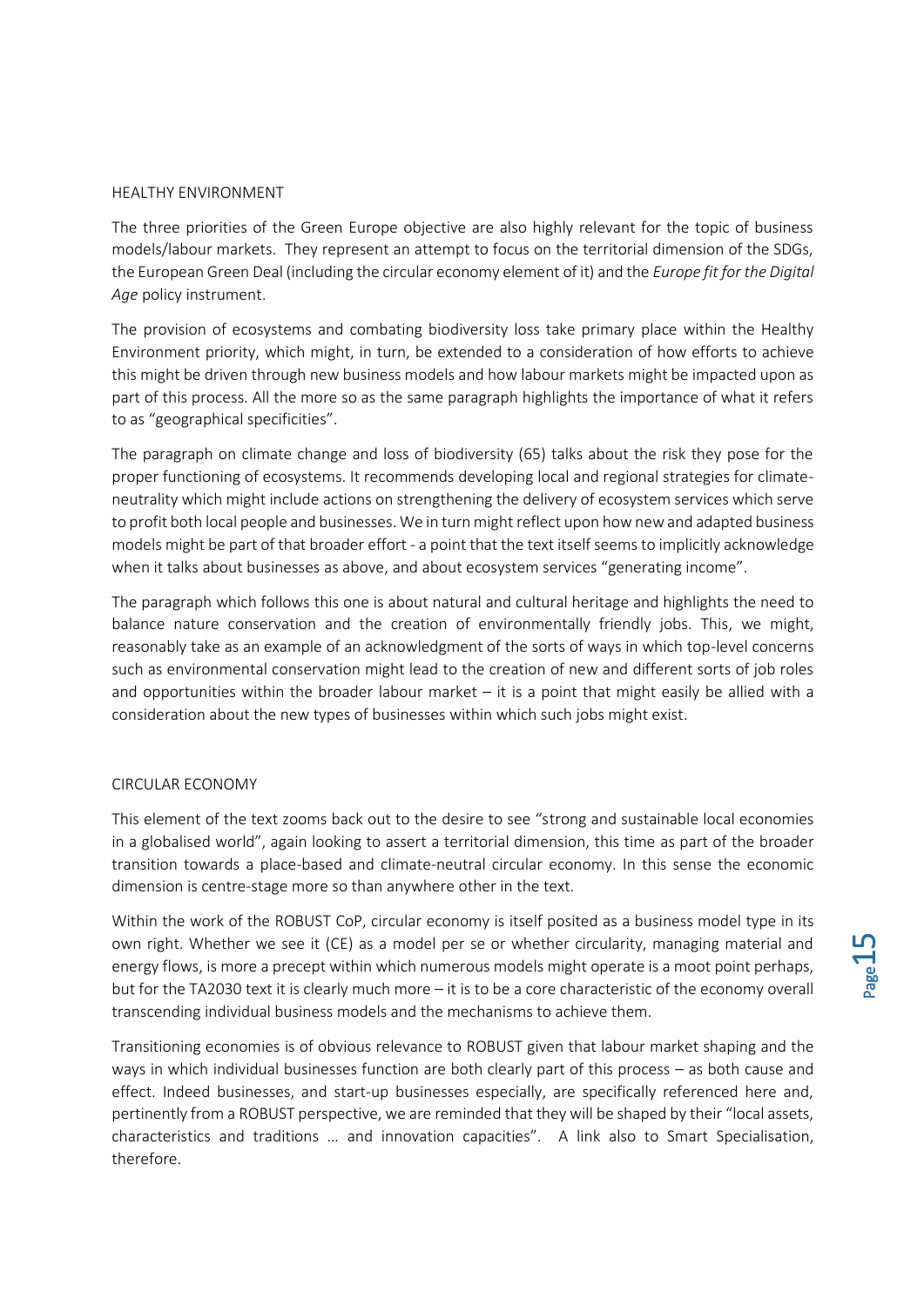Innovation makes relatively few appearances in the text but here at least it is explicit – indeed Smart Specialisation Strategies are cited as a specific means to help bring about this broader transition. The reference to "capacities" chimes interestingly with ROBUST's own reflections on just what strengths and opportunities might exist in the context of rural-urban business models, and that in turn brings us back full circle to the notion of a place-based economy. More specifically in fact, economies in the plural - as the text is at pains to emphasise (para. 70) the multitude and diversity of local products, markets, business environments and entrepreneurship types that go to make up a plethora of diverse local economies, diversity which the text welcomes and undertakes to support.

#### SUSTAINABLE CONNECTIONS

The TA2030 suggests that the competitiveness of places depends on the availability of accessible digital infrastructure including high-speed internet and mobile phone networks. It also emphasises how that infrastructure directly impacts upon the potential for e-governance and e-services.

We might think about how new business models - (and the support that might be made available to them) - on the one hand take advantage of digitalisation, and on the other hand of how they might drive forward the transition to a digital society. Such new business models might benefit from the availability of digital solutions themselves and/or in turn be the agents through which third parties are able to access goods and services. As far as the second dimension is concerned, it is relatively simple to see how such new business models can also be conceived of as part of a much broader process of equalisation and e-inclusion. The territorial dimensions as regards rural-urban here are presumably related to equalising levels of connectivity between two different types or territory or to taking advantage of digitalisation to overcome what would otherwise constitute barriers between rural and urban.

The focus of the ROBUST New Business Models and Labour Markets might have been on the first element of the three-part business, people, place as beneficiaries of digitalisation model as used in the TA2030 text – but, in reality of course the three are inextricably linked. In parallel to this, there are pretty obvious implications about the types of job roles that might exist in an increasingly digitalised marketplace and the sorts of skills needs in the labour markets to reflect the needs of employers if any one place is to maximise its competitiveness potential.

At the physical level, transport networks of all levels – from TEN-T to local roads have an impact on business opportunities as they provide both long distance trade connections and link places on a local and regional level as well. That has an obvious relevance for business operations and their feasibility and competitiveness. The text emphasises the importance of physical links for global trading. As regards transport links of a more local nature, the TA2030 text suggests that such more local and secondary links are of special importance for "towns, rural, peripheral areas, islands and outermost regions" – presumably it is cities that are excluded from this list. The point for the sorts of businesses that were focused on within ROBUST is presumably that such transport links make doing business between rural and urban areas feasible – indeed it may be the role of some of the businesses (and the models they use) is to provide such links as much as to be a user of them.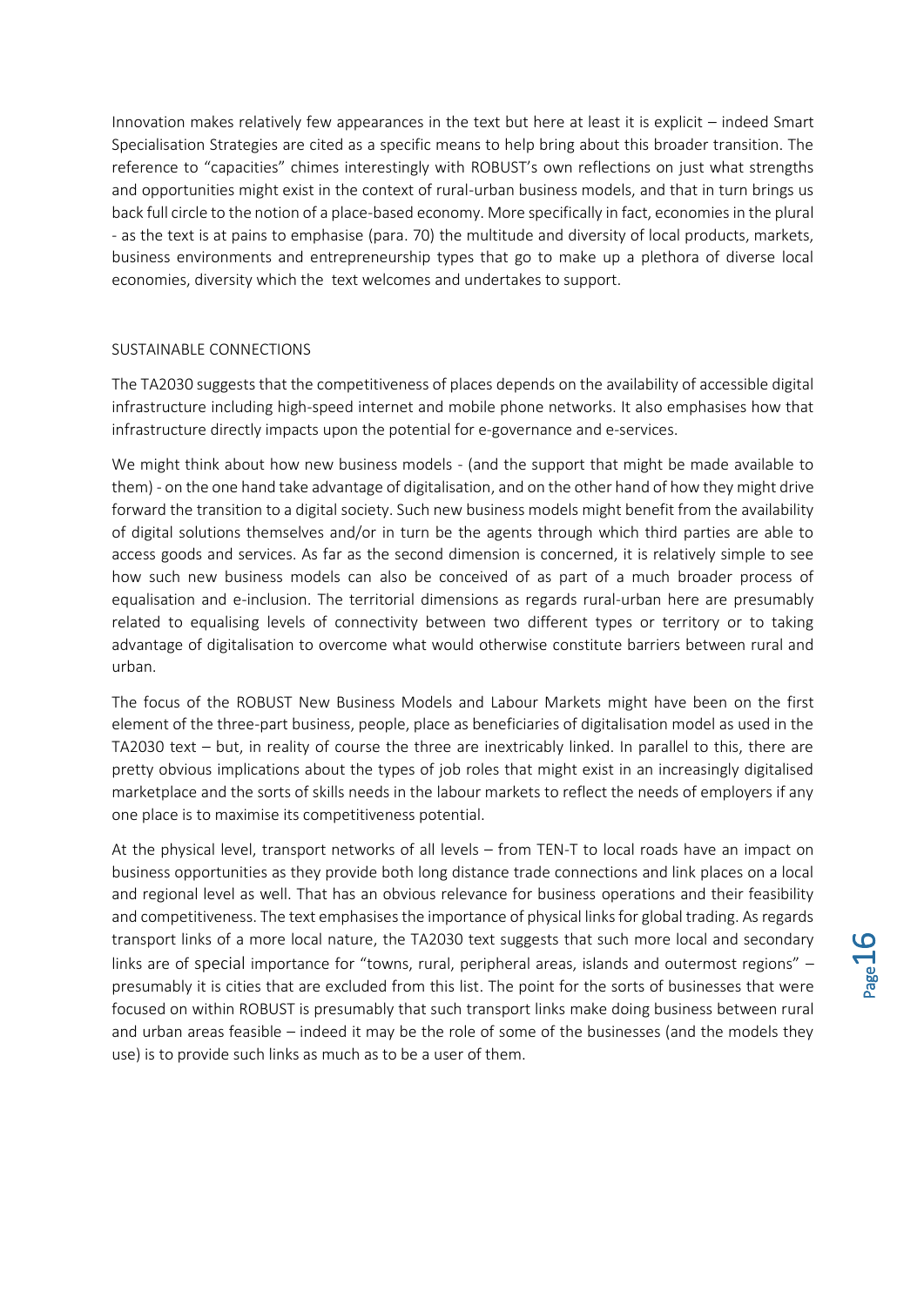TA2030 FIELDS OF ACTION (FoA)

## **TA2030 – Fields of actions relating to the New Business Models and Labour Markets COP**



The listed Fields of action show challenges that lie within various policy areas and should be addressed from the territorial point of view

In the case of the Just Europe part of TA2030, all seven fields of actions have a relevance to rural-urban business models and/or labour markets.

Quality of life enhancement is an underlying objective of all public policies. It is linked to economic growth, but the TA2030 text reminds us that growth itself doesn't necessarily deliver employment. The territorial dimension of quality of life and citizens' wellbeing is linked to disparities between places.

Services of general interest - accessibility, affordability and quality of public services are important factors contributing to the development of businesses. Differences in access to services of general interest in different places will impact upon the scope for development of businesses - for example the decisions taken by individual businesses regarding location or relocation, targeting new markets, or human resources. There's a potential to reduce these disparities thanks to new technologies that enable both individuals and businesses to access some services online. At the same time of course, we need to bear in mind that service providers are themselves a key part of many local and regional labour markets as employers in their own right.

Demographic and societal imbalances – ageing population and human migration patterns are cited within the TA2030 text as the two relevant factors here. As regards the rural-urban dimension the text's position is clear, highlighting depopulation of some rural areas and what it terms "concentration" of people towards urban areas. We might find that a little over-simplified but there are clear implications in terms of labour forces, business scope and potential, and the business model or models adopted.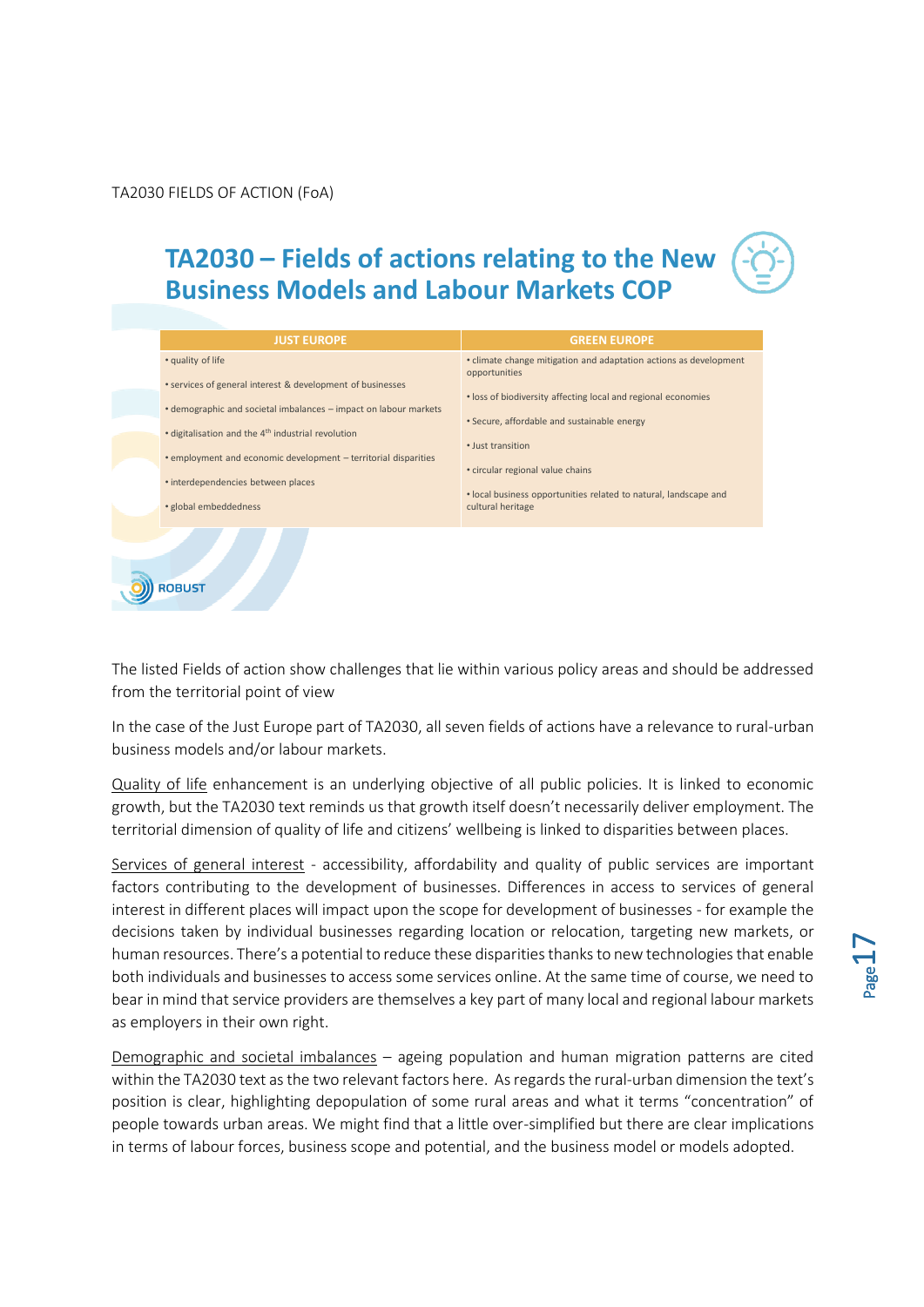Digitalisation and new technologies are reshaping both economic and societal developments and they are also an important element of new business models in the rural-urban context. However, the TA2030 text highlights intensification of concentration tendencies – a factor which will also apply in terms of the location of the high-tech companies that are the frontrunners of the digital transition.

Employment and economic development depend strongly on both global and local circumstances. Territorial disparities related to economic growth and employment result from diverse levels of competitiveness, innovation and investments.

Interdependencies between places – the text places an emphasis on economic concentration tendencies and as a result - increasing disparities between better-off (often metropolitan) and poorer (often rural) areas. That is not interdependency per se and a consideration of rural-urban relations and the synergies attached might help bring that back into focus.

Global embeddedness – global and local are closely intertwined. However, global developments and related potential or the challenges that they create don't have the same impact on the local situation in all types of territories.

-----

With the arguable exception of the field of action relating to air, water and soil quality, there is a case to be made for a clear relationship between the Green Europe highlighted FoAs within the TA2030 and rural-urban business models and labour markets:

Climate change - climate change mitigation and adaptation actions relating to such fields as agriculture, bioeconomy, circular economy and renewable energy production have business potential in their own right.

Loss of biodiversity – which can particularly affect businesses involved in delivery of ecosystem services.

Secure, affordable and sustainable energy and just transition – these FoAs emphasise the importance of the sustainability, security and affordability of energy for businesses and local economies as a whole. The second point talks about the need to shift the economy to clean, renewable energy and low-carbon industry while preserving present quality of life levels.

Circular value chains – another field of particular importance for new business models in the rural-urban context. It presents new opportunities for businesses. However, the TA2030 suggests that urban areas are in a better place to develop the circular economy as other places might lack critical mass. There is no reference here to how rural-urban linkages can be part of CE solutions.

Natural, landscape and cultural heritage – they are important assets for local development and can create unique business opportunities.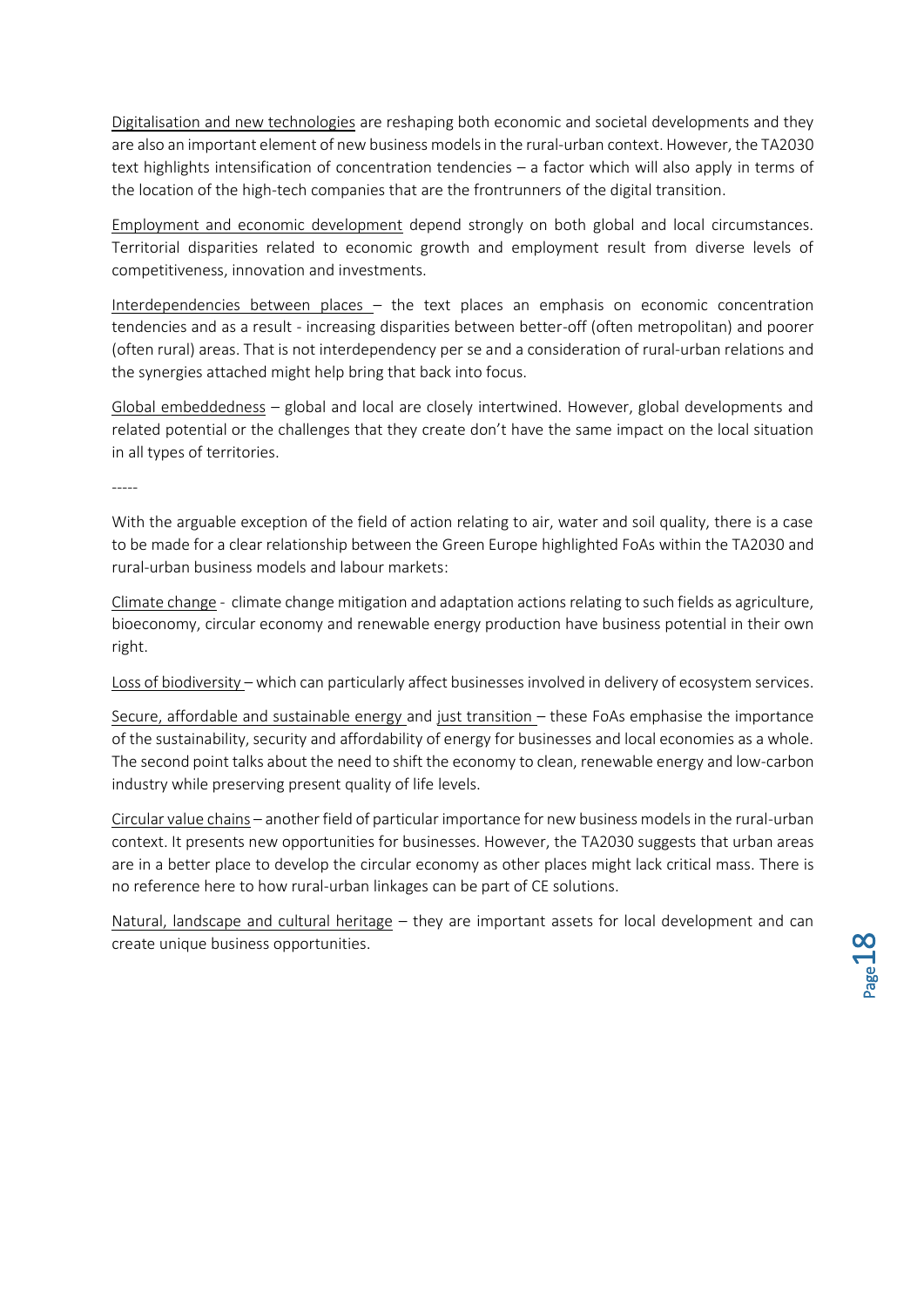# <span id="page-18-0"></span>**Thematic Topic Area 2: Public Infrastructure and Social Services**

## <span id="page-18-1"></span>**Introduction**

Rural-urban cooperation and rural-urban linkages lie at the heart of ROBUST - in other words, the project works with a strong territorial basis and focus. That is reflected in this document and the areas it chooses to highlight. In order to help maintain that strong territorial focus and with the aim of helping ensure that we do not deviate into more general (or global) considerations as regards the provision public infrastructure and social services (by which the CoP intends to convey services of general public interest) we worked with the following considerations in mind:

- The ways in which public services of universal/general interest are delivered across territories which comprise a mix of rural, peri-urban and urban areas
- The ways in which public physical infrastructure systems and services are delivered across territories which comprise a mix of rural, peri-urban and urban areas
- The ways in which service delivery and infrastructure provision impact upon relative wellbeing in areas of different kinds
- The opportunities and challenges presented by digital and virtual technology in the provision of public services across a mix of areas of different types
- The ways in which public sector interventions might be used to support a mix of public and private sector service provision extending beyond the universal/general
- The steps necessary to ensure access to public services and public infrastructure across ruralurban areas

And

• How this is best responded to in policy and programmes – in reality or in theory

The four broad topic headings which shape this chapter to a large extent reflect the foci of the work of the relevant CoP as well as - we felt - sitting sensibly against the EU policy areas highlighted in later sections:

- Digital and virtual service delivery
- Public services in the broader marketplace
- Mobility services
- Service accessibility

As the *Public Infrastructure and Social Services* CoP has pointed out, physical infrastructure for public uses and universal services play an important role in meeting the need to develop new linkages, pathways and trajectories towards synergies between rural and urban places, interests and actors. This applies at both physical and virtual levels, and at both service delivery and governance levels, with regard to the last of which, the CoP's work and findings underline the importance of extensive stakeholder networking and representation from an exceptionally wide range of actors in both planning and communication processes.

Access to services and to infrastructure is closely related to considerations of wellbeing and quality of life, and is intrinsic to the functionality of a given area. Services of general interest and infrastructure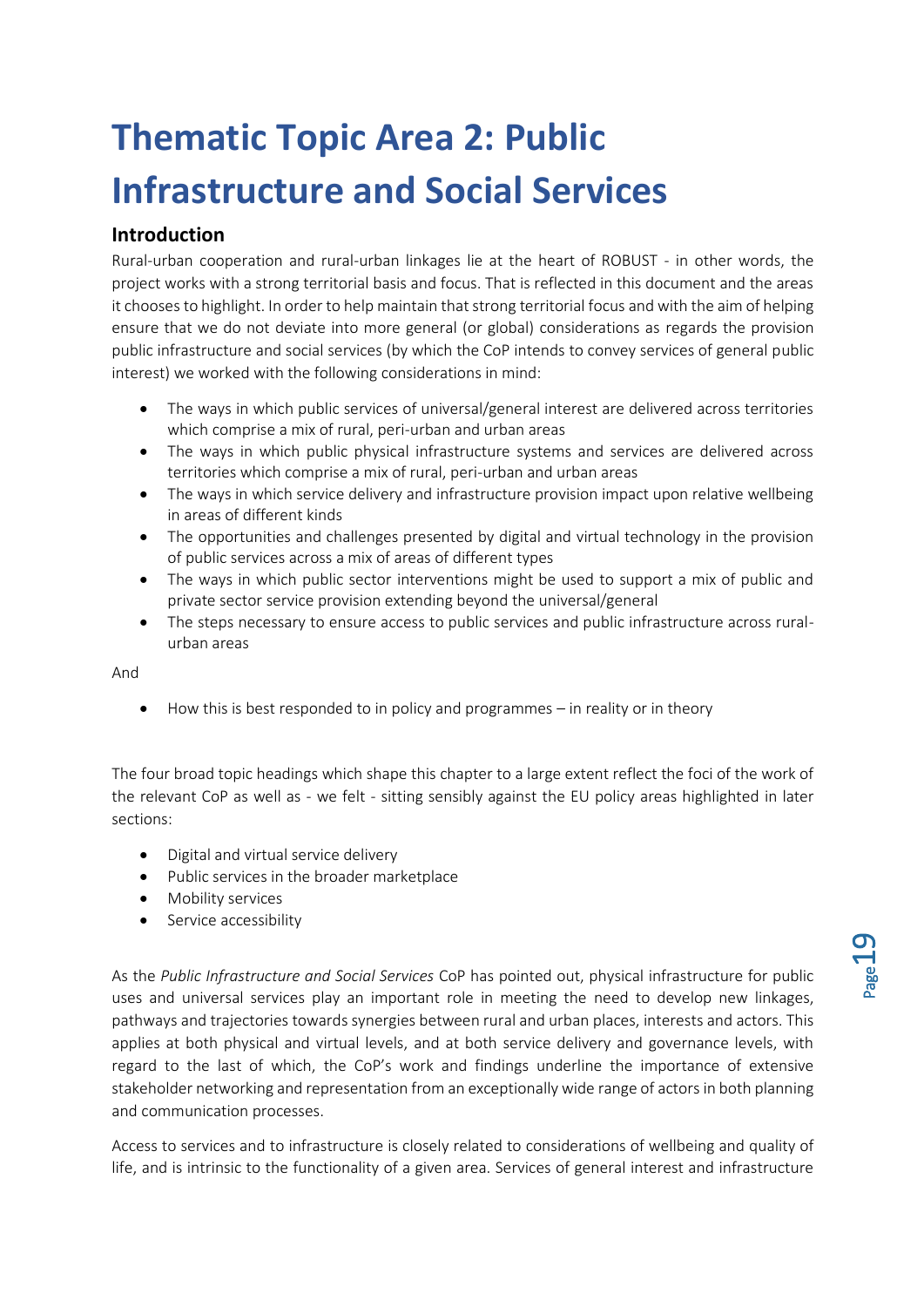underpin this functionality, to which can then be added considerations around going beyond the essential to the desirable and, given ROBUST's area of focus, looking at how both urban and rural assets can be accessed by all.

A recurring theme in this area of work has been the challenges surrounding delivering public services in rural areas, this is in part driven by an ongoing consideration of how rural service levels and models compare to those made available to residents and businesses in non-rural areas. That comparison dimension is then allied to that of linkages between rural and urban and hence to shared use of publicly funded and delivered infrastructure and services. This, then, is overtly territorial in that it posits considerations of services and facilities against a geographic backdrop.

It is important that the territorial dimension is clearly written into this exposition at each stage, and this is reflected in the document structure used. The chapter contextualises and expounds the thinking which has emerged from within the Community of Practice as regards each of the four selected topic headings and hopefully makes a case for their relevance, importance, and hence inclusion, by providing a short commentary on each topic.

Given that the aim of this set of TTPs is to offer guidance, we have tried to provide information in a straightforward and useful way and have added suggestions as to how that information might be acted upon. Finally, we have provided a set of conclusions in the form of a short set of thoughts as regards challenges to policy-makers for each topic area, these are intended to act as a bridge into the project's policy recommendations as set out in ROBUST Deliverable 6.3

## <span id="page-19-0"></span>**2.1 Digital and virtual service delivery**

#### <span id="page-19-1"></span>**Context**

There are clearly significant challenges in delivering public services and making available infrastructure for public use, of acceptable standards, across the whole of a geographic area for which a national, regional or local public authority might have responsibility. This applies all the more at times when public service budgets are under extreme pressure and has been brought all the more to the fore in the face of extraordinary circumstances such as the Covid-19 outbreak of 2020 which coincided exactly with much of the work that the *Public Infrastructure and Social Services* CoP had started to do in exploring this area of work.

A huge amount has been written and said about the ways in which the pandemic has served as a trigger for the acceleration in use of digital and virtual service delivery mechanisms, at a time when physical movement was highly restricted and public services extending well beyond health and care unable or struggling to continue to serve public needs as previously. The deployment of new technologies, and to varying degrees the infra- and super-structure to support such technology has no doubt happened sooner and quicker than would have otherwise been the case and brings huge topically to the whole subject.

All of which said, the provision of e-services and tele-services (and the language evolves here as rapidly as the technology it seems), is in no way a new policy area and much has been explored and implemented in this regard over a long period of time now. The drivers for this are various but include ensuring availability of services, the wish to increase participation rates in democratic processes, improving the speed and ease of access, managing and decreasing delivery costs, and making services more flexible and attractive in the hope and expectation that take-up rates will occur at appropriate levels. Whatever the initial motivation, or combination thereof, the advantages, disadvantages and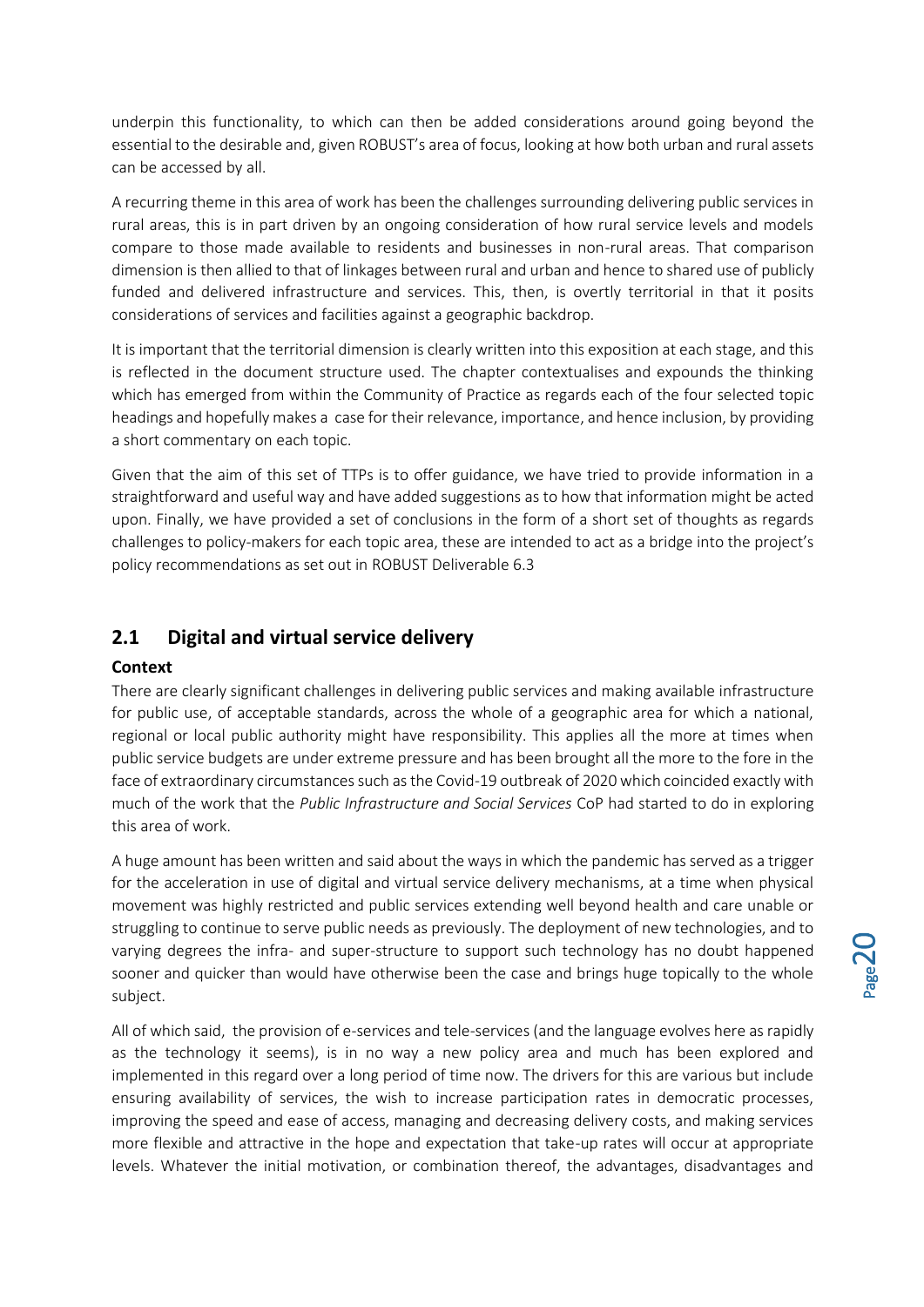challenges are well-known - albeit ever-evolving, not least in the face of continuing and rapid technological development itself.

#### <span id="page-20-0"></span>**The Territorial Dimension**

The use of digital and virtual technology as a means by which to deliver public services is a familiar subject area for policy makers – it pre-dates the Covid-19 outbreak by a long way as the CoP has been quick to acknowledge. From a territorial perspective it is closely related to the notion that by making services available in non-physical ways, what is otherwise a "gap" or "divide" between urban and rural service delivery can be made smaller and again that was being explored at the policy level long before Spring 2020.

It is in some ways an alternative to options about relocating or decentralising service delivery in a physical way as it reduces the importance of the physical dimension altogether – at least in the case of some forms of service provision and in some cases. It also has pertinence as a response to the increasing rates of multi-locality, where more people are dividing their time between two or more different places. Policy makers will already be familiar with some of the challenges that that presents in terms of determining which services are to be provided in such instances, by whom, and at whose financial expense – there are numerous fiscal dimensions at play here, as well as issues to be worked through in terms of joint-working across service providers in different places.

Again, brought somewhat into the public – and policy maker - eye in the context of access to health services during the Covid-19 outbreak at a time of sizeable urban to rural exodus, it also applies to many other areas of public service - including of course mobility, given the inherent dimension of movement between homes, often (not always) as the CoP references, in instances where people choose to divide time between an urban and a rural abode.

## <span id="page-20-1"></span>**2.2 Public services in the broader marketplace**

#### <span id="page-20-2"></span>**Context**

As well as public services to which citizens are entitled to have access to varying extents and in differing ways, there are basic services delivered through the private or mixed market which are also within the ambit of ROBUST's investigations – e.g., shops, banks post offices etc. This stretches and bends what we might normally think of as "essential" in terms of services but accords well with policy maker's interest in that which matters to people, what influences their decisions as to where to live and work etc and how they might make judgements about their own standard and quality of life

There is a particular congruence perhaps with the *Long Term Vision for Rural Areas (LTVRA)* with its interest and focus on what people value, what it is that makes them more or less likely to leave from, or move to, rural areas on a full or part-time basis, what make a place attractive and liveable. And it echoes too the concerns that policy makers within and beyond the LTVRA have with equity of availability and access and with legal requirements and policy commitments to deliver public services and how that melds in daily life with what for some might be thought of as "facilities" but for others are essentials.

The *Public Infrastructure and Social Services* CoP has highlighted food, and in particular local food, as an area in which a number of public service providers have sought to make supportive interventions in order to expedite policy aims around promoting shorter food chains, about healthier eating, about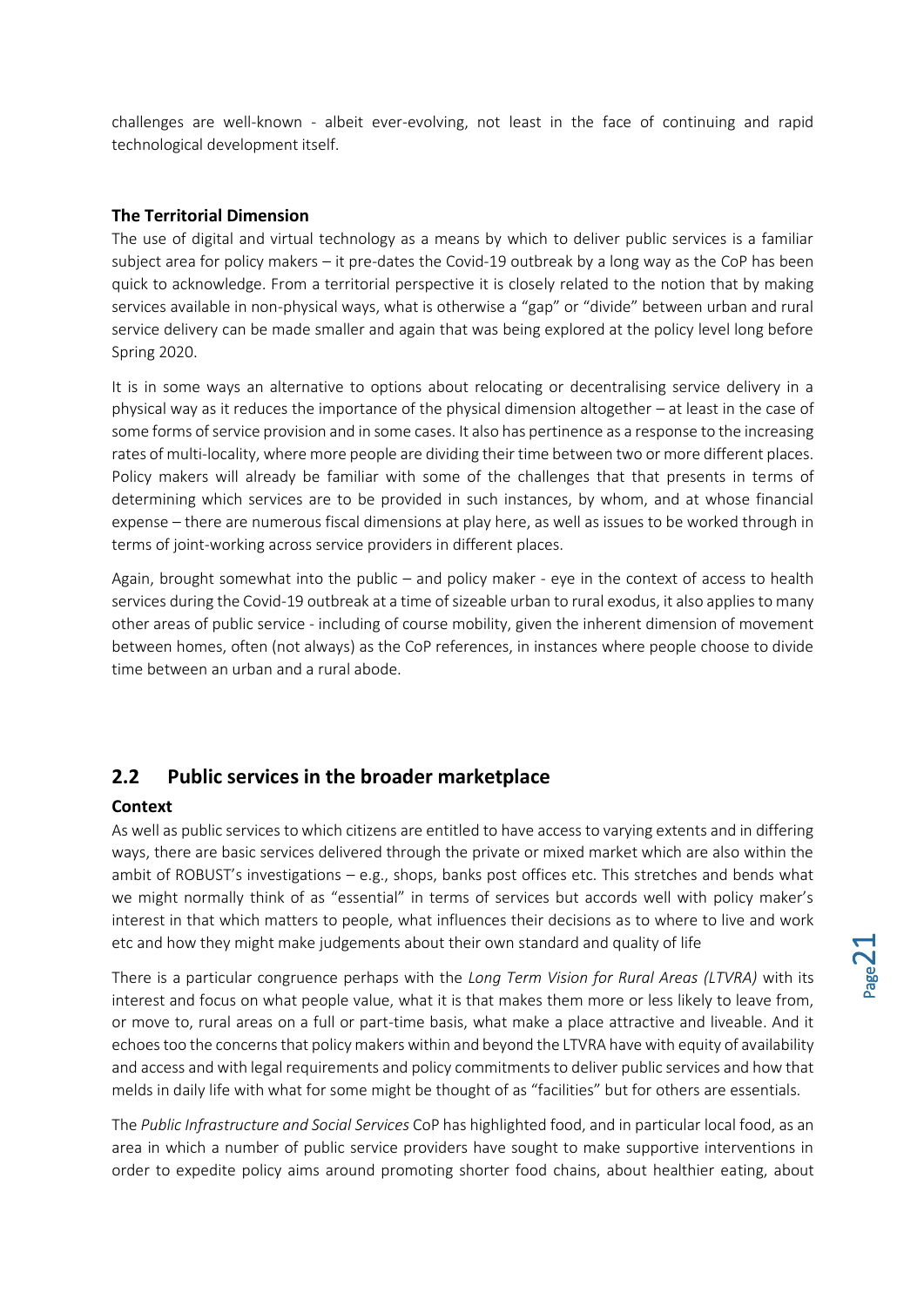supporting the local economy, and improving links and connections between urban and rural locations within a given territory/region. This support might take various forms, making available publicly owned space or buildings, subsidising, or waiving, the cost of same, organising and managing events and schemes, promoting and publicising initiatives and providing, or facilitating, access to energy, water and waste services.

#### <span id="page-21-0"></span>**The Territorial Dimension**

In the case of the co-location of services in service hubs, what in essence is being described here are rural service hubs, the importance and potential of which are highlighted within the work of the *Public Infrastructure and Social Services* CoP. They become an alternative to an urban model where critical mass makes the provision of services (public and private) at a more local – and hence accessible – level less of a challenge than is the case in more sparsely populated areas. This is essentially about looking at clustering of services across public and private providers and is closely related to improving the quality of life of residents able to access essential and non-essential amenities, in turn impacting upon attractiveness and liveability of given geographical settings.

In the context of public interventions in local food initiatives, policy makers will easily be able to find examples of schemes designed to help rural and peri-urban producers sell into local urban markets, and to facilitate urban consumers in having access to high-quality local food, with all that both of those things imply about supporting local economies. This is clearly a market intervention as is the use of public food procurement schemes as a way to trigger greater use of local produce and to develop local resilience in terms of food security – another theme made all the more topical by the Covid-19 outbreak.

## <span id="page-21-1"></span>**2.3 Mobility services**

#### <span id="page-21-2"></span>**Context**

In the sense that rural-urban linkages are at one obvious level about physical connections and the way in which people, goods, and services might move and be transported between and across territories of different types, mobility services are of obvious relevance to ROBUST, and unsurprisingly they featured prominently in the work and findings of the *Public Infrastructure and Social Services* CoP.

Not all mobility is about rural-urban connectivity obviously, a large amount of public transport infrastructure and mobility service provision relates to journeys wholly undertaken within either urban or rural settings or indeed to facilitate journeys of varying length which entail travel through multiple rural, peri-urban and urban settings where the start and end points are both urban or both rural.

And, of course, mobility is global in the sense that journeys beginning, ending, or transiting through parts of Europe do not necessary begin or end in the same continent. What they will all have in common however is that they will have a "first mile" and "last mile" – the most localised and granular dimension of the sort of mobility upon which the *Public Infrastructure and Social Services* CoP has tended to focus.

#### <span id="page-21-3"></span>**The Territorial Dimension**

EU policy work on the subject of transport/mobility will cover a wide range of different elements – not least climate-related challenges and the role of smart, clean, green transport, active mobility (primarily walking and cycling), multi-modal transport systems, public vs private vehicle use, modal shift from one form of transport to another, associated energy use, management of mobility markets (with all that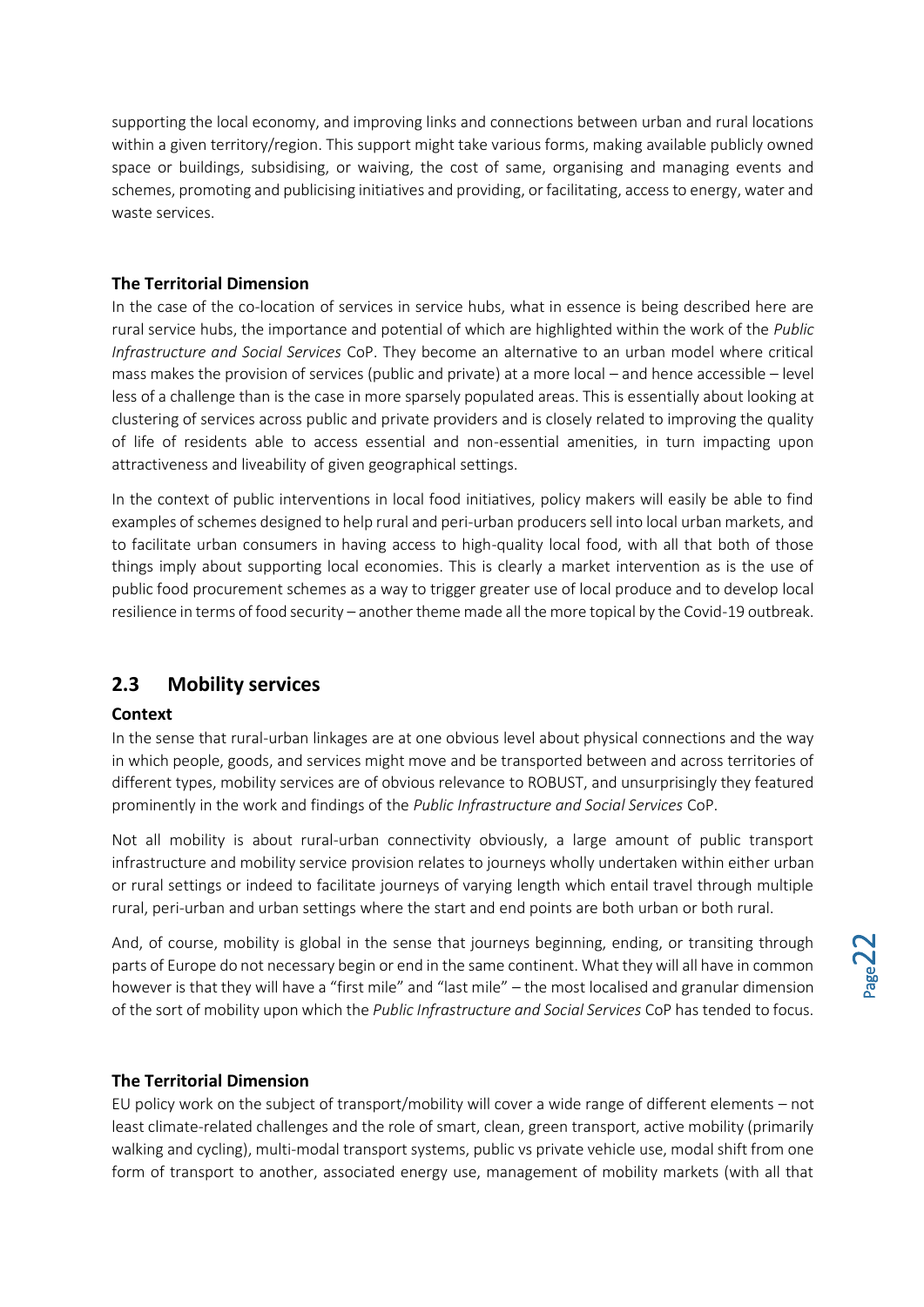entails with regard to the European single market, regulation and competition), the accessibility and availability of mobility services, and – deliberately left until last – urban mobility.

This focus on urban mobility is long-standing and closely connected to the equally long-standing injurious impacts of urban transport systems in terms of pollution, poor air-quality, emission levels, congestion etc. More recently supported by initiatives such as SUMPs (Sustainable Urban Mobility Plans) and the role of urban (transport) nodes/hubs as part of the Europe wide TEN-T network, European level policy consistently singles out urban dimensions of mobility for attention.

Commuting has, unsurprisingly perhaps, featured amongst the CoPs areas of focus, describing as it does an archetypical form of mobility between urban, peri-urban and rural places. Policy makers will often approach commuting by public transport as a pivotal dimension of urban mobility, (albeit that by definition many of those journeys will entail travel beyond urban areas), and/or at commuting by private vehicles as an area to target in terms of encouraging modal shift to either public transport, to active mobility means, or a combination of the two. That has been explored within ROBUST and also looked at in the context of trying to quantify the positive environmental impacts of reduced commuting brought about by the Covid-19 outbreak, and at the same time forecast possible future trends in terms of future levels taking account of shifts of working patterns which may transpire to be temporary or permanent.

## <span id="page-22-0"></span>**2.4 Service accessibility**

#### <span id="page-22-1"></span>**Context**

Making services accessible, and somehow achieving equality of access to services to all, is closely connected to the idea of delivering services in different ways – for example through new (and not so new) technology as described already. It is also though about developing and supporting the capacity of would-be service users to access services. This might apply in a physical way, ensuring broadband connectivity in order that on-line services can be accessed for example, but also by providing knowledge and learning services to ensure that services which are at least supposedly "available" are in reality "accessible".

It is no coincidence that many of the services being considered here are those thought of as "universal services", in other words they are designed for the use and benefit of all (often underpinned in law) when required and these necessitate special attention to be paid to ensuring that they are accessible to vulnerable and disadvantaged groups who may struggle, and may therefore require more bespoke support, in order to achieve that accessibility. What the work of the *Public Infrastructure and Social Services* CoP has highlighted is that disadvantage may be directly connected to physical location and that has been directly addressed and tackled in the work of the relevant ROBUST Living Labs.

Accessibility to services is inextricably linked to social cohesion, it coheres but it also contributes to wellbeing and complements policy objectives about equalisation (as in, for example, EU cohesion policy) and "levelling up" or similar, not solely in terms of services of course but also in the sense of access to goods, to markets and to social assets.

#### <span id="page-22-2"></span>**The Territorial Dimension**

Access to services also has a clear rural-urban dimension insofar that it is about making accessible in rural areas, services which are often designed, managed, coordinated and in many cases directly delivered in more urban settings. At one level this directly relates to physical accessibility and designing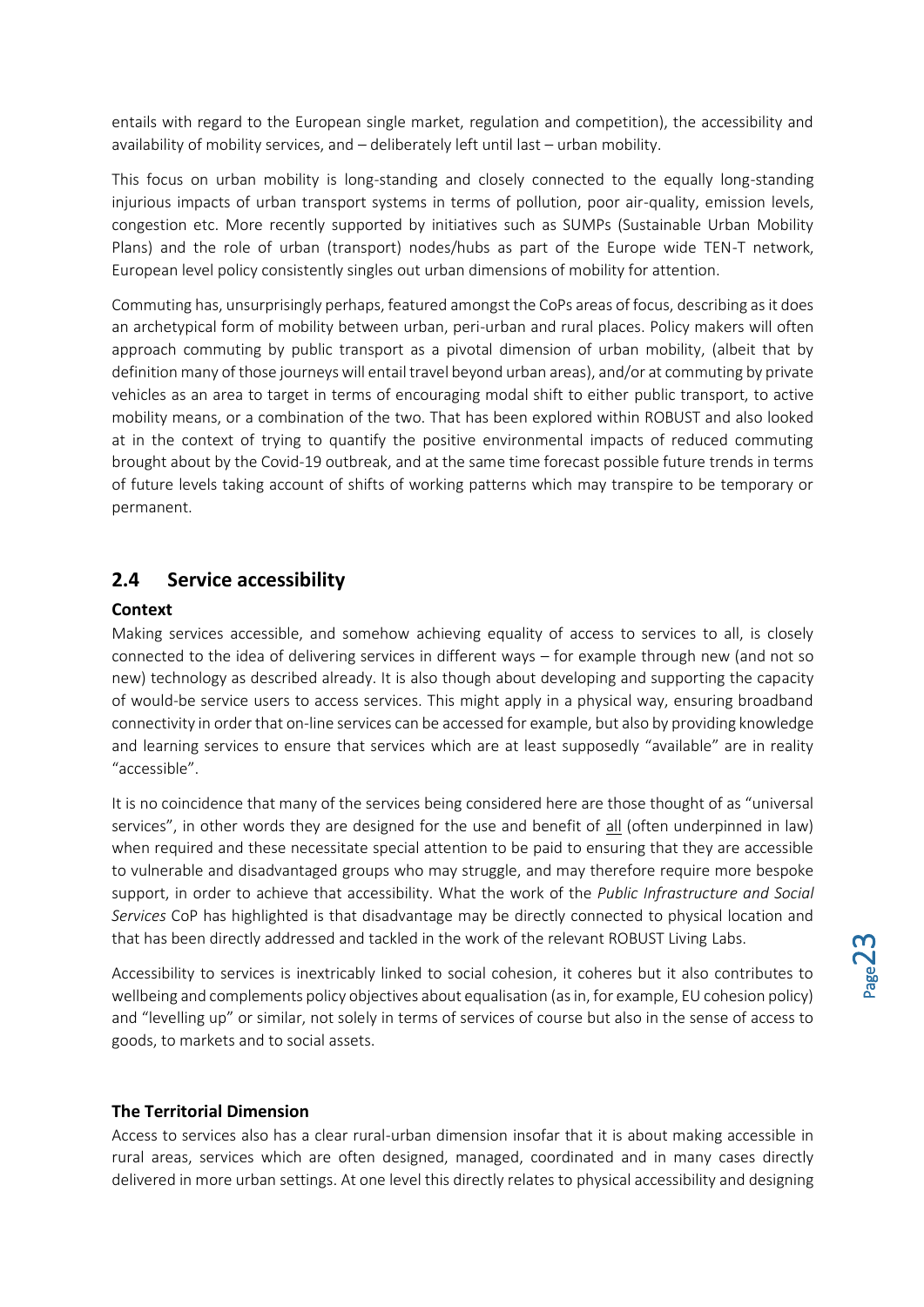and delivering mobility systems and services in ways that make it possible to travel to receive services at a distance. It is, at the same time though about reducing that need to travel (and the time and cost implications of that travel are also important factors here), either by removing it altogether and replacing a physical service with a virtual one, as above, or by bringing those services physically closer, thereby reducing, but not removing, the need for travel.

This second dimension may be addressed by "outreach" provision of some type, by making service delivery peripatetic, and/or by establishing the sorts of rural service hubs already described. All have been experimented with in different ways, within ROBUST and beyond. A clear territorial dimension is also at play when public service providers consider a variation on the rural service hub model when they look to decentralise urban service delivery and relocate it to a number of selected locations in areas between the rural and the urban – for some the peri-urban – and where we will tend to see terms such as "sub-regional centres" being used to describe a model which takes services not to a front door or a screen in a home, but to delivery points (or hubs) in smaller (and from a rural resident's perspective, therefore, a closer) locations.

The development of either rural hubs or these "halfway houses" in smaller centres, both impact on rural-urban linkages, they shift the centre of gravity in terms of travel patterns, local jobs, local supply chains and as such are often developed as parts of broader regional development plans.

#### <span id="page-23-0"></span>**Governance**

Openness to new ideas is pivotal to achieving success in governance arrangements the *Public Infrastructure and Social Services CoP* has concluded. This is many ways reflects a long-standing trend on the part of public service providers to reflect upon and explore new ways of working, often closely allied to, inter alia, aspirations of providing better quality public services, to better involving the public who these services are designed to serve in decision-making processes, to delivering better value for money, or in supporting marginalised communities and individuals. As well as breadth and depth of involvement, the CoP has also raised points about cooperation beyond the immediate governance arrangement, layering up governance arrangements especially in the context of inter-municipal cooperation with the pooling of financial resource, physical assets, and expertise and knowledge which that implies, noting that much remains to be done in this regard.

The CoP subject area under consideration here is large – if not vast – and that is reflected in the CoP's focus on the importance (and challenges) of involving a wide range of actors in complex and carefully coordinated multi-level governance arrangement. The quest for innovation in governance arrangement terms might, it has been suggested, extend to active participation in transnational knowledge exchanges, to cooperation between managing bodies of different types, and to liaison between the sorts of "anchor institutes" referred to as part of ROBUST's work on wellbeing and of which it is suggested that LEADER/CLLD LAGs serve as a pertinent example.

#### <span id="page-23-1"></span>**Challenges and questions arising for policy makers:**

- The ways in which public services, to which people will often have a legal entitlement, are delivered in differing circumstances – rural and urban
- Ways in which public services can be decentralised and localised so as to better balance ruralurban relationships
- How the reshaping of public service delivery patterns can be optimised in the context of broader regional development plans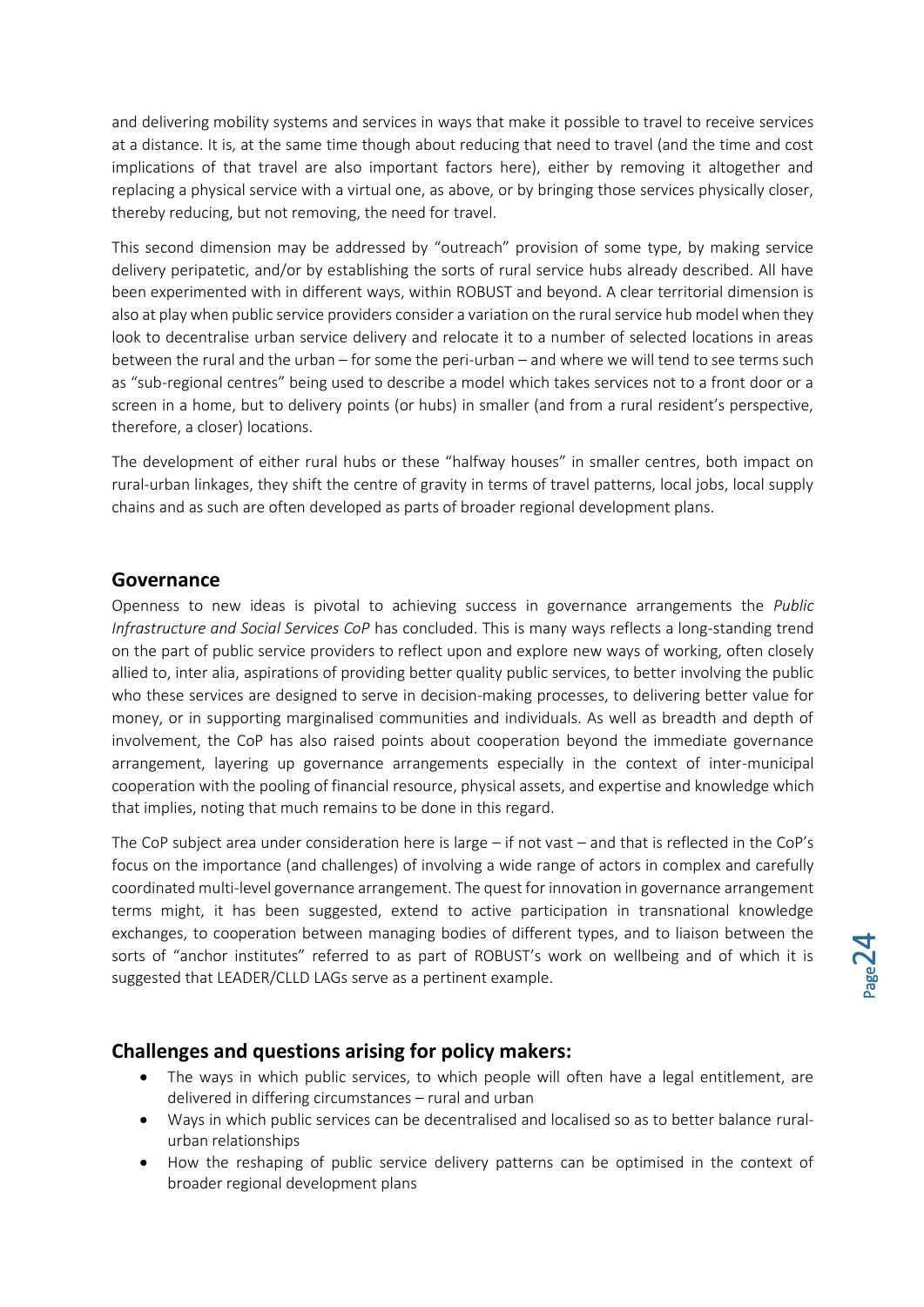- The scope for further deployment of digital and virtual service delivery mechanisms and their desirability from a user perspective
- How best to provide frameworks and guidance on government arrangements across a subject area with a huge number of variables and localised circumstances to be taken into account
- The extent to which physical travel (primarily characterised as commuting) between rural and urban areas might change in light of the Covid-19 outbreak, interruptions to public transport systems and services and the growing volume of opportunity to work remotely beyond urban centres
- Developing a better understanding of the nature and extent of increased multi-locality living which raises new challenges for both the provision and usage levels of physical infrastructure and for the delivery of public services
- Reappraising the significance of micro-mobility, first and last mile travel, and micro public transport services
- How to ensure continuing universal accessibility of services as service delivery is made more localised or more digitalised
- Support measures to ensure universal accessibility

## <span id="page-24-0"></span>**The Territorial Agenda 2030 context**

The main stated goal of the Territorial Agenda 2030 is to bring about a "better future for all". It has two objectives:

- A JUST EUROPE (JE) that "offers a future perspectives for all places and people" with actions aiming to counteract increasing imbalances and inequalities
- A GREEN EUROPE (GE) that "protects our common livelihoods and shapes societal transition processes" with actions aiming to promote sustainable development and counteract climate change

Within each objective are three priorities:

The three priorities under the Just Europe objective of the TA2030 look to add a territorial dimension to such issues as economic and social development and bring in other EU policy instruments such as the European Pillar of Social Rights at the same time.

#### BALANCED EUROPE

In relation to this first priority regarding balance, the purposes and role of public services feature quite strongly in the document, even if they are not always explicitly referenced. The service dimension here is stronger than the infrastructure one – although there is an obvious need for infrastructure both to directly deliver services and to provide access to them.

"Balance" for the purposes of the TA2030 is very much about reducing inequalities between people and places – an obvious starting point for much public infrastructure and service provision – where for example, to use the text's own language "the well-being of citizens" is frequently the starting point rationale for public interventions. Indeed, disparities in public service provision in different places are underlined in one of the introductory chapters of the TA2030 paper entitled "why do we have to act?" as a key reason for needing a TA2030 at all.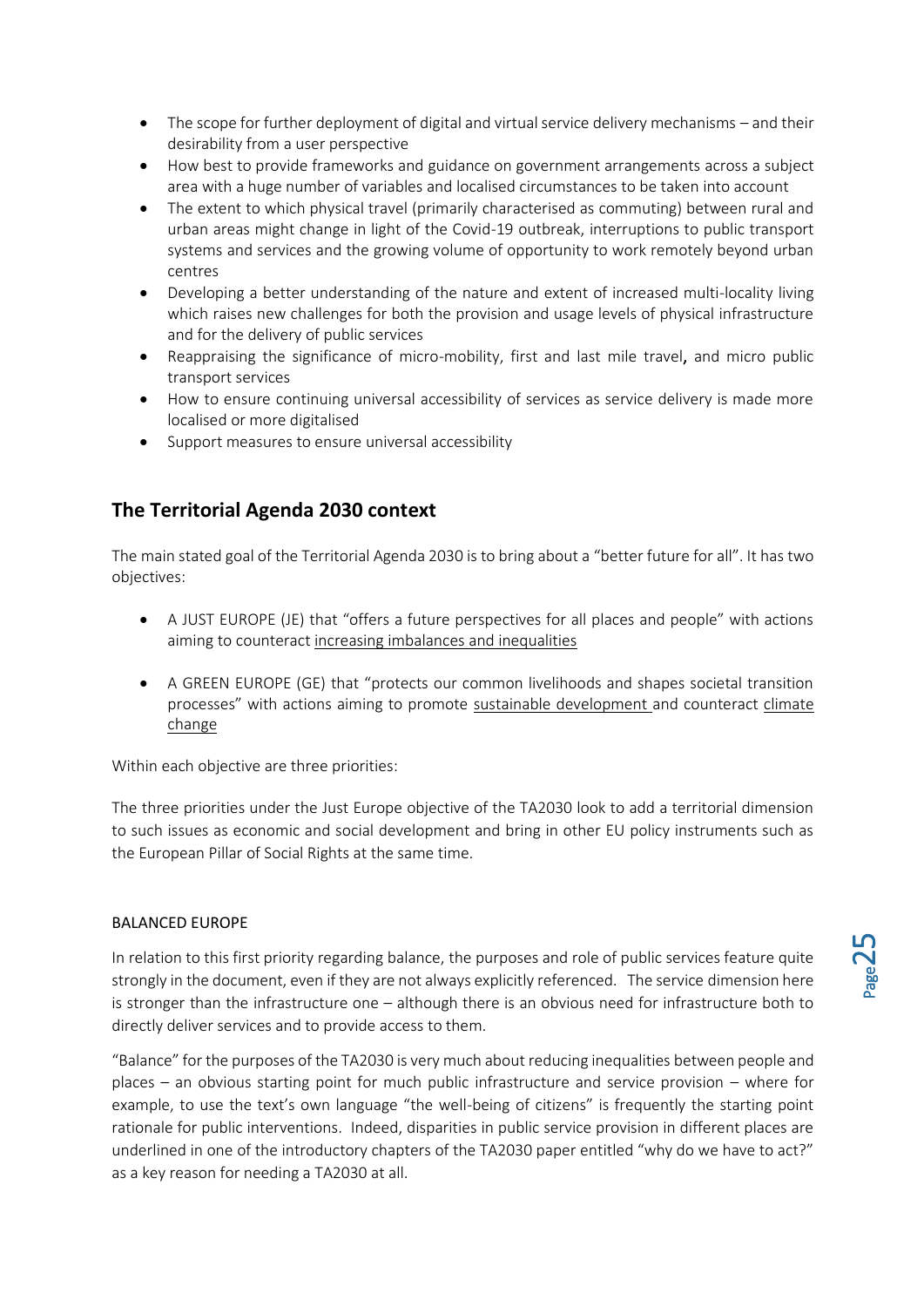This priority talks about quality of life and work with an obvious connection to public infrastructure and services such as education, healthcare or social services. Others – e.g., transport networks or digital infrastructure shape the conditions of both – life and work. We might also in this context think about the role of public services in minimising what would otherwise be a growing polarisations between the quality of life levels in one place as opposed to another – regional and zonal development and regeneration strategies spring to mind in this context.

#### FUNCTIONAL REGIONS

This priority is closely related with the 'Balanced Europe" one immediately above as it also calls for an evenness of territorial development, but the focus here is specifically on the functional region level as the title suggests. The relationship between public infrastructure and functional regions is self-evident and indeed that functionality and the limits of functional regions is often in part determined by physical connectivity arrangements. In the ROBUST context of public service and infrastructure provision across rural-urban lines (If that is how it is to be perceived) it is useful to see specific reference to the "periurban" in this section of the text – presumably in an attempt to demonstrate the mixed and varied nature of areas within functional regions.

Again, the link to governance arrangements is overt even if the actual term is absent - the TA2030 text points out the complementarity of neighbouring places and asserts a need for cooperation and synergies in relation to accessibility and access to public services. Indeed, it goes so far as to highlight the need for "decision makers", as it puts it, to look beyond administrative borders to exploit the potential of functional areas which "break with existing administrative delineations".

The focus in this section of the text is such that it seems fair to conclude that the governance dimension of public service provision is actually more to the fore of its thinking than actual service provision. For example, the text also calls for an integrated multilevel governance approach.

This is all relevant to the work carried out by the ROBUST Public Infrastructure and Social Services CoP as regards how for example public service provision and public investments in physical infrastructure are shaped as part of broader development strategies. In this context the TA2030 points to the role of ITIs and CLLD mechanisms as a means to carry out measures designed to exploit functional links – in this instance between adjoining areas of different types of course. ROBUST's concerns go beyond physically adjacent places of course but the point remains perfectly valid in the context of place-based strategies.

#### INTEGRATION BEYOND BORDERS

This priority brings us back to similar points about cooperation based upon complementarity as in the previous one, but in the transnational dimension this time. Public service provision is explicitly referenced as one of a number of areas where transnational synergies might usefully be promoted.

Whereas in the previous priority the focus was on ITIs and CCLD mechanisms as a way of developing functional links between neighbouring areas - here both Interreg and European Groupings for Territorial Cooperation (EGTCs) are cited as instruments that can be used to facilitate this cooperation. That seem sensible given the long-standing perception of Interreg as being the single most important instrument where public authorities from different countries might come together and cooperate on issues and challenges of common interest and importance. The macro-regional reference is interesting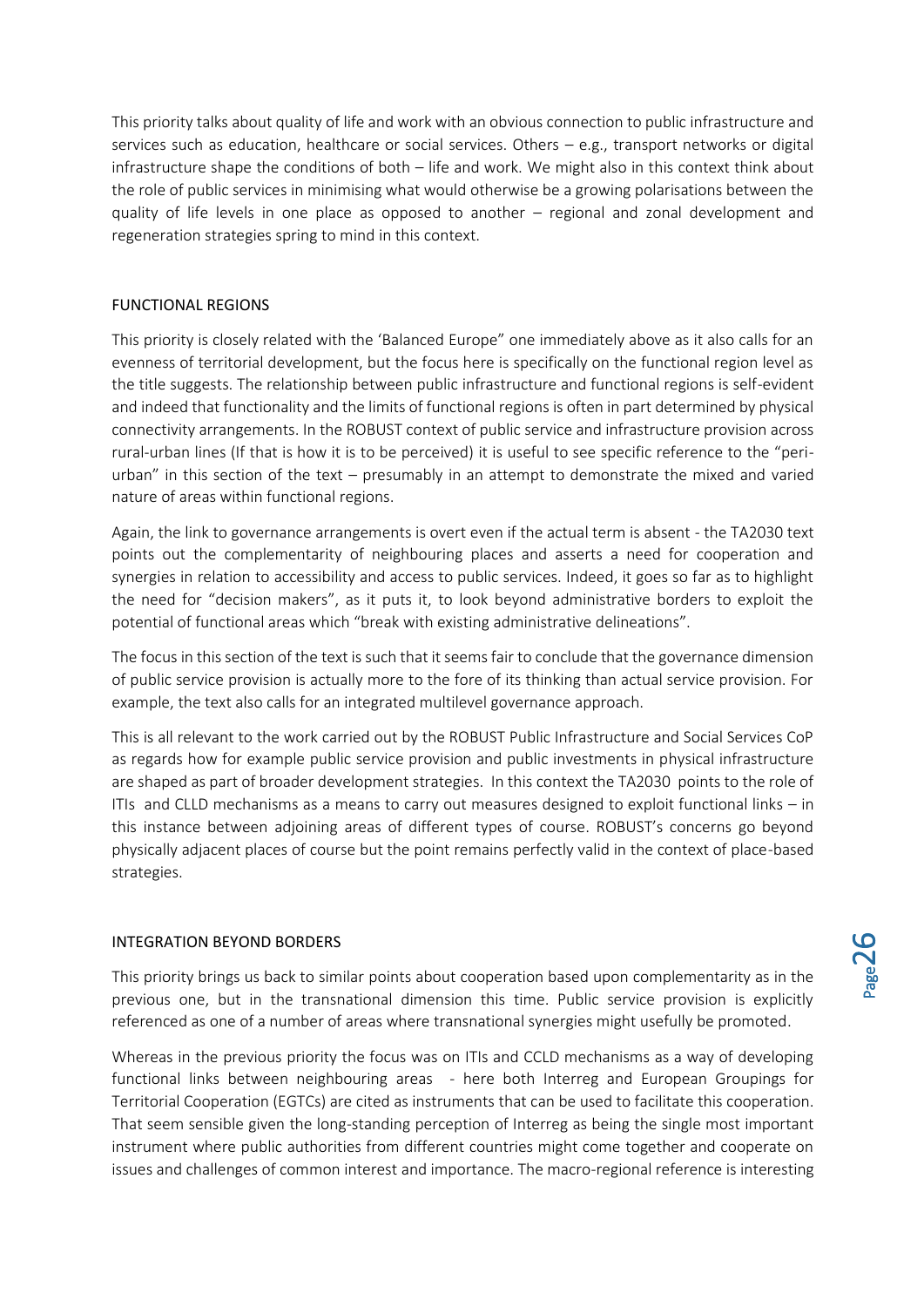too in a ROBUST context serving as a reminder that governance and public service provision can take place against a large-scale geographical context within and across administrative areas with rural, urban and peri-urban features.

There is a practical point made here too in the TA2030 text about achieving critical mass through crossborder cooperation – a key consideration for many physical infrastructure works, not just in terms of where things are built and what they connect but also in terms or joint or multiple investment programmes.

#### HEALTHY ENVIRONMENT

The three priorities of the Green Europe objective also contain much that is pertinent to public infrastructure and services. The priorities focus on the territorial aspects of the SDGs, the European Green Deal, the *Europe Fit for the Digital Age* policy instrument, and at a more practical level on sustainable mobility and integrated transport networks, and on circular economy. Spatial planning is specifically referenced in the preliminary text to this section (para 62) and indeed at many points in the general preamble - (this text after all emanates from a group describing themselves as "the ministers responsible for spatial planning and territorial development") - the contribution it (the group of ministers) might make to the initiatives listed above is highlighted, albeit not returned to in any detail in the text that follows.

This first Green Europe priority specifically focuses on ecosystems, environment protection, climate change and biodiversity. As is true of a number of places within the preceding "Balanced Europe" priority – public infrastructure and services – with the exception of green infrastructure - are not explicitly mentioned, but they remain critical to achieving the objective of a healthy environment. E.g., transport and energy infrastructures which are also highly relevant of course in the context of ruralurban synergies. There is the one exception to the general rule outlined above – and the role of spatial planning as regards GI (an obvious connection to make after all) alongside other "relevant policies" as it is expressed, is referenced here.

Nature conservation is referred to here as part of a broader drive towards protecting and further developing Europe's natural and cultural heritage, but the role of public services in making that come about is not further explored in the text. Clearly nevertheless the role is a critical one and there is much that might be usefully teased out.

#### CIRCULAR ECONOMY

The immense impact that the drive towards a non-linear circular economy has already had and will inevitably continue to have on some public infrastructure sectors such as waste management or construction and energy renovation of buildings is pretty much self-evident. The management of material and energy flows to which the TA2030 text refers is very much amongst the public service provisions with which this CoP has concerned itself. The reuse and recycling of products if not undertaken as a public service itself, is very often the subject of publicly procured works for public benefit.

This priority has a subtitle: "Strong and sustainable local economies in a globalised world". It addresses the diversification of local economies necessary to improve resilience of places and resilience will be an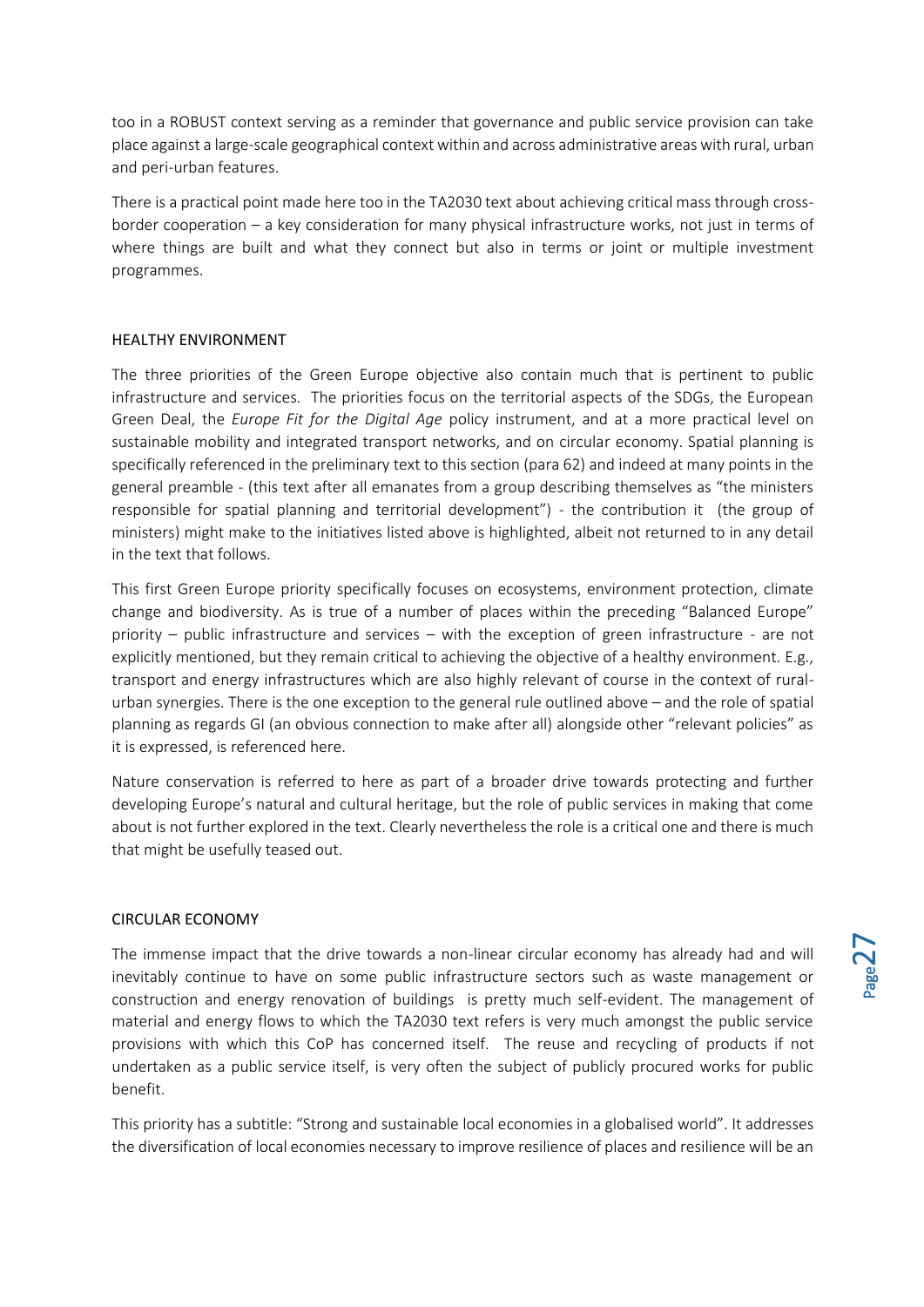integral part of many regional and national level strategies allied to which public infrastructure investments are made and public services designed and delivered.

Clearly there is an important role for energy, building and transport infrastructure here alongside the management of broader regional strategies undertaken as part of spatial planning or other multi-actor place-based strategies undertaken in whole or in part by public services.

#### SUSTAINABLE CONNECTIONS

The TA2030 text indicates the need for development of the digital infrastructure - high-speed internet and mobile phone networks in all places – and there is an obvious relevance here as regards the provision of such infrastructure by public services and how that sits alongside (or doesn't sit alongside) private sector investment and service provision in rural and urban areas in different parts of Europe. As per our earlier considerations as regards Just Europe – here again are the same issues about the role of public services in ensuring equality of access to different places and people.

The text also outlines how e-governance and e-services of general interest have a direct impact on the quality of life – without specifying the public sector nature of much of that, it seems reasonable to take it as read. These are elements of particular importance in the rural-urban context as they allow for new models of public service provision, especially in more remote – and therefore potentially more disconnected – areas as well as ensuring an evenness of public service provision regardless of location.

As regards physical connectivity – the text emphasises the importance of transport networks – from Trans-European Networks to secondary and local roads. It emphasises too the importance of that second dimension for rural-urban connectivity (what it takes as towns and rural areas). It furthermore contains an interesting commitment to invite spatial and transport planners to explore new models of mobility as a service at the local and regional level – an exact point of focus for the *Public Infrastructure and Social Services* CoP and an exercise which we may feel might usefully be extended beyond transport and spatial planners alone.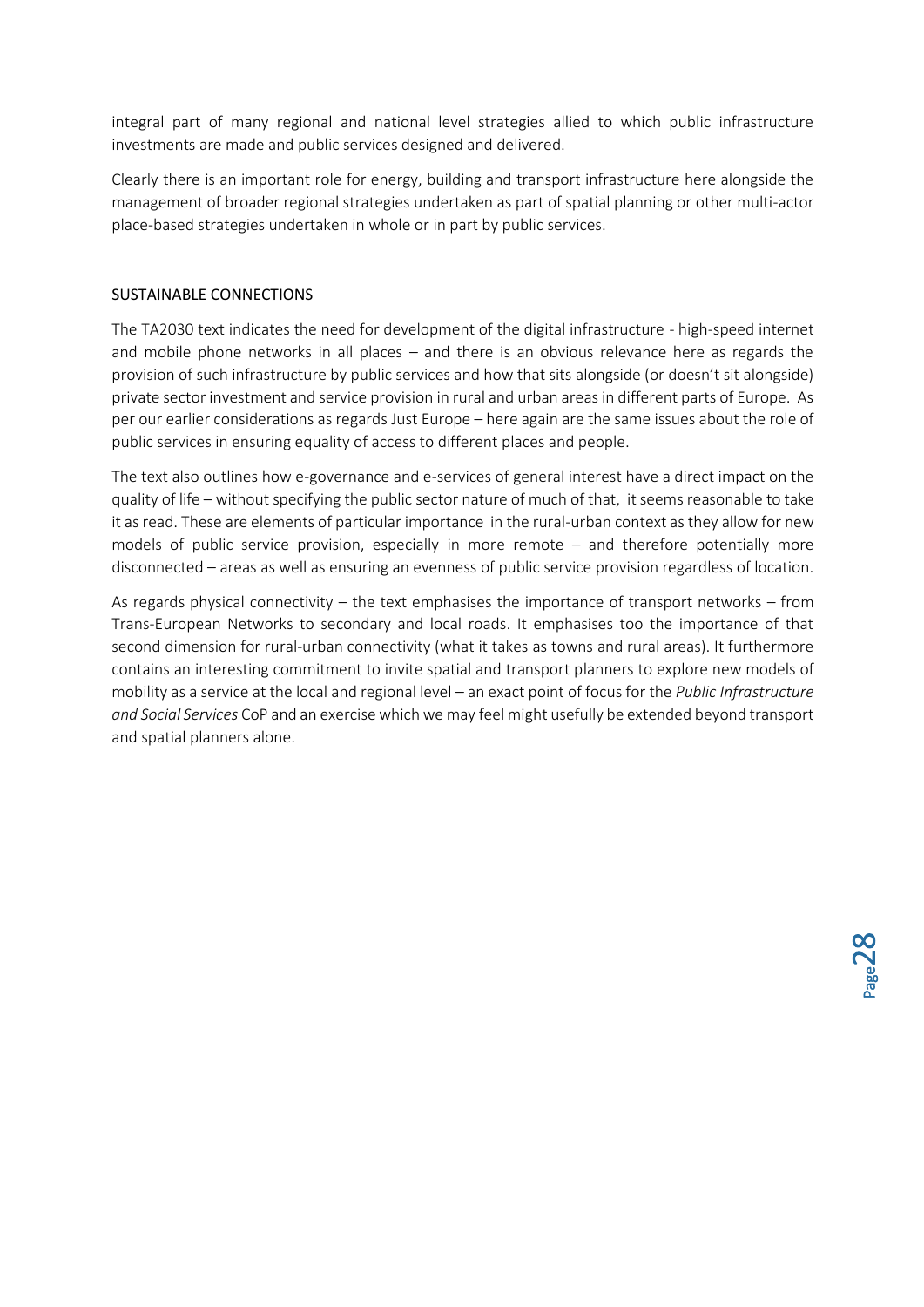## **TA2030 – fields of action relating to the COP on public infrastructure and social services**

|               | <b>JUST EUROPE</b>                                             | <b>GREEN EUROPE</b>                                              |
|---------------|----------------------------------------------------------------|------------------------------------------------------------------|
|               | • quality of life and citizens' well-being                     | • climate change                                                 |
|               | • services of general interest                                 | • loss of biodiversity and land consumption                      |
|               | • demographic and societal imbalances                          | • healthy quality of air, soil and water                         |
|               | • digitalisation and the 4 <sup>th</sup> industrial revolution | • secure, affordable and sustainable energy & just<br>transition |
|               | • global embeddedness                                          | • circular regional value chains                                 |
|               |                                                                | • natural, landscape and cultural heritage                       |
| <b>ROBUST</b> |                                                                |                                                                  |

The listed Fields of Action show challenges that lie within various policy areas and should be addressed from the territorial point of view as part of implementing the TA2030.

As regards the Just Europe part of TA2030, five of the seven proposed fields of action can readily be seen to have relevance for a consideration of public infrastructure and social services provision in a rural-urban context.

Quality of life – public infrastructure and social services are not explicitly mentioned in the TA2030 text as much one might expect, but, – as already explained in relation to the Balanced Europe priority that this field of action relates to – they are of paramount importance for living standards and individual wellbeing. In the context of the territorial dimension of quality of life, this part of the text references social disparities and social exclusion, which are often the starting point for the work carried out by social care services.

Services of general interest - almost a field of action on the CoP topic itself!! The TA2030 text refers to accessibility, affordability and quality of public services as factors contributing to quality of life and business conditions. From the territorial point of view, it emphasises the fact that differences in access to services in various places can drive service providers and companies away (and make certain places unattractive in terms of certain types of investment presumably) – this in turn impacts upon the nature and extent of public service investments and the public-private sector mix and balance of same. The potential role and impact on this situation of new technologies - and particularly digitalisation – is also highlighted here and mirrors the work of the CoP in considering just where public sector intervention is necessary or desirable.

Demographic and societal imbalances – another field of action of particular relevance – this time for social care and health services. It mentions such issues as ageing, the migration of people and the depopulation of certain areas. It underlines the challenges that they pose for public service provision, especially for those in remote areas that lack sufficient access to public services.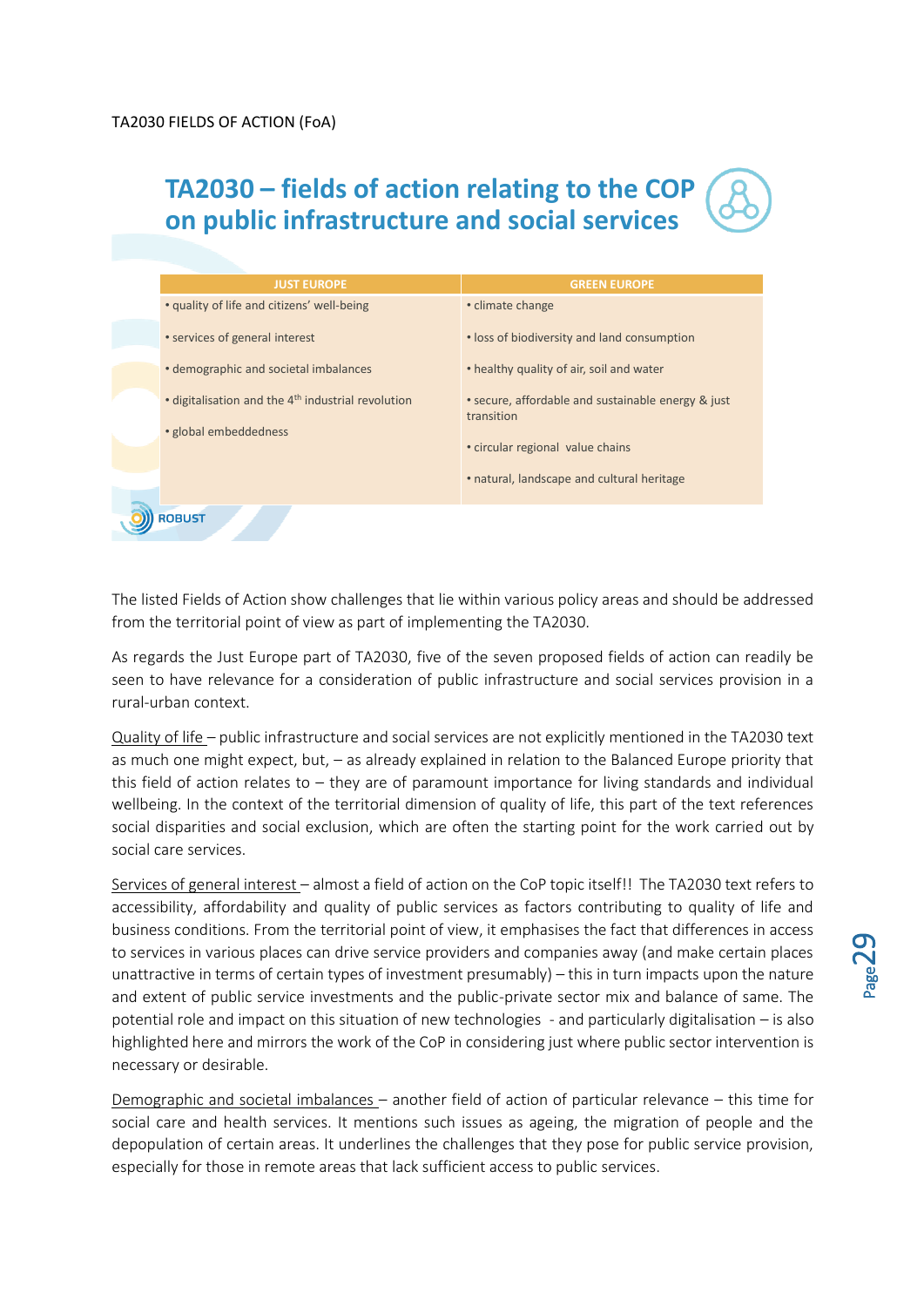Digitalisation and new technologies – as mentioned earlier in the context of the sustainable connections priority – the TA2030 text emphasises the opportunities present here in terms of improving the situation, especially in remote places, as they allow for new models of public service provision.

Global embeddedness – Global dynamics, and development strategies in particular, impact upon public infrastructure and provision of services not only locally but at a physical remove. This field of action relates to the uneven distribution of potential and risks between various places in Europe linked to global developments. We might presumably consider both the positive and negative impacts of global events on the provision of public services and infrastructure more locally in this context.

---

As regards the Green Europe fields of action, again almost all have an immediate relevance for us in the context of public works.

Climate change – sustainable and environmentally-friendly public infrastructure can help in mitigating climate change. This field of action calls for place-specific responses and indicates new development opportunities linked to mitigation and adaptation activities. These might relate for example to renewable energy production or to the provision of transport services.

Loss of biodiversity and land consumption – the text draws out the linkage between increasing land take and land sealing and the loss of biodiversity that results and the severe risks for long-term living conditions that ensue. This is obvious territory for spatial planning and regional development strategies more broadly, produced wholly or in part by public bodies and the governance arrangements in which they are involved.

Healthy quality of air, soil and water – this field of action touches upon disparities in access to clean air, soil and water and the impact which that will inevitably have upon health and upon social inequalities. The TA2030 text underlines that these disparities exist between urban and rural areas within regions as well as between regions.

Secure, affordable and sustainable energy & just transition – There are two fields of action which we have combined here relating to energy production and infrastructure. The first emphasises the need for more sustainable solutions such as renewable energy as well as for diversification of energy production. It also points out that existing energy infrastructure is insufficient. It is interlinked with the next field of action relating to just transition – in this context, the transition from coal-dependence and heavy industry to climate-neutral solutions.

Circular value chains – as mentioned previously in the context of the circular economy priority - this field of action has an immense impact on public services – especially those relating to waste management and energy efficiency. However, the TA2030 text states that urban areas are in a better position to adopt and develop the circular economy as other places might lack critical mass – a point we might want to return to in the context of the CoP's more nuanced understanding of public infrastructure and service provision across rural-urban lines.

Natural, landscape and cultural heritage – the text indicates that infrastructure developments related to urbanisation, transport, intense agriculture, fisheries and other types of infrastructure can have a negative impact on natural/cultural heritage and landscape, especially if they are not properly coordinated on the local level. There is a positive side to this to which ROBUST might want to introduce into the debate for the sake of balance and roundedness.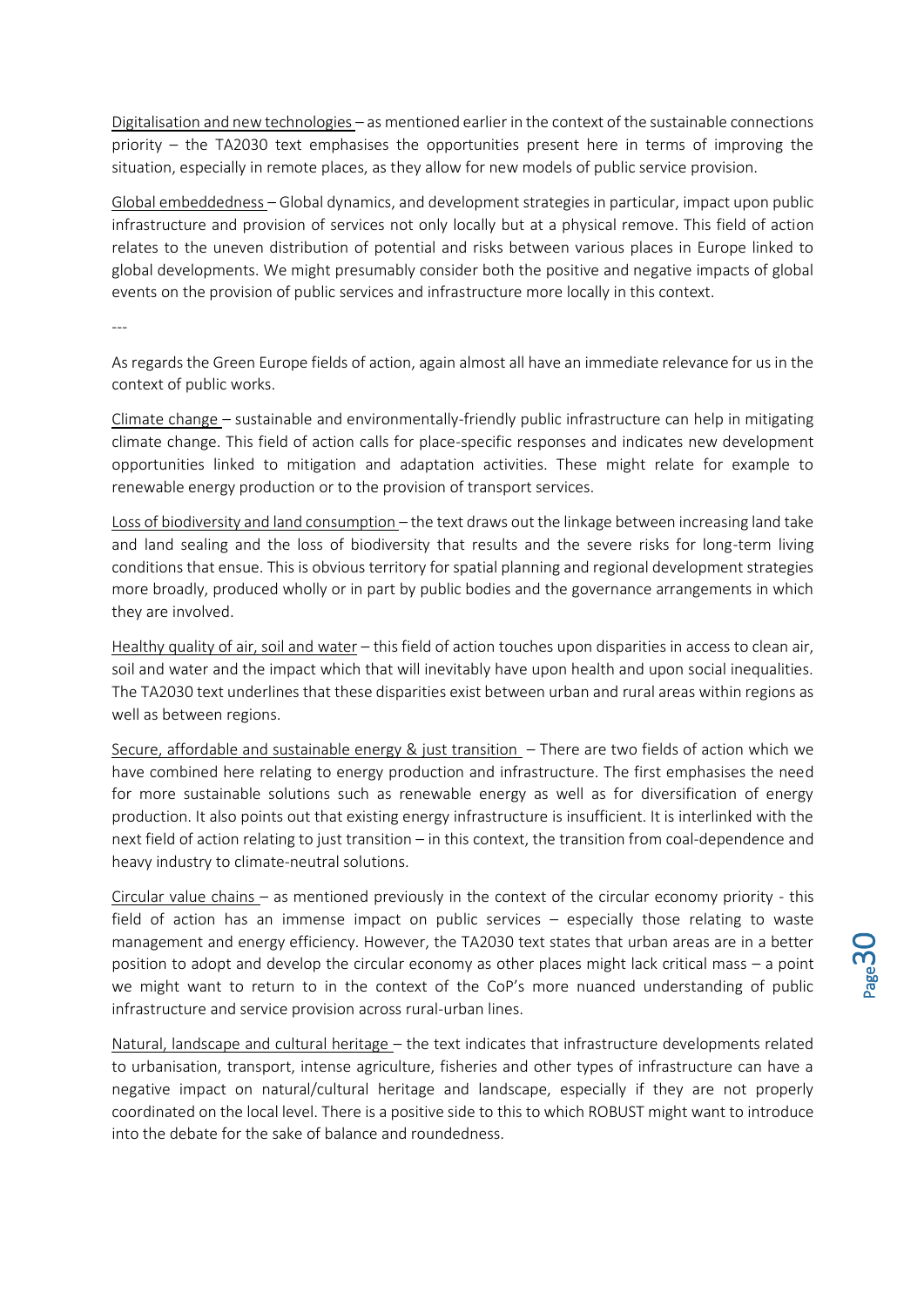# <span id="page-30-0"></span>**Thematic Topic Area 3: Sustainable Food Systems**

## <span id="page-30-1"></span>**Introduction**

Rural-urban cooperation and rural-urban linkages lie at the heart of ROBUST as indicated in the report's preface. In other words, the project works with a strong territorial basis and focus. That is reflected in this document and the aspects of the topic which it chooses to highlight.

In order to help maintain that strong territorial focus and with the aim of helping ensure that we do not deviate into more general (or global – and food systems are global) considerations as regards sustainable foods systems we worked with the following considerations in mind:

- The particular opportunities for rural-urban areas in the context of sustainable food and in particular in terms of smarter, greener, local food production and supply
- The role of food strategies and policies in harnessing rural-urban linkages and developing trajectories for synergy
- The support needed for actors involved in sustainable food systems with in the rural-urban space and how this differs from other places
- The role of innovative practice in two particular areas, food branding schemes and public procurement of food
- How food production and consumption can be modelled to drive sustainable development of rural-urban areas
- How food production and consumption can be modelled to support and develop synergies between non-adjacent rural-urban areas
- How support through funding programmes is shaped to reach these areas as well as others
- How this is best responded to in policy and programmes in reality or in theory

The four broad topic headings which shape this chapter to a large extent reflect the foci of the work of the relevant CoP as well as - we felt - sitting sensibly against EU policy areas in later sections of this paper:

- Food sustainability
- Food quality and safety
- Innovation
- Support measures and incentivisation mechanisms

Food (here and afterwards the one word is used as a shorthand for food, drink and agricultural produce in general) and rural are closely associated but ought not be regarded as synonymous. Not all food production happens in a rural setting and not all rural activity relates to food. Less still is food processing and food logistics to be thought of as the unique preserve of the rural - indeed a disproportionate proportion of that takes place in locations where the rural and urban coincide what, for some at least is the peri-urban. Nevertheless, the connection between rural and food is a strong and prevailing one.

From a territorial viewpoint, food chains are often posited as an example of a rural-urban connection or link with short (visible) chains perceived of as a key way in which the rural-urban interface is made visible to individuals, all the more so when contrasted to food supplies from a further (hence less visible) distance. That in turns relates closely to the perceptions that consumers have of food, its quality, value,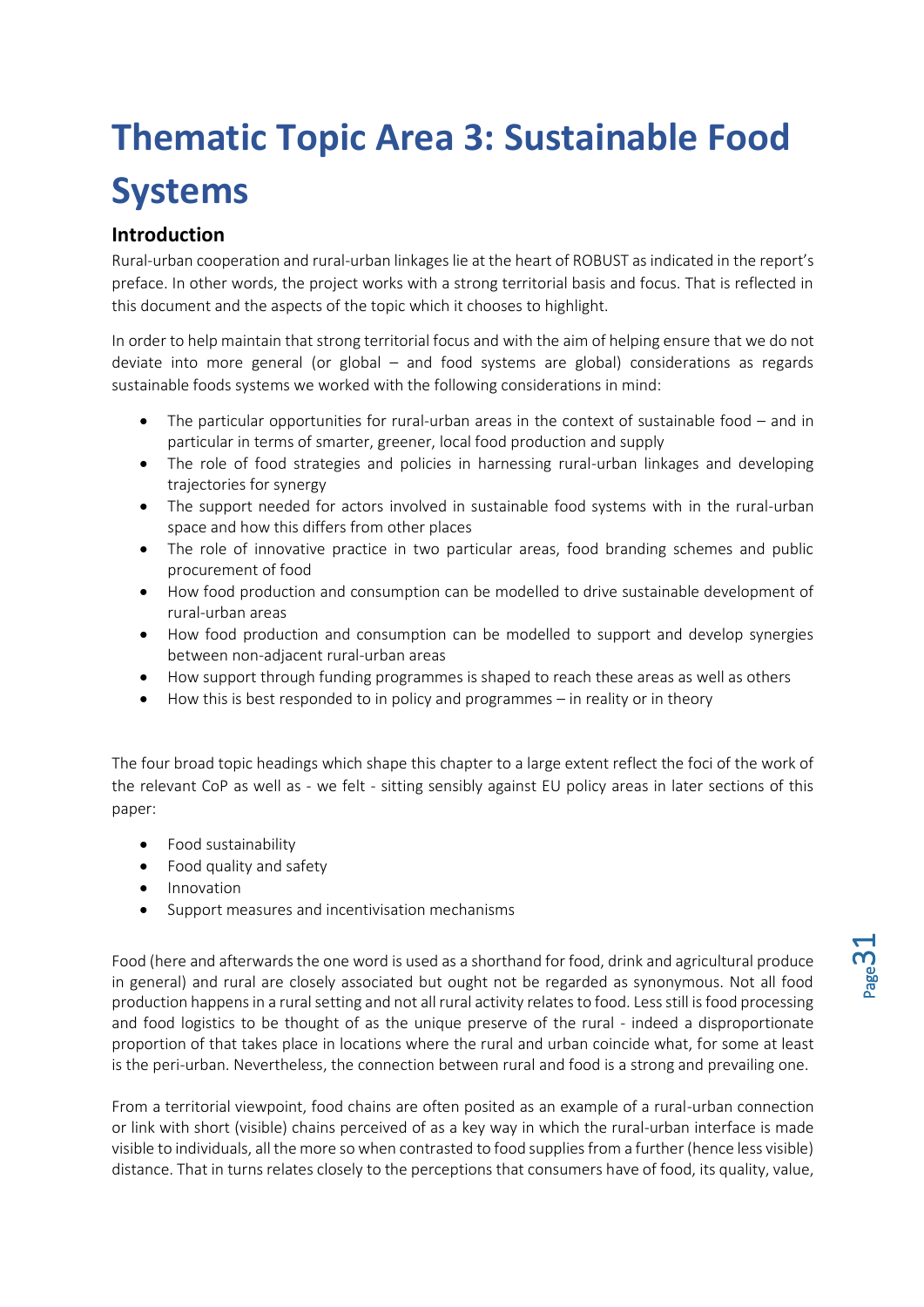and the importance that consumers place on sustainable behaviours (including their own) at all stages of the food system.

At the level of EU policy, the adoption of a new, single food-system-wide policy in the form of Farm to Fork (F2F) in May 2020 is a hugely significant development and change, and one that occurred during the lifetime of the ROBUST project of course. By deliberately taking a food system wide approach F2F has mirrored the approach of the ROBUST CoP by not focussing only on food production but by looking across processing, logistics, marketing and consumption up the point of recycling food waste. This is holistic by definition, more cross-sectoral than it might appear at first glance, and an approach which posits sustainable food systems as part of the broader European Green Deal strategy with all which that entails with regard to arriving at a climate-neutral continent.

It is important that the territorial dimension is clearly written into this exposition at each stage, and this is reflected in the document structure used. This chapter contextualises and expounds the thinking which has emerged from within the Community of Practice as regards each of the four selected topic headings and hopefully makes a case for their relevance, importance, and hence inclusion, by providing a short commentary on each topic.

Given that the aim of this set of TTPs is to offer guidance, we have tried to provide information in a straightforward and useful way and have added suggestions as to how that information might be acted upon. Finally, we have provided a set of conclusions in the form of a short set of thoughts as regards challenges to policy-makers for each topic area, these are intended to act as a bridge into the project's policy recommendations as set out in ROBUST Deliverable 6.3

## <span id="page-31-0"></span>**3.1 Food sustainability**

#### <span id="page-31-1"></span>**Context**

A key context with regard to food is its sourcing and production and whether that sourcing is sustainable and how resilient it is in times of crisis – and in this regard responses to, and building in future resilience in the face of, the Covid-19 pandemic is by now a very familiar theme to all policy makers. The emerging consensus seems to be that more localised food systems stood up well to an exceptional "stress test" and that where problems arose, they tended to be short-term and correctable, or were more related to challenges encountered in complementary sectors. Doubtless that will continue to be debated and circumstances and perceptions may yet come to shift.

Part of the consideration here, and within the work of the CoP, is the sustainability of what is actually done with that food, how it is produced, processed, transported – and across what sort of distance, how it is distributed and made available, its cost and how food waste is managed. That in turn is inextricably linked to the nature and viability of food businesses and how that can be driven by policy interventions and supported – or otherwise – through a range of policy instruments.

#### <span id="page-31-2"></span>**The Territorial Dimension**

As has been alluded to in the introductory comments, there is a strong connection between the territorial and food in the sense of connecting producers and consumers; itself related to food chains, these often rely on models of linking rural food producers with urban consumers. It is in large part the strength of those connections and the localness of those connections in particular which is a key dimension in thinking about the sustainability of food supply.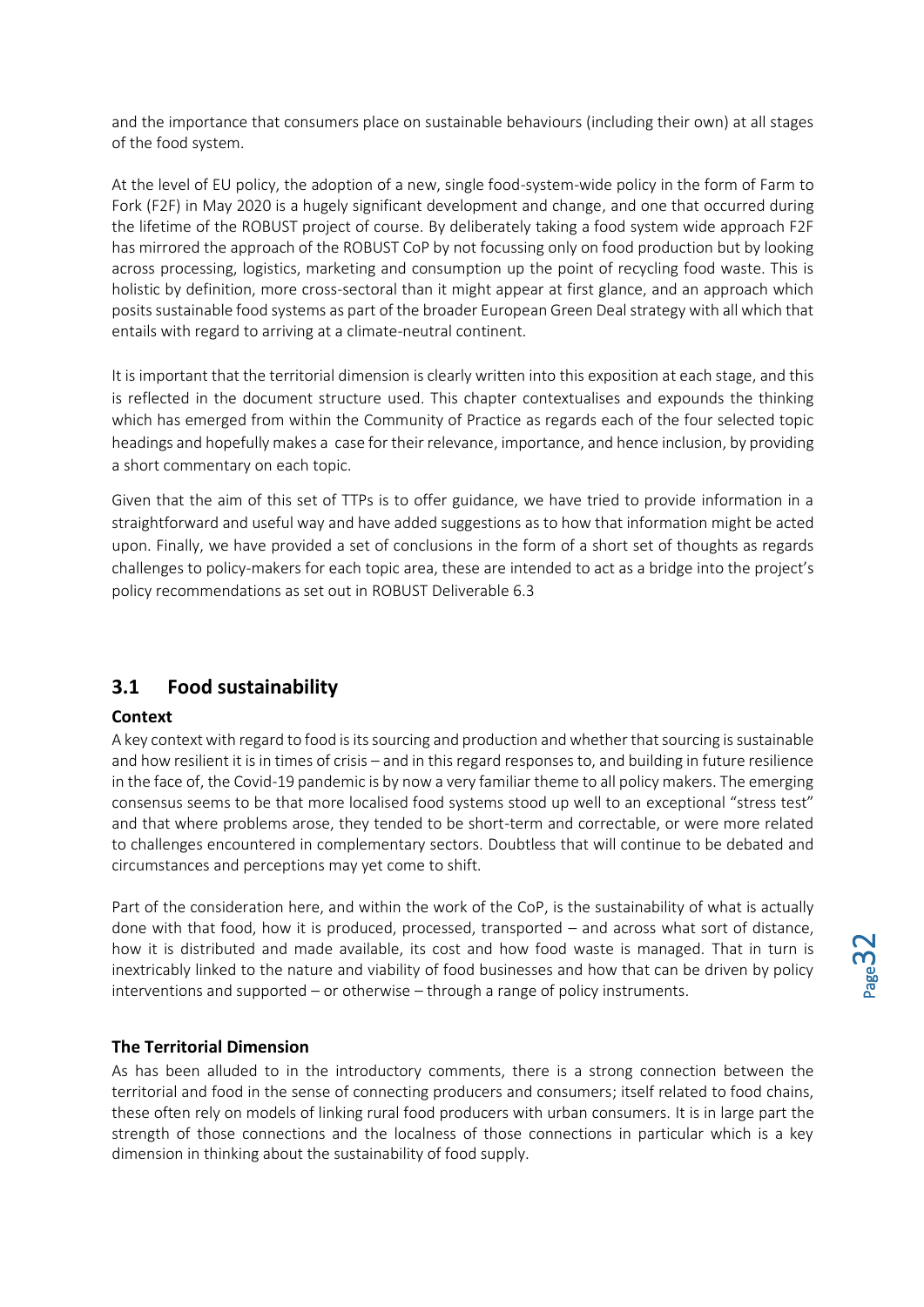This should however be approached with caution, not all food production is rural as previously stated and, more self-evidently perhaps, food is also consumed by rural residents who are food consumers in their own right and may not choose to rely solely on produce from a narrow local orbit. Urban and periurban agriculture is coming to be recognised by a growing number of policy makers as a subject worthy of attention in its own right, and is, in turn, an acknowledged dimension of the "localisation" of food with all which that implies in terms of reduced/ing food miles etc. Certainly, one common response to the Covid-19 pandemic has been to look again at the extents to which urban and peri-urban settings might be supported to become more, if not self-sufficient, than at least self-reliant in terms of food supply.

Urban food policies - territorial by definition, although the exact meaning of urban is variable – and addressed in some detail in the work of CoP, will often pick up on that dimension of production from within urban bounds whilst at the same time looking to take a more sustainable general approach to food production, consumption, waste and recycling.

## <span id="page-32-0"></span>**3.2 Food quality & safety**

#### <span id="page-32-1"></span>**Context**

Although food in Europe is normally regarded as being of a generally high quality, safe and nutritious, there are much greater concerns that the systems within which it is produced, processed, stored, transported and sold are unsustainable. It is this fundamental concern which the EU Farm to Fork Strategy is designed to tackle by helping to bring about a "fair, healthy and environmentally-friendly food system". Its key intention is to help ensure that the entire food chain (from farm to fork, via as many stages as apply - production, transportation, processing, storage, marketing and sale to consumption), has a neutral or positive environmental impact. That does not however mean that considerations of food quality are no longer part of the debate, perhaps more that the focus is to a greater degree about desirability than necessity. Certainly, within the CoP's work there has been a focus on what people want to eat and drink and how that can be reflected and shaped in relationships between rural an urban food actors and interests.

#### <span id="page-32-2"></span>**The Territorial Dimension**

The territorial and food are inextricably linked in the sense of terroirs and similar where a focus is placed upon the particular places in which food is grown and food produced. This is marked by an emphasis on the specificities of local growing conditions and/or on the production methods employed - again there is a particular correlation here with rural areas but not a total one.

The local specificity dimension referred to above is picked upon at an EU policy level by the use of Geographic Indicators schemes and similar. Here there is also a dimension of protective or restrictive with use of terminology often explicitly linked to geographic settings, usually rural. Food quality is built into the models used to arrive at urban food policies and similar as described above and as the CoP Report itself points out, such schemes as those considered within its own work will look to analyse and react appropriately to the interdependencies between the cities or city-regions to which they relate and to surrounding rural areas. (or at least, by way of a note of caution, usually with regard to those rural areas that surround are or proximitous) – other policies will extend to try and take account of nonproximitous relations if such interdependencies are identified.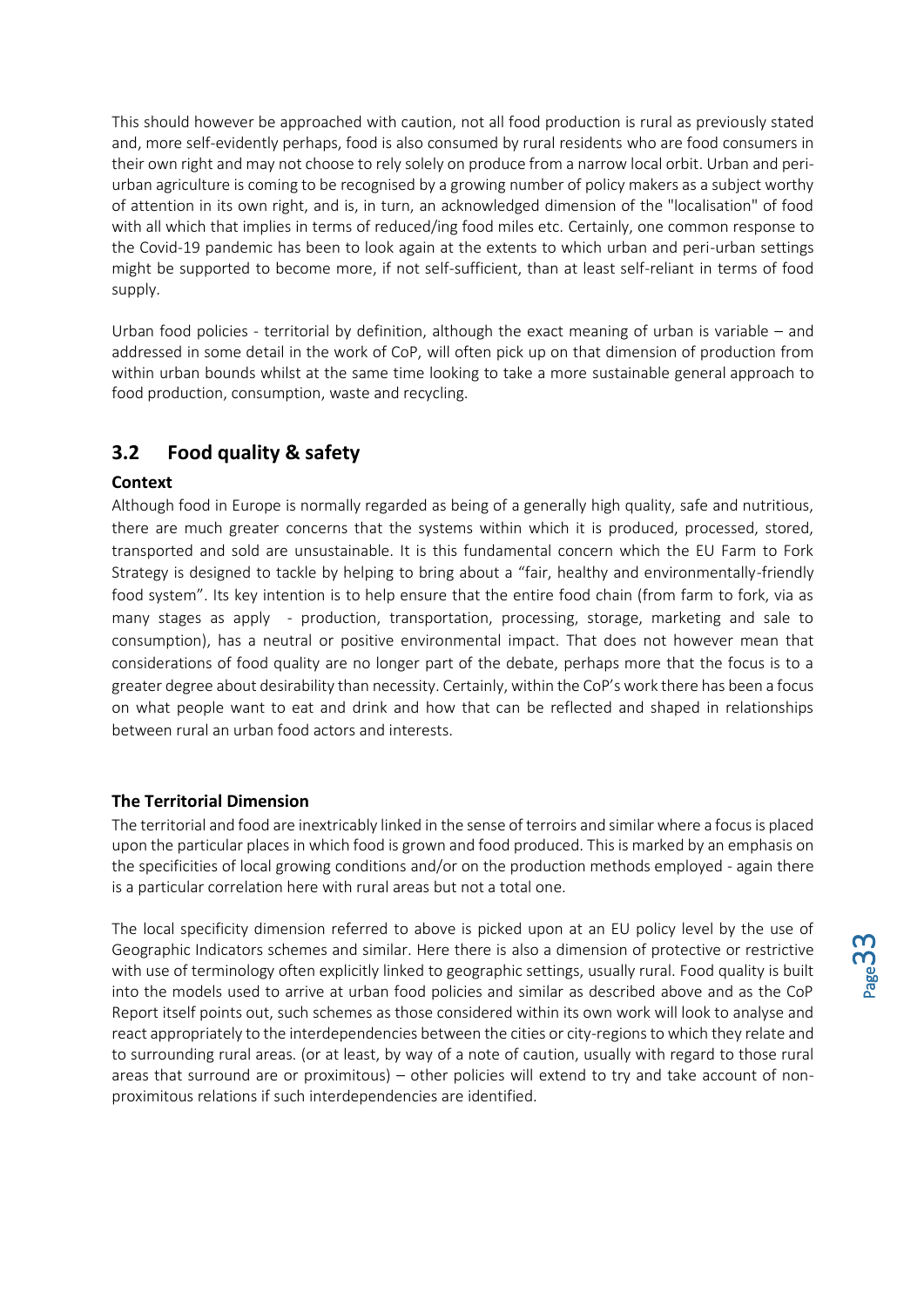## <span id="page-33-0"></span>**3.3 Innovation**

#### <span id="page-33-1"></span>**Context**

Innovation in/and food is a well-developed area at the EU and other policy levels, in the case of the former not least through the work of EIP-AGRI and a number of other initiatives supported through the European Network for Rural Development (ENRD) and others. Without falling into our own trap of overequating rural and food, many good and best practice innovations etc highlighted as part of rural innovation initiatives will be (and already are) food related. And indeed, the imminent *European Startup Village Forum* whilst being unequivocally about rural innovation across all sectors will no doubt feature much that is food-related.

The ROBUST *Sustainable Food Systems* CoP has come at innovation through two particular lenses, neither of which are so closely related to the set of technological innovation with which the EIP-AGRI for instance primarily concerns itself, but by looking at new and innovative use of public procurement regimes and at new and innovative food branding schemes which explicitly set out to go beyond the sort of Geographical Indicators schemes and similar described above.

#### <span id="page-33-2"></span>**The Territorial Dimension**

Food branding and certification initiatives and schemes around the public procurement of food have been special focus areas for the work of this CoP. In both instances, work has been done exploring the ways in which either might be brought to bear to enhance rural-urban linkages. Both apply at a commercial, (financial), level and the second is a conscious attempt to better support and manage (food) supply and value chains, whilst the first extends the scope to promote the purchase and consumption of particular foodstuffs when a branding scheme is instigated by a relevant public authority to increase attractiveness and boost purchasing levels.

Also noteworthy, and of potential interest and value to policy makers, has been further work done looking at new ways in which data might be collected in order to better calibrate supply and demand levels for food between predominantly rural producers and predominantly urban consumers – either at the organisational and individual level. This new data related approach might then be applied to food strategies more broadly or to territorial development programmes more broadly still.

## <span id="page-33-3"></span>**3.4 Support measures and incentivisation mechanisms**

#### <span id="page-33-4"></span>**Context**

The way in which Geographic Indicator schemes and similar driven at the EU level, or more localised and locally-driven food branding initiatives can be used as part of a broader basket of support measures for producers in particular places bringing particular products to market has already been addressed.

At the most general level, support under the EU Common Agricultural Programme (CAP), is an obvious starting point for looking at the ways in which producers might be supported under either pillar. The ROBUST project has coincided with the continuing evolution of CAP Reform and has in part coincided with what has become a transitional phase between the 2014-20 and the 2021-17 Multiannual Financial Framework (MFF) agreements and the provisions for CAP contained therein. Perhaps, what will transpire to be of particular relevance here is the "renationalisation" of CAP and the advent of national level CAP Strategic Plans. These plans are in part, but only in part, designed to give structure to the delivery of the quantitative targets set out within the F2F strategy, but will also, it is assumed, enable greater targeting of financial resource aligned more closely to national and sub-national priorities, -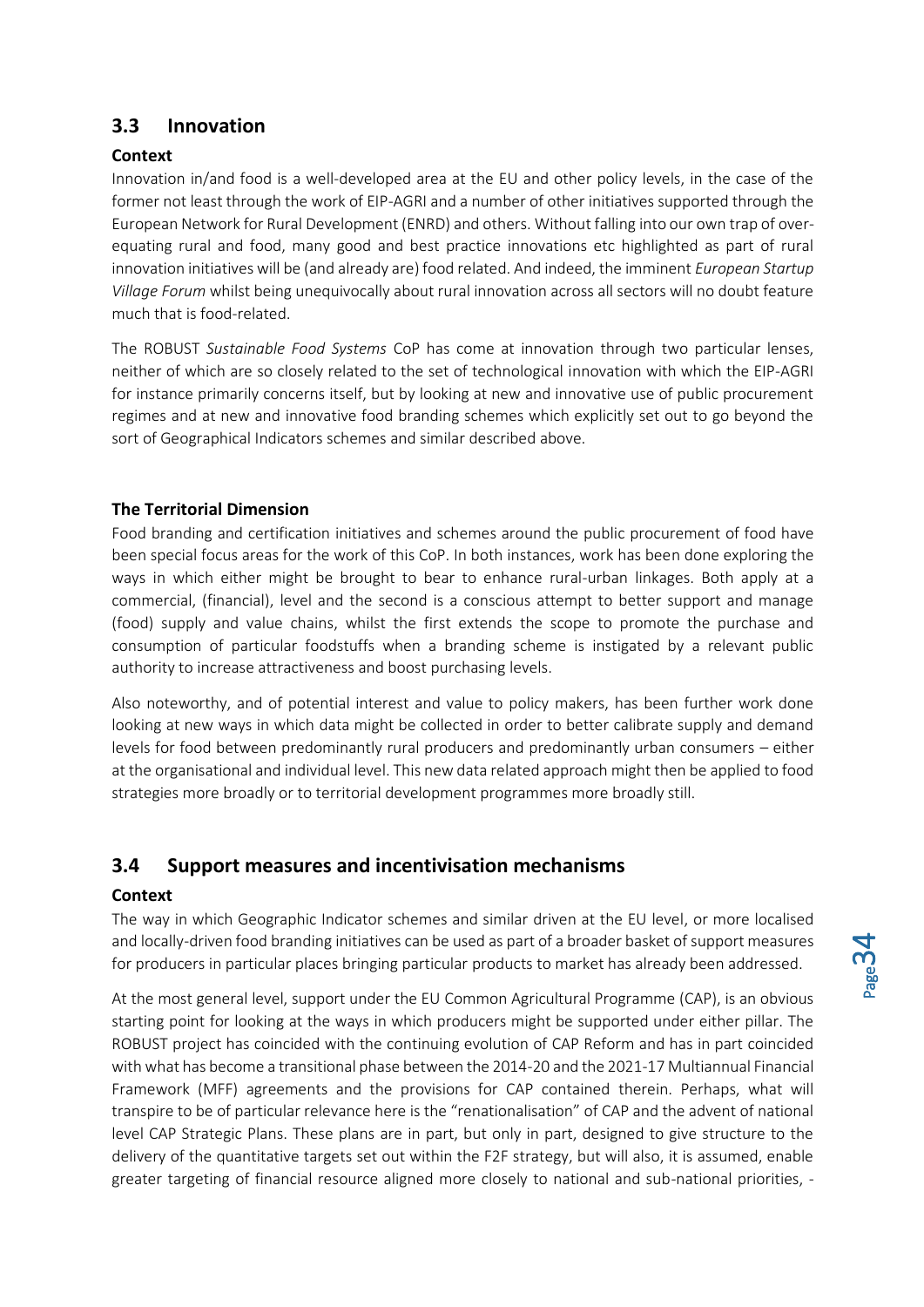needs and potential as determined at EU member state as opposed to EU level. That then, may serve as an opportunity to support rural-urban food initiatives to a greater degree than now occurs with a CAP scheme which the CoPs work to date suggests has until now been limiting in terms of both its geographic and sectoral application.

#### <span id="page-34-0"></span>**The Territorial Dimension**

The CAP, as alluded to above, incorporates the rural development programme and to that extent is overtly territorial in highlighting the desire to support actors and the interests of one particular type of territory. In many ways it continues to be juxtaposed with the support that more urban parts of Europe receive under the EU cohesion policy programmes – a differentiation which for many seems deeply entrenched but which is antithetical to the rural-urban focus of ROBUST itself of course. With the launch of the *Long Term Vision for Rural Area (*LTVRA) in June 2021, rural proofing is now much more firmly back on the policy agenda and, if it can be assumed to be intended as a means of looking to assess impact across territories of different types, may yet turn out to be an invaluable lever in resetting this relationship between funding support, what money goes where, and for what purpose.

Support for the rural-urban dimension of sustainable food systems will likely continue to find itself constrained if it operates within funding arrangements which place boundaries around territorial areas of different types as demarcated on maps and, this is likely to be all the more the case if the model used is one that does not recognise gradations between rural and urban as opposed to using a simple binary model. It is exactly the need to work across these lines as opposed to being limited by them that much of the work of this CoP highlights.

#### <span id="page-34-1"></span>**Governance**

The consideration of governance arrangements undertaken in the work and findings of the *Sustainable Food Systems* CoP has been closely informed by the focal points of ROBUST's Work Package 1 and its emphases upon network governance and how these apply to "new localities", and how these arrangements be applied to rural-urban linkages in particular. The focus has been on process, and on developing an understanding of the motivation to participate of those directly involved in governance arrangements designed to take forward agreed strategies or visions with regard to sustainable food systems. At the same time looking at the ways in which knowledge is shared by different actors looking to come together in new ways to try and shape sustainable food systems with a rural-urban dimension.

The CoP notes the emergence of new governance arrangements in at least some ROBUST Living Lab areas which have been deliberately designed to cover larger geographic areas encompassing both urban and rural locations. They also note the positive impact that this has had on occasion in triggering a more joined-up consideration of food related needs and food supply options across a rural-urban area, the net effect being to take better and more accurate account of the potential for local food supply across proximitous urban and rural settings. This might in turn lead to a deeper and more rounded form of cooperation based upon a better understanding of mutual interdependence and a greater willingness to co-create future food strategies as a direct result.

From that has evolved a detailed focus on the governance of food policies in different Living Lab areas and in which Living Lab members are invariably themselves directly involved, at the same time emphasising the need for a public-private mix within such arrangements, as well as the need to consult and engage with a broad range of further stakeholders as well – including from across a range of policy domains.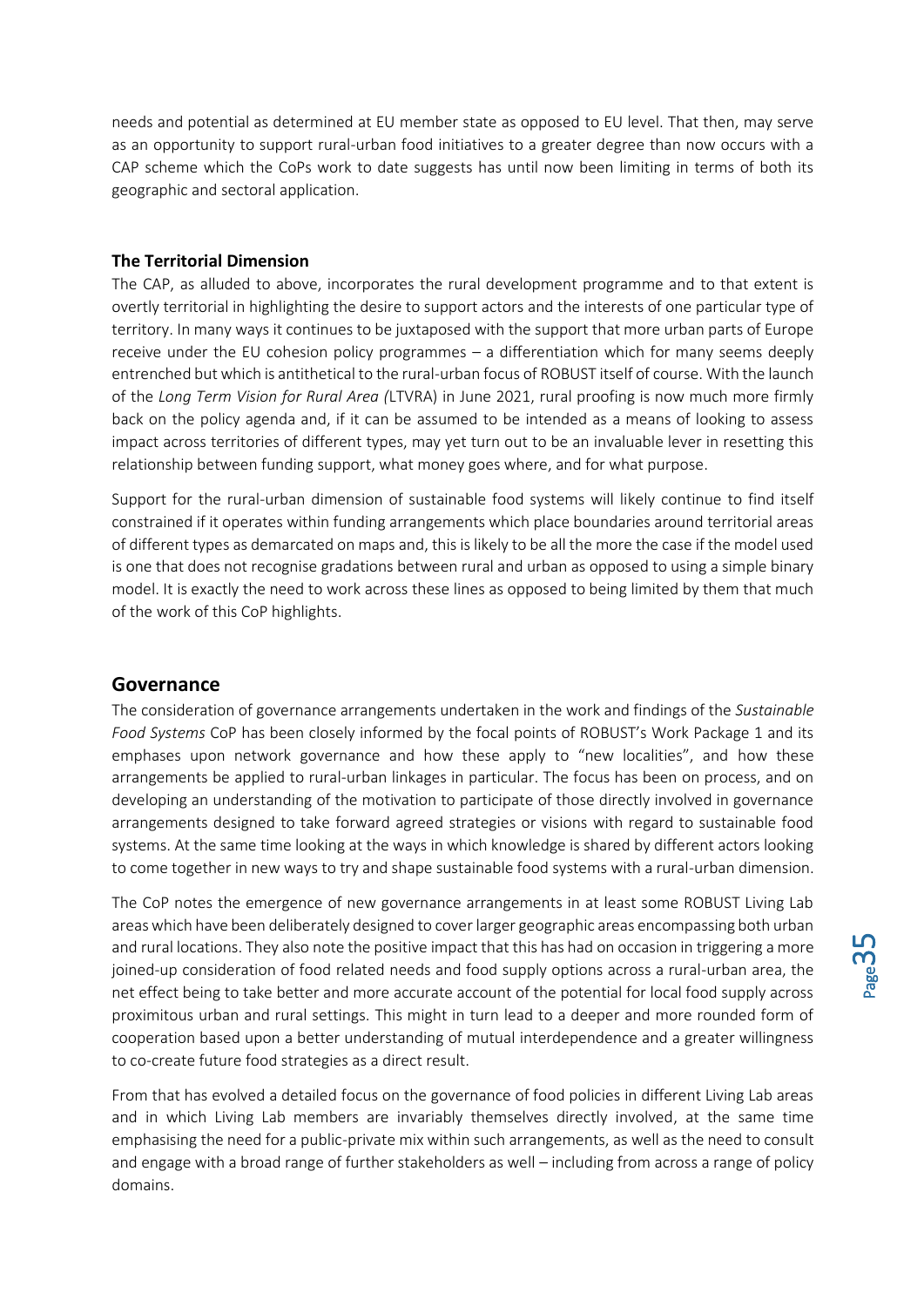## <span id="page-35-0"></span>**Challenges and questions arising for policy makers:**

- How best to reshape and rebalance rural-urban linkages in the context of food, the opportunities and challenges arising from existing initiatives in this domain
- How to arrive at joint and inclusive strategies and visions for sustainable food systems in a given location with an overt rural-urban dimension
- The ways in which public and private sector interests can best be supported to cooperate in new types of governance arrangements related to food systems
- How policy frameworks can best be made congruent with each other across thematic and geographic lines so as to provide or support coherent and place-specific sustainable food systems strategies/visions
- The role of new and rural-urban related sustainable food systems in broader territorial strategies or plans
- How to align opportunities and prospects, relating specifically to rural-urban interdependencies in the process of developing CAP Strategic Plans 2021-27
- Optimal ways to support rural-urban food initiatives from within funding regimes operating with territorial restrictions or limits
- How to better deploy and extend the range and nature of certification schemes and similar, so as to better support the production and consumption of food in short rural-urban food chains
- How to better understand and support elements of whole food systems beyond production e.g., processing, transportation, marketing and waste management
- Optimal ways to share knowledge and develop understanding about rural-urban food dependencies and schemes – e.g., through the use of public procurement schemes, branding initiatives and innovative network governance arrangements

## <span id="page-35-1"></span>**The Territorial Agenda 2030 context**

The main stated goal of the Territorial Agenda 2030 (TA2030 hereafter) is to bring about a "better future for all". It has two objectives:

- A JUST EUROPE (JE) that "offers a future perspectives for all places and people" with actions aiming to counteract increasing imbalances and inequalities
- A GREEN EUROPE (GE) that "protects our common livelihoods and shapes societal transition processes" with actions aiming to promote sustainable development and counteract climate change

Within each objective are three priorities:

The three priorities under the Just Europe objective of the TA2030 look to add a territorial dimension to such issues as economic and social development and bring in other EU policy instruments such as the European Pillar of Social Rights at the same time.

We will look in vain for any direct reference to "food " in the text – indeed the word never appears, and "agriculture" is referenced only twice - once highlighted as an opportunity in the context of climate change mitigation and adaptation efforts that require new approaches to agriculture, once when cited as a threat to natural heritage and landscape when it is "intense".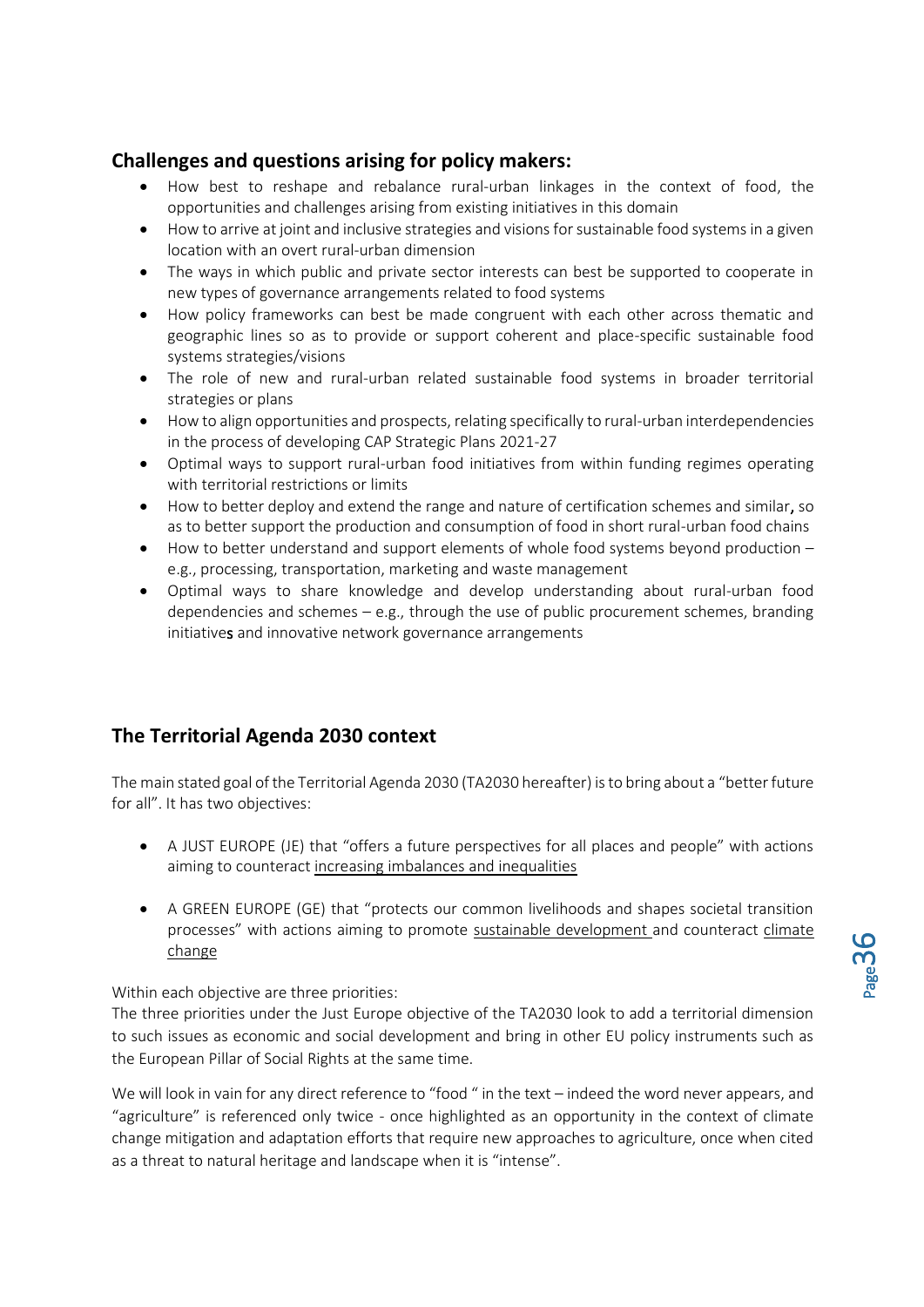#### BALANCED EUROPE

Despite the lack of overt reference, this first priority of the Just Europe section of the text talks about the quality of life and wellbeing of citizens and access to healthy and nutritious food is undeniably an important element of that. Indeed, we might argue that "balanced" territorial development is in one important respect at least about the supply of, and demand for, food. And certainly, the ways in which food production happens or does not happen in any one of a huge number of different ways is one factor in which territories are distinct one from the other - making one place different to another in other words. Those relationships between rural and urban places of different character are often manifest in the context of food supply after all.

As the ROBUST CoP knows full well, that set of complex relationships between places urban, peri-urban, and rural often includes practical arrangements related to the production, processing, storage, transportation, sale and purchase of food. We might also look to new CAP Strategic Plans in this context to see just where agriculture, fisheries and the environmental management related to both fits within broader territorial development strategies.

#### FUNCTIONAL REGIONS

This priority is closely related with the 'Balanced Europe" one in calling for an evenness of territorial development, in this instance focusing on the "functional geography" level as the title suggests.

We will be particularly interested here in the way in which food production, processing and packaging, storage, transportation and sale and purchase forms part of a broader "functioning" reality in any one place. Presumably that interest will extend beyond any one region itself to encompass relationships with other regions with regard to which there are significant flows and relationships regarding sustainable food. This section of the text has specific reference to peri-urban areas which we might perceive of as exactly those areas where rural and urban come together and a considerable amount of food production and processing , storage etc. takes place and where food operations based on local provenance are often to be found.

The TA2030 text emphasises the complementarity of neighbouring places and the resulting need for cooperation and exploitation of synergies. Sustainable food systems are one dimension through which that might be analysed and demonstrated in detail - presumably both between neighbouring areas (and especially perhaps those areas between rural and urban areas where food production often occurs in high volumes – the peri-urban as above maybe), but also between non-adjacent regions where food flows nevertheless occur to significant extents.

The text also references the governance dimension – specifically the integrated multilevel governance approach dimension for which ROBUST has repeatedly called – it is interesting to see how that might in some places be brought about within the context of regional food and food security strategies. These might in turn take advantage of existing EU instruments such as ITIs and CLLD expressly designed to support functional linkages within and across functional regions or by other national, or more locally instigated, means.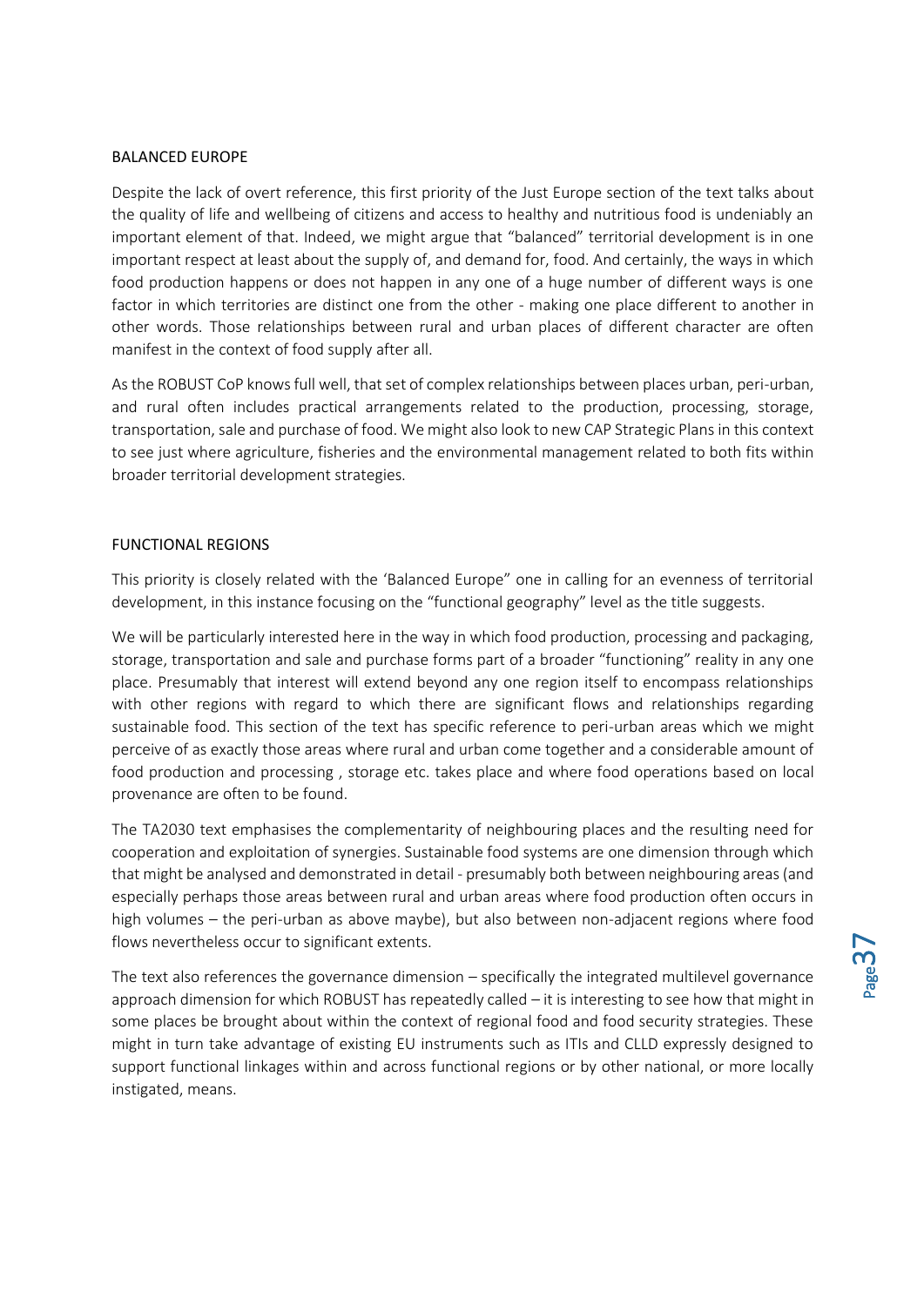#### INTEGRATION BEYOND BORDERS

This section of the TA2030 text returns to the point from the previous priority about complementarity, but now adds the transnational dimension to that. It is couched in very general terms that might be applied in the context of sustainable food systems as much as in any other. We might indeed conclude that sustainable food systems fit the bill especially well here as a topic for further investigation given the persistently high volume of food transported across national borders.

To what degree we might conceive of those processes as being about integration and development brought about by cooperation as opposed to a rather more simplistic trading relationship between two distinct places is a point of debate. Clearly though, actors in different places with a shared interest in particular aspects of sustainable food systems, might usefully come together to learn from each other, to exchange knowledge and experience and to jointly explore solutions to problems or challenges they have in common in exactly the way that the *Sustainable Food Systems* CoP has itself suggested.

Interreg programmes which support transnational partnerships of actors with shared interests and European Groupings for Territorial Cooperation (EGTCs) which are essentially a governance tool to enable formal legal arrangements across national borders are cited in the text as instruments that can facilitate this cooperation. Sustainable food is certainly within scope for Interreg purposes as the large number of past and present projects suggests, and it is presumably a perfectly valid topic for a joint initiative delivered under the EGTC instrument as well.

#### HEALTHY ENVIRONMENT

The priorities under the TA2030 Green Europe objective are arguably more tangibly connected with the topic of sustainable food systems than those under Just Europe as they underline the territorial dimension in relation to the UN SDGs, the European Green Deal (where the EU integrated food policy "Farm to Fork" sits of course) and the transition to a circular economy - circular farming being a topic that has already arisen within ROBUST.

This first priority - related to a Healthy Environment - focuses on ecosystems, environmental protection, climate change and biodiversity. Clearly these all have a clear connection with the production, processing, transportation and consumption patterns of food. In the context of the Common Agricultural Policy (about which in general the text itself has surprisingly little to say) we are well-used to debates around the nature of the relationship between measures designed to support agriculture and fisheries on the one hand and measures which set out to protect and / or enhance environmental conditions on the other. That interplay is at least implicit here and indeed agro-ecosystems warrant a specific reference in the text. That approach might in turn, if we so wish, be placed within the broader context of sustainable land-use which is how the TA2030 conceptualises it.

The text recommends a place-sensitive joint management of ecosystems and supports the development of nature-based solutions that provide responses to known challenges. For the text this is looked at very much through the lens of resilience and risk management – it does not specify as much, but it seems reasonable to posit food security as one of these known risks and challenges.

#### CIRCULAR ECONOMY

There is no overt reference to food here but food, and materials ancillary to the food production process, are presumably as much a "product" as anything else. And of course, agriculture is itself a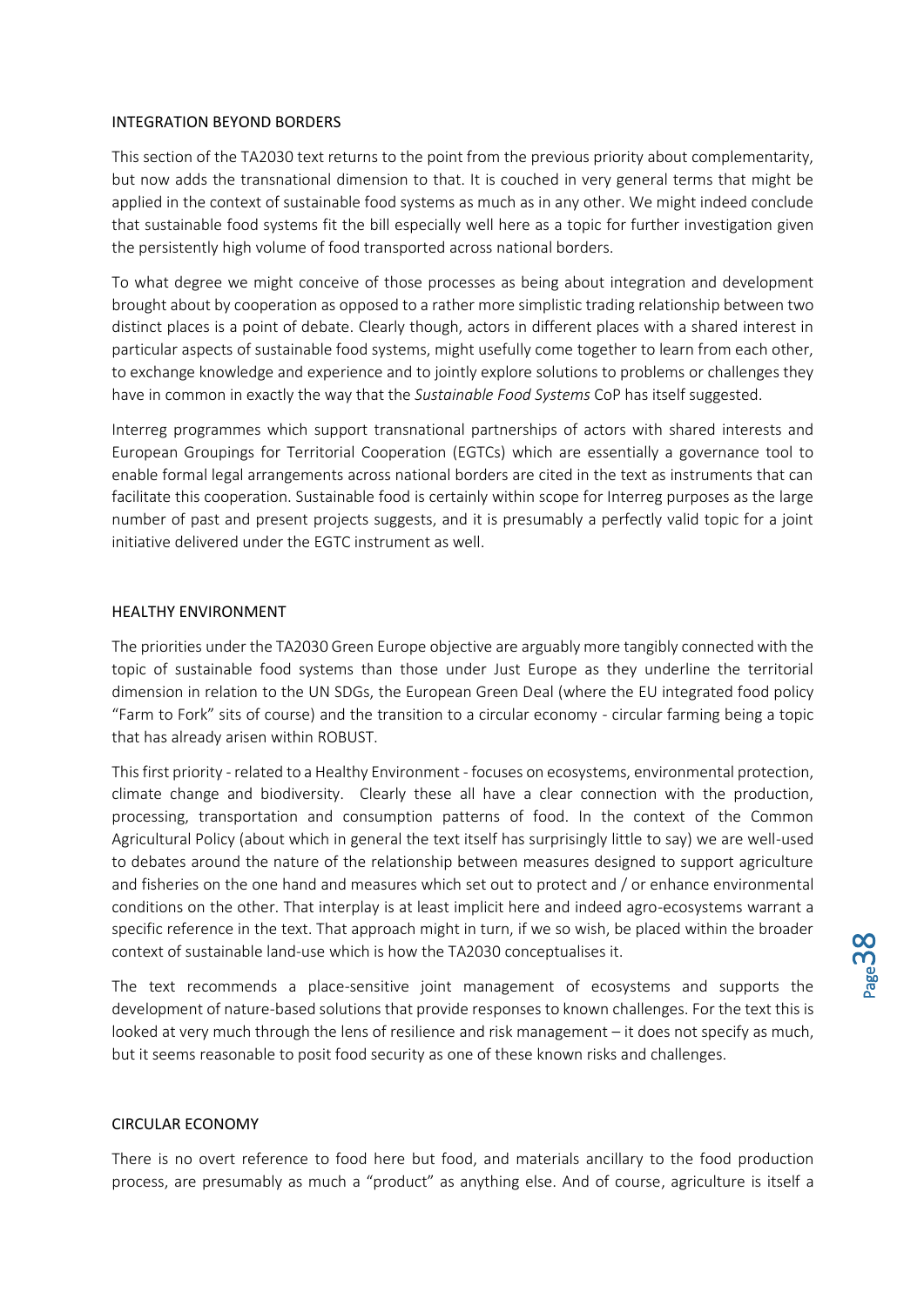major user of materials and energy. We also of course will have in mind the key contribution that local food production (and related elements of the food supply system) can make towards broader climateneutrality aspirations and strategies in given places. Circularity can have an immense impact on food systems making them more local and regenerative and circular farming is gaining increased traction as a concept and practice.

This priority is subtitled, "Strong and sustainable local economies in a globalised world", and the text underlines the importance of local products and markets to diversified and resilient economies. The localness both of the food production process and the sale of food products into local markets is an obvious and key part of what makes a food system sustainable of course – equally obviously, it can make hugely significant contributions to the vitality and resilience of local economies. Local food also has a role to play in making those local economies diversified one from the other and reflective of local heritage, character, tradition and heritage – in other words there is huge scope here for local food as a "local asset"- the successful development of which is necessary to secure economic prosperity the text suggests. In short, although lacking in explicit reference, sustainable food systems as a topic sits here very well indeed.

#### SUSTAINABLE CONNECTIONS

Again – food systems are not explicitly mentioned here, but obviously sustainable transport has an important role to play in food systems. Much as we might wish food miles to be minimised and for the localness of products to be as great as possible – transportation and related logistics are an integral part of the broader food system and increasing the use of friendly transport solutions in the food sector is just as important as in any other presumably.

Part of the focus of the ROBUST *Sustainable Food Systems* CoP is about ways in which transportation related to food systems might be minimised and local markets shaped, developed, and exploited to the greatest possible extent – indeed just how well this is achieved will be one key measure of just how "sustainable" such food systems are. Here we are invited to engage with a consideration of the sustainability of the transportation which remains.

Digital connectivity here also has an obvious relevance in terms of the ways that e-business can be used as a means to make businesses in the food sector viable just as much as might apply in other sections of the economy and the ROBUST CoP established and explored in that context how easy access to local quality food produce is an important "quality of life" determinant.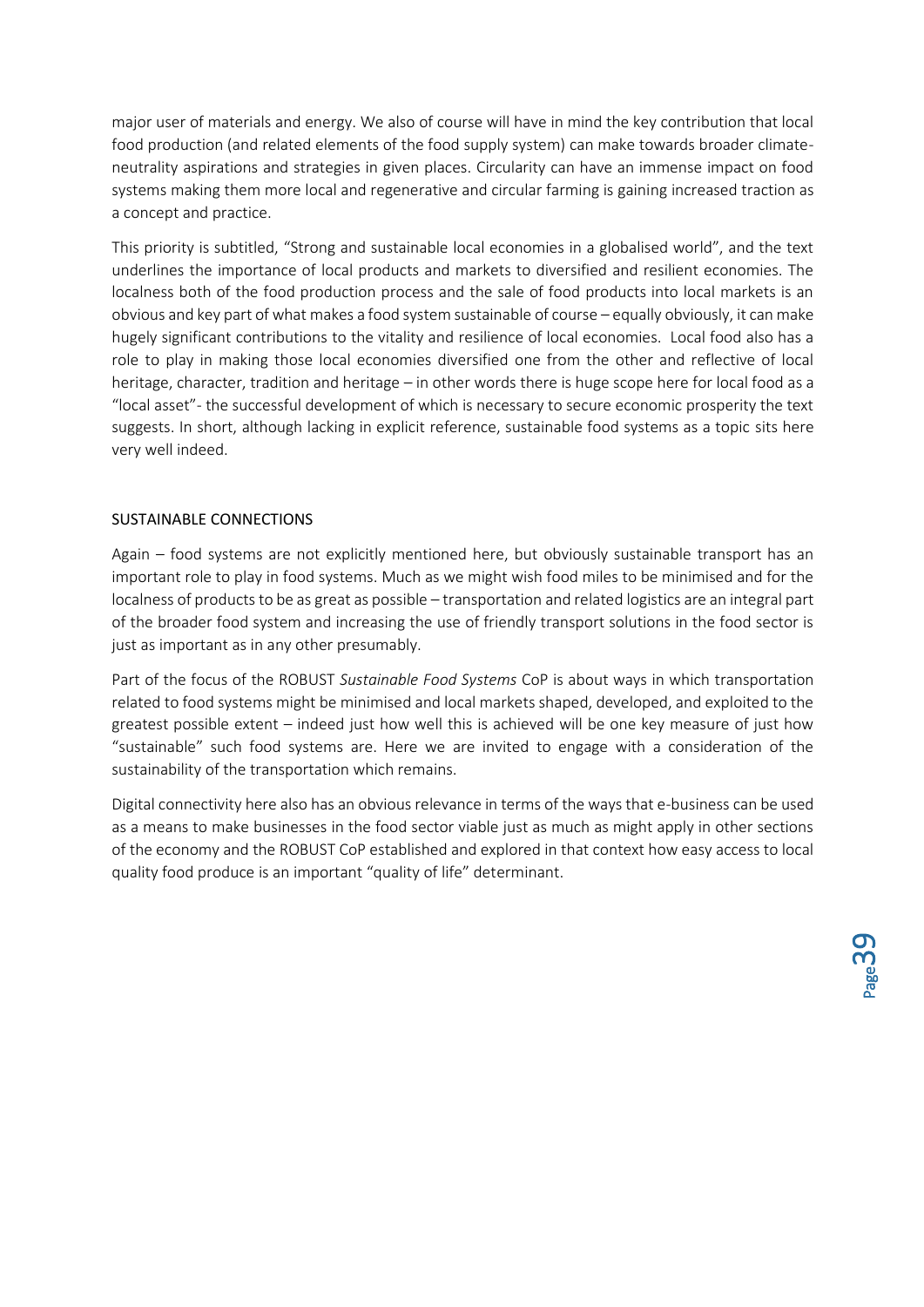## **TA2030 – fields of action relating to the COP on sustainable food systems**





The listed Fields of Action show challenges that lie within various policy areas and which the text argues should be addressed from the territorial point of view as part of implementing the TA2030.

As previously stated, food is not mentioned among them and agriculture appears only twice in the text within the Green Europe's fields of action. However, many fields of action relate to food directly or indirectly.

For example:

Quality of life – the TA2030 text talks about quality of life as an underlying objective of all public policies. As mentioned with reference to the Balanced Europe priority that also relates to quality of life, access to healthy and nutritious food is an obvious and important element of quality of life and individual wellbeing.

Digitalisation and new technologies – this is discussed as a general point in the TA2030 text but clearly impacts as much on food systems as on many other sectors – one need look only as far as the huge body of work on agricultural innovation for this to be evident. The TA2030 text is alive to the potentially negative consequences of a new industrial revolution - for example the concentration tendencies in relation to companies who introduce new solutions and the place where these companies are located – this point will no doubt bear further exploration in the context of food systems.

Interdependencies between places – the text points out their positive and negative effects. The negative ones are increased concentration tendencies and in consequence - growing disparities. Food is a need, dependency is therefore inherent and the relationships between rural and urban places is of course often very much related to food production and supply.

Global embeddedness –the text emphasises the two-way interrelations between the global and the local - that very much applies to food production and delivery- perhaps seen most clearly in terms of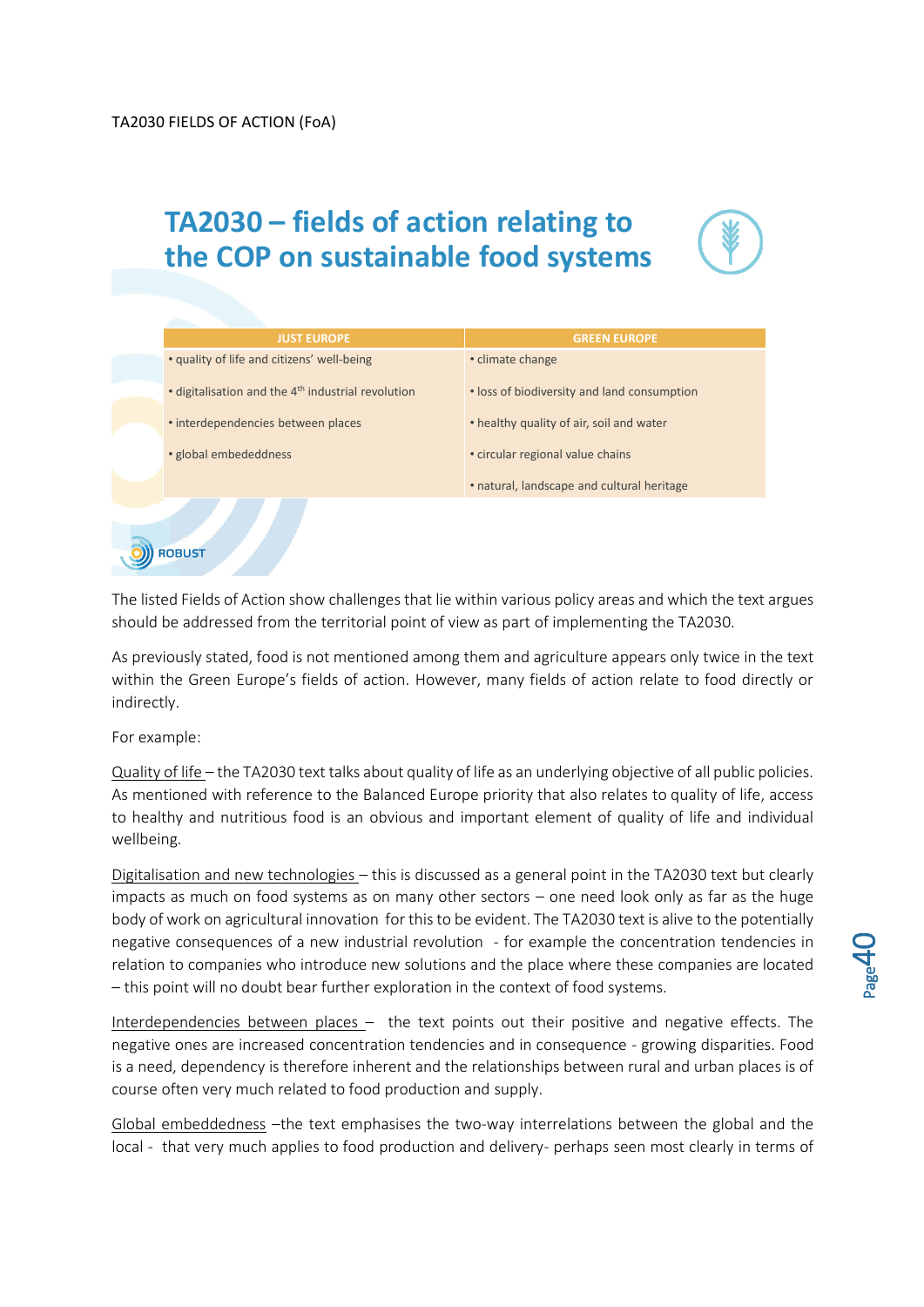supply levels and impacts on prices and availability of particular foodstuffs – and hence food security and how exposure to the resulting risks might be managed.

---------

Climate change - This field of action calls for place-specific responses and indicates new development opportunities linked with mitigation and adaptation activities and it is here that we will find one of the two overt references in the text to agriculture – where it points out the new development opportunities that climate change mitigation or adaptation might bring to the sector.

Loss of biodiversity and land consumption – this point emphasises that they pose a risk for ecosystems, ecosystem services and quality of life and they have a negative impact on fertile soil. A point of obvious relevance to food production.

Healthy air, soil and water – Pollution and contamination pose a huge risk to food supply and quality. Healthy soil and water are of paramount importance for the production of healthy, nutritious food in an obvious and direct way. Maybe the only real surprise in this paragraph is that it manages NOT to mention food!

Circular value chains - as mentioned earlier in the context of the circular economy priority - this field of action has an immense impact on food systems. However, the TA2030 text would have it that urban areas are in a better position to develop the circular economy as other places might lack critical mass. That is a point we might want to explore a little more deeply in the context of food systems.

Natural, landscape and cultural heritage – this field of action advocates the sustainable use of resources - in this context comes the second reference to agriculture – in juxtaposition to the positive take of the first, this one highlights the risk to natural heritage and landscape posed by intense agriculture and fisheries.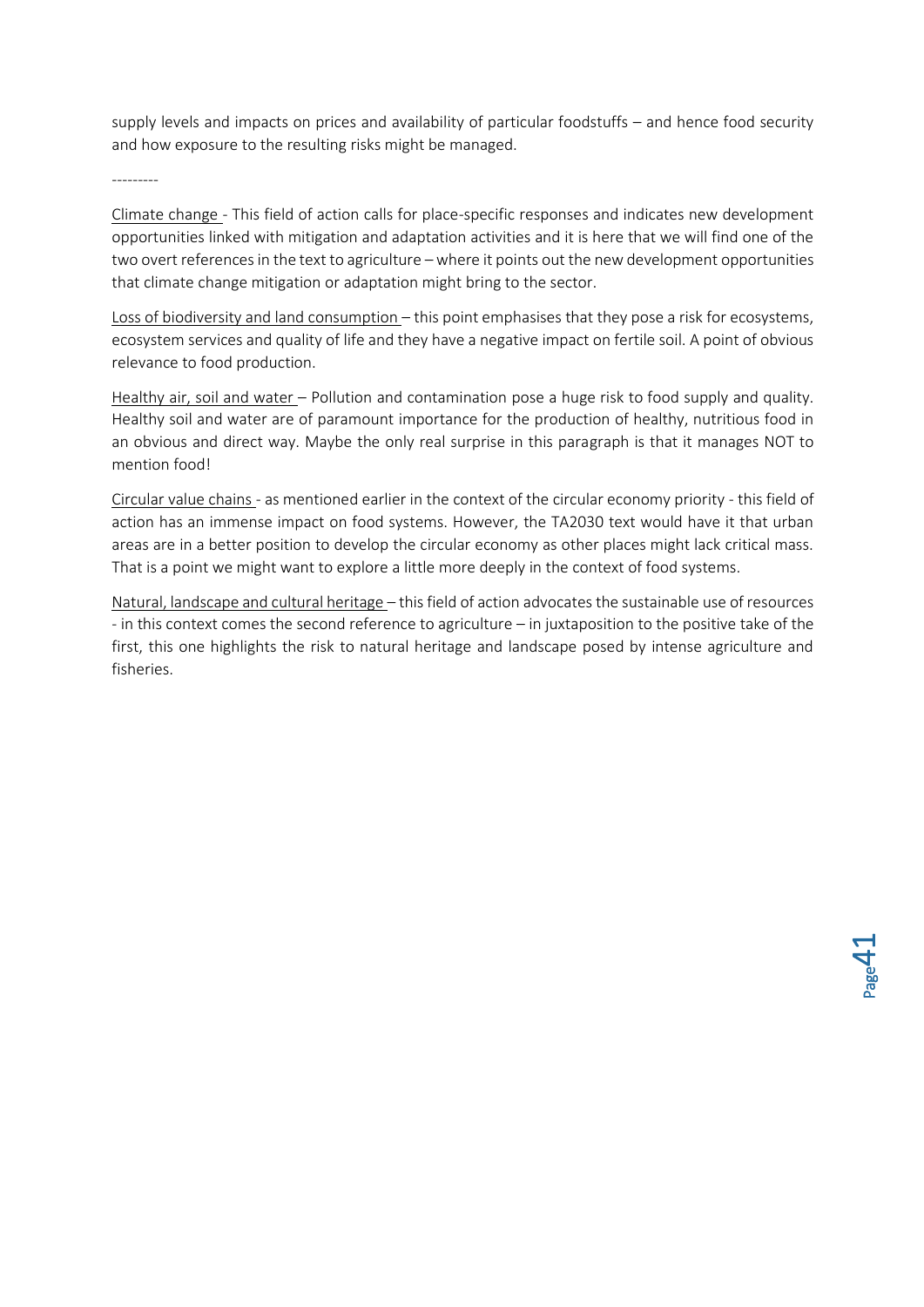# <span id="page-41-0"></span>**Thematic Topic Area 4: Cultural Connections**

## <span id="page-41-1"></span>**Introduction**

Rural-urban cooperation and rural-urban linkages lie at the heart of ROBUST - in other words, the project works with a strong territorial basis and focus. That is reflected in this document and the areas it chooses to highlight. In order to help maintain that strong territorial focus and with the aim of helping ensure that we do not deviate into more general (or global) considerations as regards culture, and more specifically cultural connections we worked with the following considerations in mind:

- Just how "culture" is best to be understood in the context of rural-urban linkages and synergies, all the more so as it is a term open to numerous interpretations and its meaning and application can be elusive as a result
- The sorts of ways in which cultural activity happens in ways that somehow connects rural and urban actors, interests, places and sense of place
- The particular opportunities for the cultural and creative sectors and industries (CCSI) that arise from a rural-urban setting
- How rural and urban interests are best balanced in a fair and equitable way in the context of culture
- The advantages, or otherwise, of applying "culture" to overlapping but distinct domains such as cultural traditions, landscape and ecosystem services
- The support measures needed and best suited to any of the above

And

• How this is best responded to in policy and programmes – in reality or in theory

The four broad topic headings which shape this chapter to a large extent reflect the foci of the work of the relevant CoP as well as - we felt - sitting sensibly against EU policy areas in later sections of this paper:

- The creative economy
- Heritage and tradition
- Support measures and financing
- Equality of access

The exact range and scope of "culture" has proved difficult to capture, not only in the context of the ROBUST *Cultural Connections* CoP, but also much more generally in work in this policy domain at EU, national and regional levels – with considerable variation in interpretation. What runs across all definitions and conceptions, however narrow or broad they might be, is that they include notions of the intrinsic value of culture ("art for art's sake") and of the contribution that cultural activity as producer, consumer or both is directly related to wellbeing - both in the sense of personal/individual wellbeing and in the sense of the health and character of places/settings.

That in turn raises a whole range of considerations around what might happen when activity across a mix of those places and territories is explored and experimented with in the ways that has been undertaken by ROBUST Living Labs.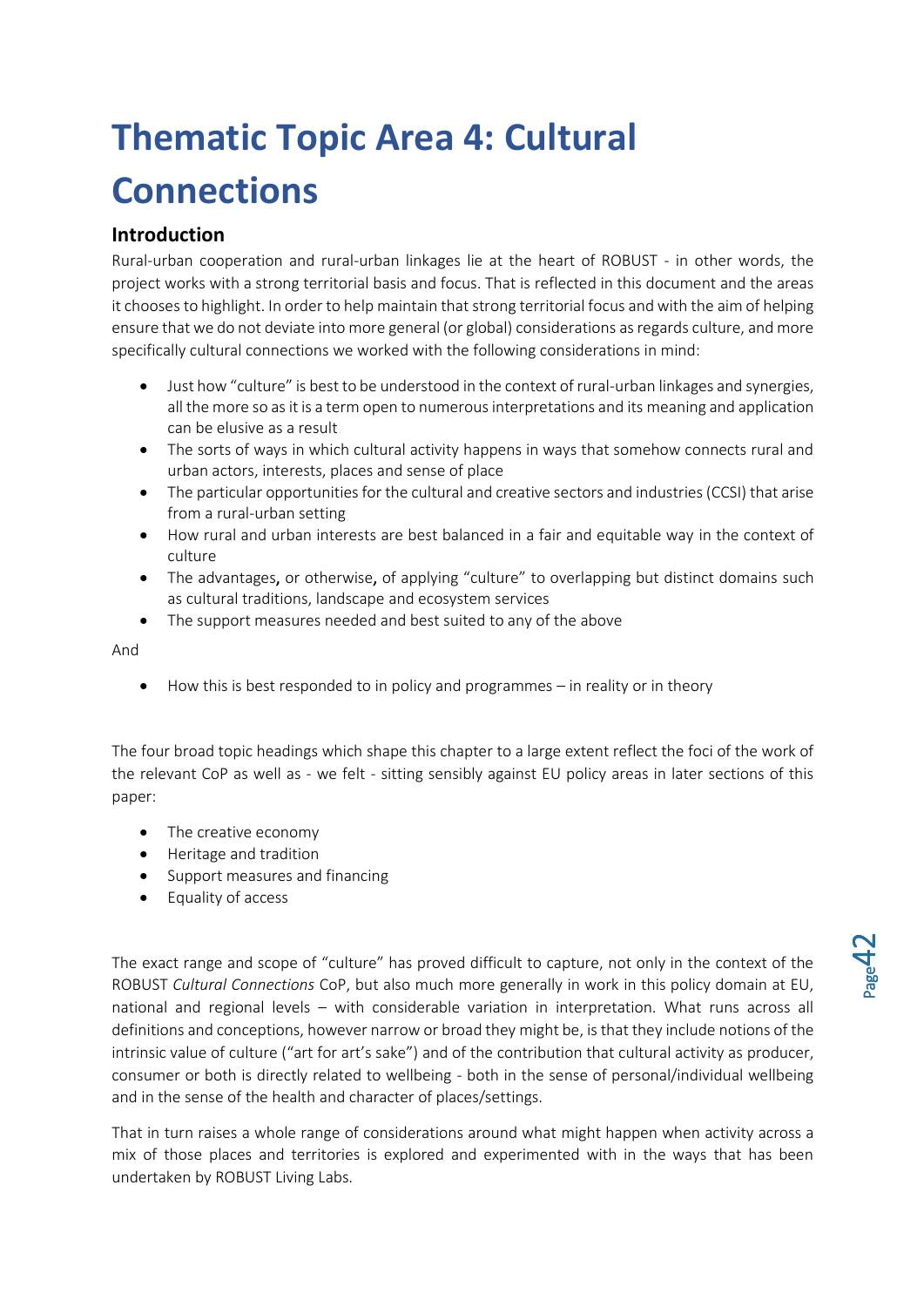It is important that the territorial dimension is clearly written into this exposition at each stage, and this is reflected in the document structure used below. The chapter contextualises and expounds the thinking which has emerged from within the Community of Practice as regards each of the four selected topic headings below and hopefully makes a case for their relevance, importance, and hence inclusion, by providing a short commentary on each topic.

Given that the aim of this set of TTPs is to offer guidance, we have tried to provide information in a straightforward and useful way and have added suggestions as to how that information might be acted upon. Finally, we have provided a set of conclusions in the form of a short set of thoughts as regards challenges to policy-makers for each topic area, these are intended to act as a bridge into the project's policy recommendations as set out in ROBUST Deliverable 6.3

## <span id="page-42-0"></span>**4.1 The creative economy**

#### <span id="page-42-1"></span>**Context**

Cultural activities are increasingly being recognised as significant in terms of being an economic sector generating meaningful sums of money – and therefore exchequer contribution - as part of broader national and regional economies. This significance is to a degree undermined by inconsistencies in the judging the extent of what might be deemed to be in scope as far as definitions of "culture" are concerned. For the purposes of the Cultural Connections CoP the contextualisation includes tourism, an obviously significant economic activity and one that is indeed in many ways inextricably linked with cultural offers.

That should in no way detract though from recognising the actual and potential importance of local artists and cultural professionals in the more "traditional" sense of the term. Reference here to artists and professionals is a timely reminder also that the economic dimension is not solely related to financial turnover but also to a sector's capacity to generate and sustain jobs as parts of regional labour markets with all that that implies in terms of income and individual spending power.

Even where economic activity areas such as tourism and food are to be regarded as distinct sectors for "accounting" purposes, there is significant value for policy makers, as well as for practitioners, in developing a better understanding of the sorts of spill-over and cross-cutting effects and externalities between these differentiated "sectors". Indeed, the CoP itself has conceptualised this second dimension in terms of culture as an element "permeating other sectors and activities" - regardless of the exact way in which the notion is expressed, it reflects the interconnectedness of culture and things other, as well as the elasticity of the term itself.

#### <span id="page-42-2"></span>**The Territorial Dimension**

A key consideration for the work of the *Cultural connections* CoP has been the extent to which the actual and potential economic role and contribution of the sector can be tied to relationships between rural and urban actors, settings and interests. That remains something of a moot point against a backdrop where the definition and understanding of culture remains so mutable as already referred to.

There is a common perception that much creativity in cultural terms, as much as in innovation more generally (see also, the guidance for policy makers in the context of the Business Models and Labour Markets CoP), is somehow the unique preserve of urban actors and interests, with venues, artists and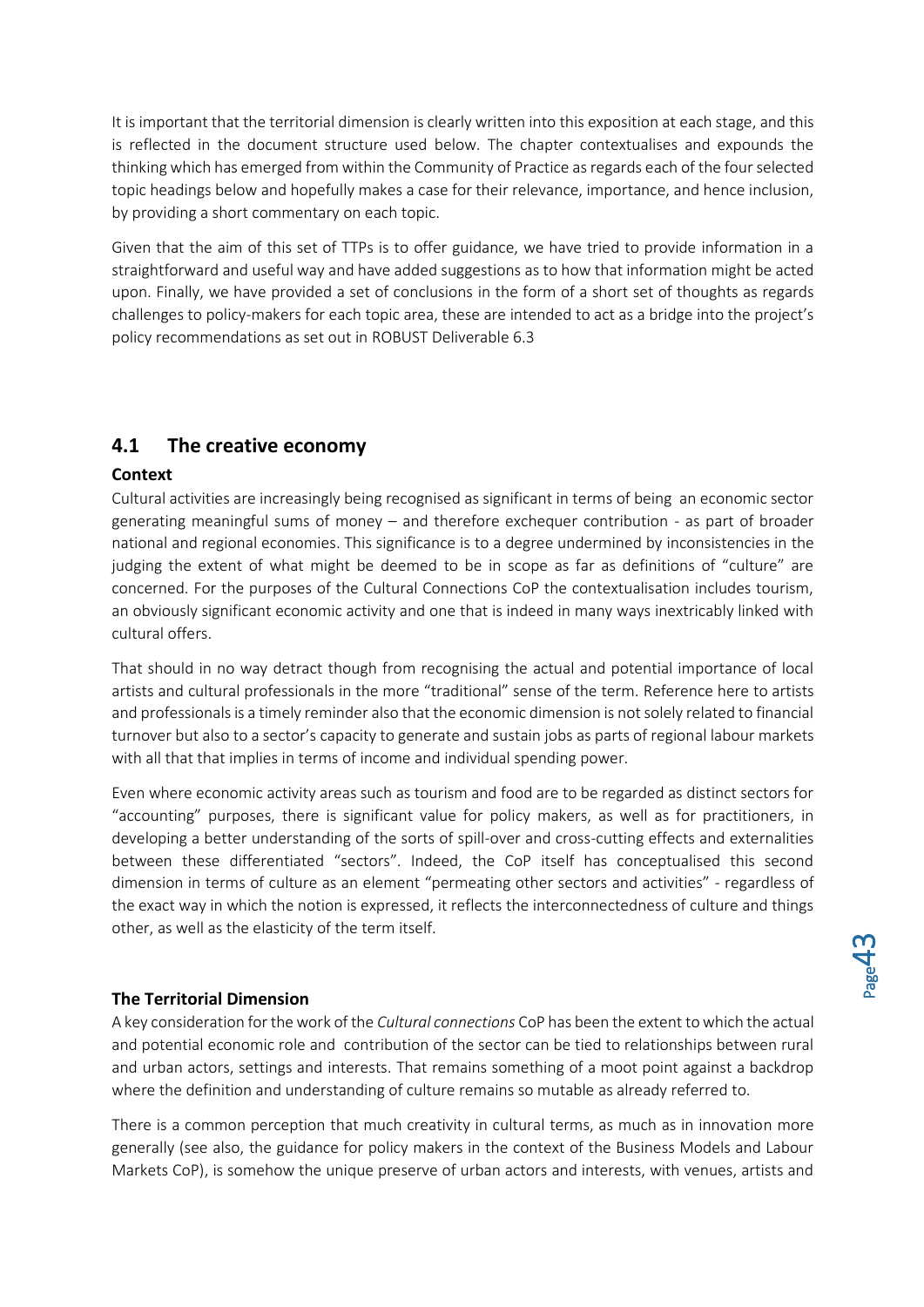the supporting creative ecosystem very much concentrated in urban centres. The work and findings of the Cultural Connections CoP has gone some way to confound this predisposed, and often unchallenged, notion and redressed this balance by looking to capture elements and value within the rural creative economy.

In reality, the nature of "urban culture" and "rural culture" are neither wholly distinct nor static, and the movement of ideas, people and cultural products all serve to blur the lines and distinctions between the two in terms of economic activity and their character in general. Technology, and digitalisation have particular pertinence for policy makers in this regard and open up new possibilities in terms of what is created within the CCSI, where and by whom and how these are applied and exploited in an economic context.

## <span id="page-43-0"></span>**4.2 Heritage and tradition**

#### <span id="page-43-1"></span>**Context**

Heritage and tradition have been part of the work and findings of the *Cultural Connections* COP since its inception. There is a lively concern here to not over-crudely characterise either urban or rural traditions and heritage and not to regard either as if they are not impacted upon by outside factors, and, to varying degrees, by long-standing flows of people, resources and cultural assets between rural, peri-urban and urban places.

Cultural heritage is often linked closely to the tourist/visitor economy which will then serve to place emphasis on the importance of preserving that which is already in place – or is judged to be. As is the case with so much that has been explored within ROBUST, impacts of the Covid-19 pandemic have played a part here in bringing the interface between rural and urban into sharper focus. At an extreme, it has revealed an over-dependence upon tourism (often, but by no means always) closely entwined with heritage and tradition and reliant upon high-volume visitor figures.

#### <span id="page-43-2"></span>**The Territorial Dimension**

What emerges, definitions of culture notwithstanding, is a picture of the scope for developing cultural and creative activity (economic or otherwise) in the context of the geographical setting within which it occurs, or from which it partly or wholly draws it meaning and inspiration. In that sense, we might think about local landscape, tradition and heritage (as in "patrimoine") and local customs and practices relating to food, fashion, performance style, and outputs across a huge range of artforms. This combines to develop local character and colour and by extension feelings of local identity and belonging.

Rural and urban both have value and meaning here as catch-all headings for capturing particular characteristics around which such cultural identities might be built, and place-specific cultural offers and identities shaped. At the same time, and critically, the CoP has been well-attuned to the potential risks of some of the things that "heritage" is often to taken to mean, especially in the context of what it describes as the "fossilisation" of rural areas where heritage, inextricably linked to history and what has happened or prevailed previously, is seen as desirable or even necessary to rural identity, and change is posited as a threat to that identity.

It is this "preservation in aspic" which is often deemed central to maintaining and protecting rural cultural identity and which might make it attractive from the viewpoint of the visitor economy (for want of a better shorthand), but which might at the same time prove limiting and constraining for rural communities, for rural cultural operators, and for rural places in general, as modern, attractive and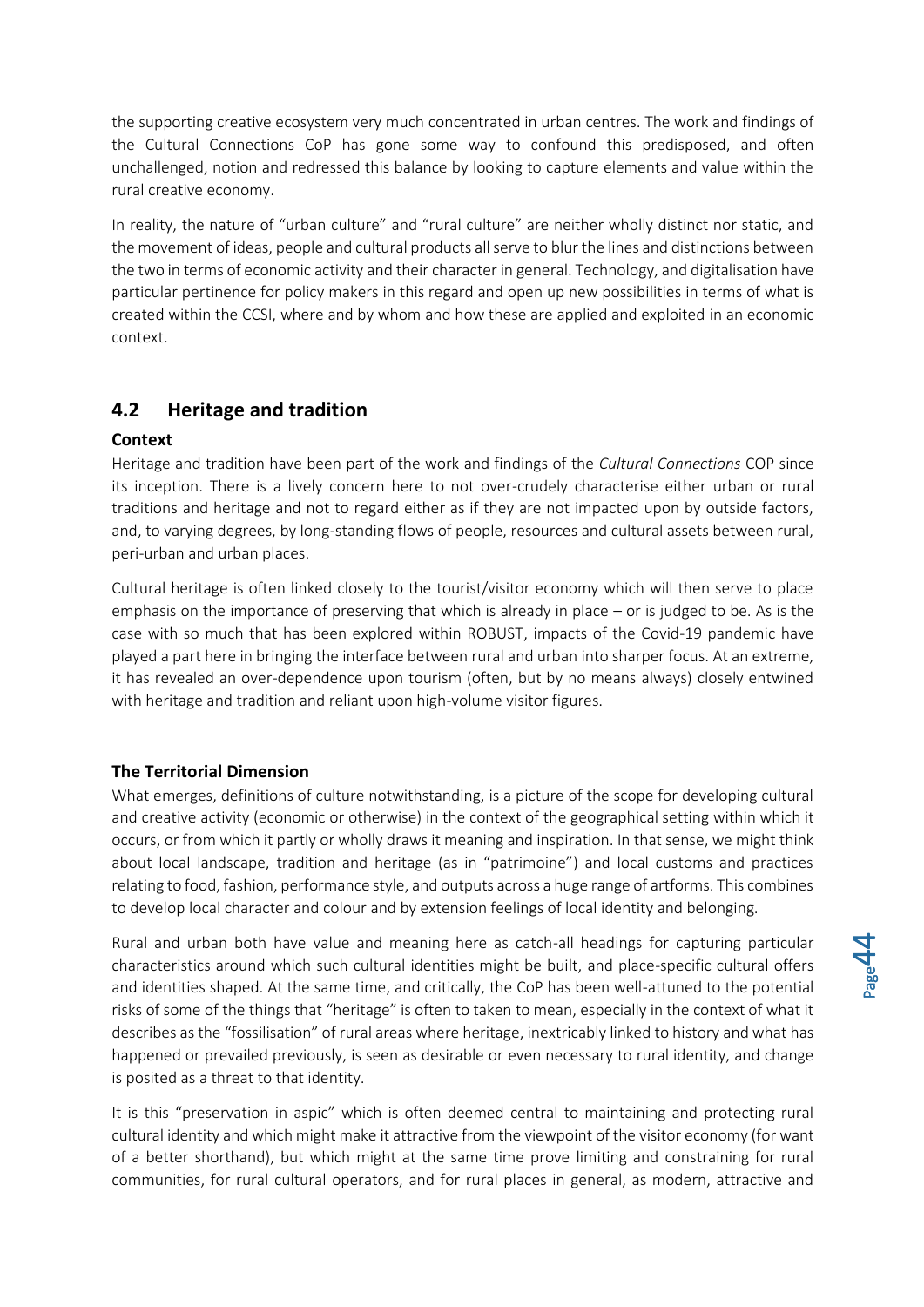vibrant places to do business and to live. In other words, it becomes problematic when rural areas are rightly recognised not only as recreational areas but as places where many people choose to live and work as well.

This will concern policy makers with an interest in rural areas in general, with the liveability and attractiveness of present/modern rural areas, and with rural innovation and rural vitality in particular. This might apply most obviously in the context of the *Long Term Vision for Rural Areas* (LTVRA) with its focus on those who live and work in rural areas as opposed to those who "only" visit, but it causes concern too when considered in terms of the principles of the TA2030 (of which more anon) and of the interests and concern of the innovation, labour market, demographics, and balanced territorial development policy domains at EU, national, and regional levels

## <span id="page-44-0"></span>**4.3 Support measures and financing**

#### <span id="page-44-1"></span>**Context**

The CoP has explored a number of ways in which the division and divide between rural and urban culture might be addressed and the ways in which rural-urban linkages might be extended beyond urban dwellers using rural areas as a recreational resource on the one hand and rural residents availing themselves of the critical mass of urban cultural offers on the other. This is in no doubt partly connected to where investments are made in cultural and creative endeavours and assets and the ways in which support and resource is distributed between actors and interests in different territorial settings.

It is, however. not only about the relative levels of investment in places of different types along a ruralurban continuum, but also about the ways in which support might be provided to explicitly expedite connections, linkages and synergies between rural, peri-urban and urban CCSI ecosystems. It is about the ways in which activity across rural and urban spaces is incentivised and how much of that most appropriately sits with public funding interventions as opposed to being left to the machinations of the commercial marketplace – in turn inextricably linked to the general and ongoing policy debate about the balance between open market activity and competition on the one hand and public "subsidy" on the other.

This might perhaps be thought of in the context of EU rural development funding, or indeed of support levered through EU cohesion policy programmes such as ERDF in cases where CCSI and/or heritage and landscape is recognised as an important element within regional development strategies and economies. And of course, it also applies at the level of sectoral funding support for cultural services, whether these take to the form of support to directly delivered public services with a cultural dimension, or in the form of direct grant support and similar to cultural sites, venues, operators or intermediaries.

#### <span id="page-44-2"></span>**The Territorial Dimension**

The scope to develop forms of "place-based cultural offers" has been referenced already, a key question arising from which is the ways in which initiatives might be supported in financial terms or otherwise, and from whom or what such support might come. Clearly where there is a public sector dimension at play, there are inevitable decisions to be made about the siting of cultural services, the extent to which these are centralised or localised across rural-urban areas and the bases upon which decisions are made as to how finite resource is shared between different communities within a given geographic area.

The European Union Smart Specialisation initiative might also play its way into policy makers' thinking here – with regions (and in some cases EU member states) encouraged and supported to develop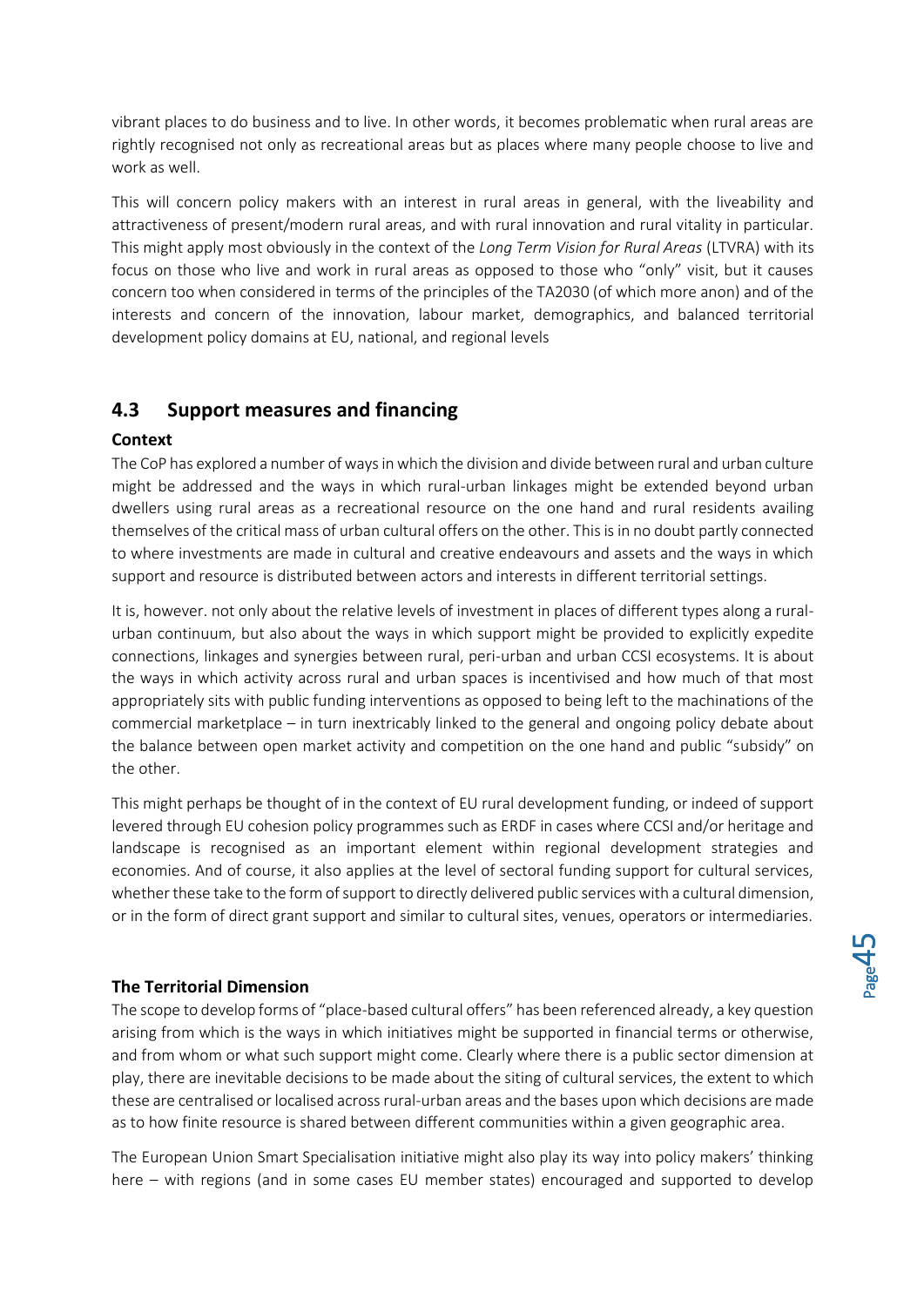innovation strategies focusing upon existing strengths and characteristics as is already being explored and developed by the [Cultural](https://s3platform-legacy.jrc.ec.europa.eu/cultural-creative-regional-ecosystems) and Creative Regional Ecosystems Smart Specialisation Platform (Cultural and Creative Regional Ecosystems - [Smart Specialisation Platform \(europa.eu\)\)](https://s3platform-legacy.jrc.ec.europa.eu/cultural-creative-regional-ecosystems).

## <span id="page-45-0"></span>**4.4 Equality of access**

#### <span id="page-45-1"></span>**Context**

The distribution and sharing of resources across rural, peri-urban and urban areas has been referred to already. Any considerations about the proportionality of distribution of finite resource will almost inevitably include some sort of consideration of the equality and fairness of funding decisions and any prioritisation given to particular places or those operating in (or in the interests of), particular places.

But the point applies beyond only thinking about resource distribution and is also about access to cultural services, activities and assets. This will be of relevance to a range of policy actors extending beyond those in the cultural policy domain alone (itself a shifting notion), given what has already been asserted in terms of the importance of culture and cultural connections as a contributor to personal wellbeing, as well as to regional economies and to regional or national development plans more generally.

Once considered in terms of equitable access to universal public services or in the context of what policy makers might set out to achieve in terms of quality of life indicator targets or similar - the breadth of policy application here hopefully becomes apparent. Indeed, the public service dimension might be taken a step further when it is borne in mind that access to cultural assets is not solely about their availability/existence but about having physical and or virtual access to such assets via transport, via broadband connectivity, via accessibility adaptations etc.

#### <span id="page-45-2"></span>**The Territorial Dimension**

From a policy making perspective, equality of access and opportunity is both a domain in its own right and a cross-cutting dimension to be applied across all other policy areas. There are inequalities at play in terms of accessibility to local cultural assets when comparing and contrasting the situations in urban, peri-urban and rural areas, this sits largely within the province of the ROBUST CoP addressing *Public Infrastructure and Social Services* of course, but it applies, and deserves consideration in the more focused sectoral context of the *Cultural Connections* CoP as well.

Physical accessibility is related to both physical travel infrastructure and indeed to the physical accessibility of sites and venues once reached. This cuts in all directions, rural (and indeed remote rural) sites and assets require both physical transport infrastructure and mobility services which use that infrastructure to make them accessible, equally rural residents will want to see transport infrastructure and services in place to enable to them to gain access to cultural sites, venues and activities beyond the immediately proximate local area.

Issues with a clear policy dimension are raised here, for whose actual benefit is physical infrastructure and mobility services deployed to make rural cultural assets available? Are there in reality disbenefits to local residents and businesses, and if so, should (and does) that affect our thinking about who should pay for such infrastructure and whether it should be funded from the public purse – and, if so, to which agreed policy aims will it contribute?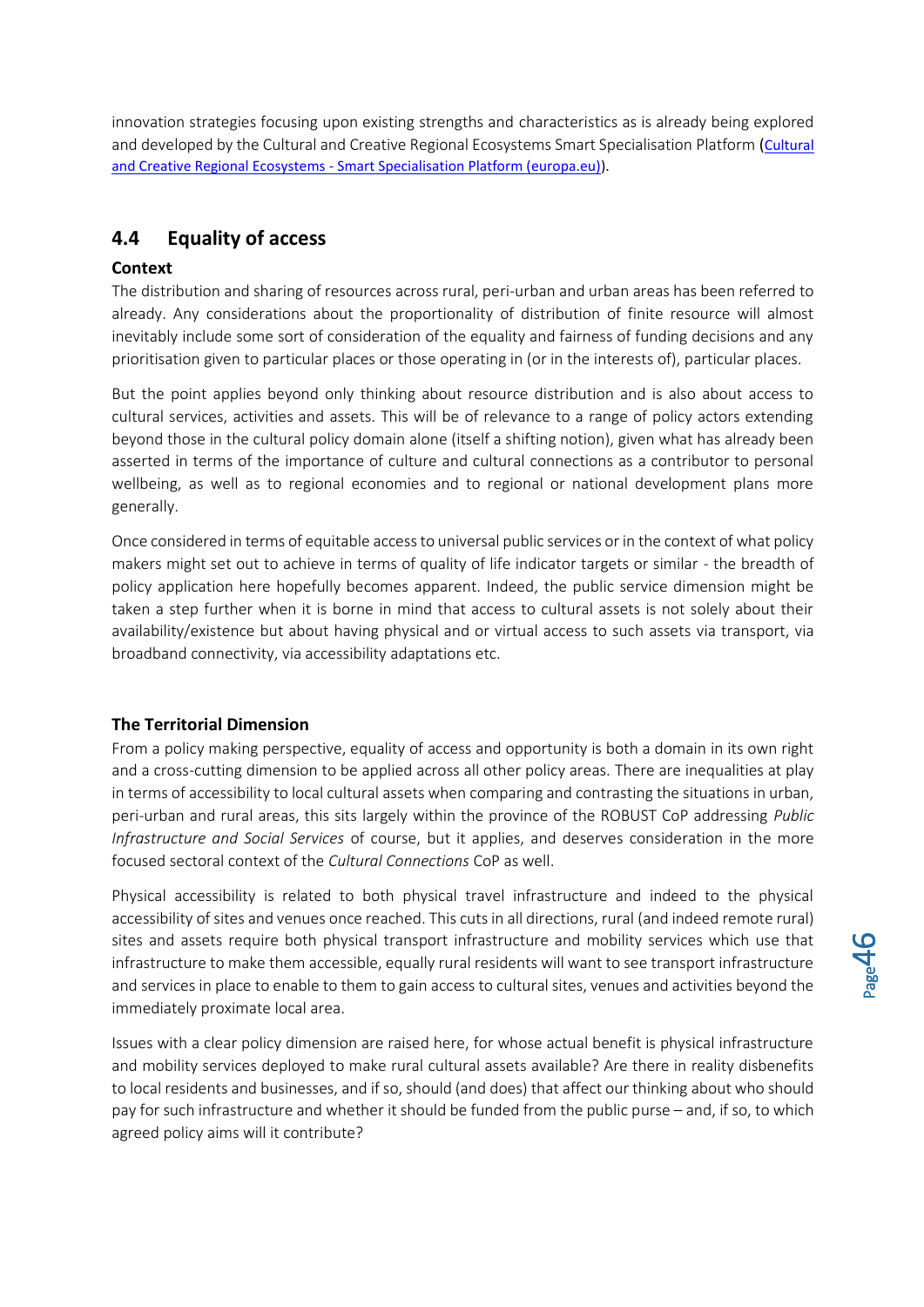There is also relevance, as the CoP itself found, in the ongoing policy debate about digitalisation and how this might be used as a means to increase and broaden accessibility. Digital access, at one level reduces or removes barriers in terms of physical accessibility, but does it at the same time change the nature and quality of the cultural experience? Arguably it does, and although the impact it has on participation levels might be a positive one, it may at the same time impair the very cultural asset it is attempting to make accessible whether this be a live city-centre cultural event, or one situated in a remote rural area.

#### <span id="page-46-0"></span>**Governance**

As one of the guiding research questions which the *Cultural Connections* CoP set itself at the outset of its work, it asked how such connections might themselves inspire new types of network governance arrangements. At the same time, it concerned itself with the ways in which governance arrangements might valorise a more joined-up approach to cultural life in a more participatory way capable of formulating a more comprehensive shared vision than has often been the case to date. This is itself part of an effort to draw together a larger number of actors to arrive at inherently more connected and joined-up cultural strategies and similar, experimenting with the planning and coordination of these arrangements themselves within the relevant Living Labs.

The different versions of arrangements experimented with by the Living Labs varied in terms of the degree of existing formal structure upon which they built, from an established arrangement with a clear lead entity to an entirely new arrangement established from scratch.

Given the flexibility around just what culture is understood to mean, it is unsurprising that governance arrangements themselves are likely to differ given just how broad an interpretation of the term is employed in any given set of circumstances. What does seem to apply nevertheless though is recognition of the importance of such arrangements in helping to arrive at just such an understanding, albeit on a case by case and place by place basis.

## <span id="page-46-1"></span>**Challenges and questions arising for policy makers:**

- The ways in which culture is conceived of in terms of measuring its economic size and importance warrants further investigation
- As does the ways in which that economic contribution might be supported in order to increase in scale and significance
- The nature of what is often perceived of a "urban culture" and "rural culture" needs to be reappraised and rethought in light of shifting CCSI practice and existing stereotyping
- Evolving opportunities related inter alia to technological developments and digitalisation in particular - need to be better understood and questions raised and addressed in terms of how this is best supported
- The ways in which local heritage, tradition and cultural activities can be reshaped as common assets across rural and urban areas
- And, partly as a result of the above, to give consideration to how best balance the interests of residents, businesses, and visitors in both rural and urban settings
- The role of the CCSI in local and regional labour markets and how that might be better supported through financial and non-financial support and incentivisation mechanisms
- And in particular where CCSI support most sensibly and fairly sits in the context of broad support mechanisms such as EU cohesion policy programmes or EU rural development instruments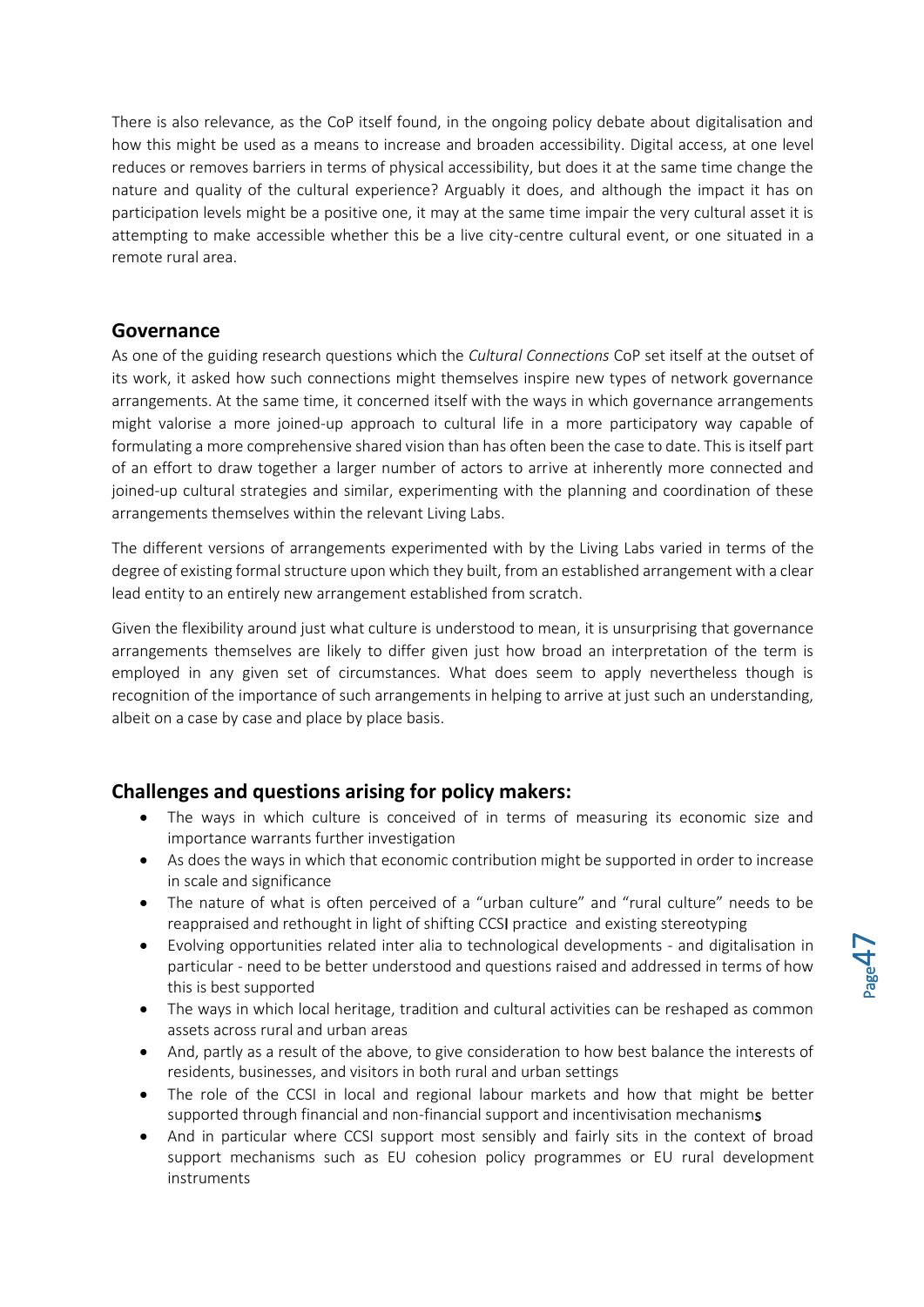- The relationship between the CCSI and public service provision more broadly in instance where they overlap
- The role of EU Research and Innovation Smart Specialisation Strategies (RIS3) and forthcoming Research and Innovation Smart Specialisation Strategies for Sustainability (RIS4) as a driver for innovation in the CCSI
- Barriers and obstacles to accessing cultural activities and experiences and the ways in which they differ for rural and urban residents and businesses
- The role of technology and in particular digital technology in overcoming accessibility issues and any unintended consequences which might result from deploying such technology

## <span id="page-47-0"></span>**The Territorial Agenda 2030 context**

The main stated goal of the Territorial Agenda 2030 is to bring about a "better future for all". It has two objectives:

- A JUST EUROPE (JE) that "offers a future perspectives for all places and people" with actions aiming to counteract increasing imbalances and inequalities
- A GREEN EUROPE (GE) that "protects our common livelihoods and shapes societal transition processes" with actions aiming to promote sustainable development and counteract climate change

Within each objective are three priorities:

The three priorities under the Just Europe objective of the TA2030 look to add a territorial dimension to such issues as economic and social development and at the same time bring into play references to other EU policy instruments such as the European Pillar of Social Rights.

#### BALANCED EUROPE

Culture does not feature strongly in the TA2030 text and there is no overt reference to the way in which local tradition, heritage, landscape, language, customs etc. might serve as an important way of making one place distinct and different from others. Or indeed how these cultural level features might in reality serve as territorial assets as they doubtless do in reality and be used as a means to spread development potential more evenly.

However, this first priority does explicitly talk about quality of life, and it is easy enough to argue that culture is surely an element of that.

#### FUNCTIONAL REGIONS

This priority is closely related to the 'Balanced Europe" one immediately above insofar as it also calls for evenness of territorial development, but in this section its focus is upon the functional region level as the title would suggest.

The text points out the complementarity of neighbouring places and a need for cooperation and synergies but there is no reference here to culture as an example of a context within which this might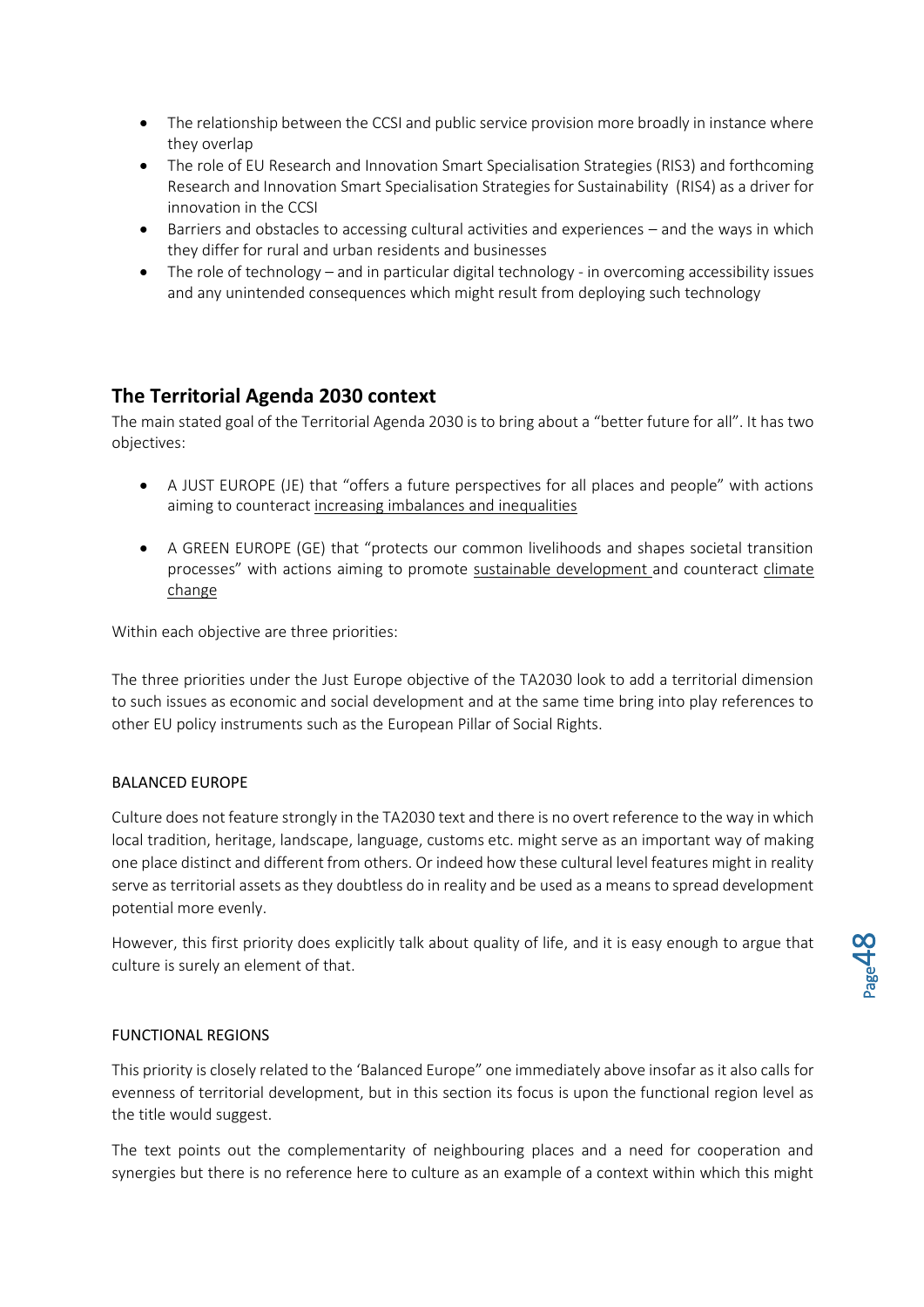occur. Rather the text concerns itself simply with places and the ways in which governance arrangements might be organised in order to increase effective cooperation within functional regions as opposed to within other administrative boundaries. It is never made clear exactly what sort of function the authors have in mind as the subject of this cooperation though. There is however specific reference to the peri-urban which is helpful in the context of thinking about rural-urban.

There is also a reference to the "unique local characteristics" of difference places. We might choose to use that as a bridge to help us arrive at local culture and local cultural heritage as a strong element within local character and local identify. From that starting point it seems quite feasible to start building a convincing narrative about how drawing out interest in local heritage, culture, customs and traditions might serves as a way of connecting rural and urban places.

#### INTEGRATION BEYOND BORDERS

The text here is written at a rather general level, on that basis it might be considered to apply to culture as much as any other specific subject area.

The text repeats its argument for complementarity from the previous priority, but it adds the transnational dimension to the more local setting. Albeit, mainly couched in general terms, cultural heritage is specified as a subject area suited to transnational cooperation through projects funded under the European Territorial Cooperation (ETC – Interreg) and the ministers go on to suggest that they will "take action" (just how is not clear) to ensure the embedding of such cooperation by securing their inclusion in regional development plans and similar – this is an intriguing proposal coming as it does from the Member State ministers responsible for spatial planning and territorial development. It is an undertaking to which the CoP members might look to at the implementation phase given that cultural exchanges and similar – the co-creation and touring of works and support for the internationalisation of cultural institutions etc. - are all well-established means to break down social fragmentation between (especially) adjacent cross-border areas and we might therefore look for some sort of prioritisation under future cooperation programmes.

#### HEALTHY ENVIRONMENT

Within this first of the three priorities related to the Green Europe objective we find explicit reference to the protection and development of cultural heritage – coupled with natural heritage and landscapes. The TA2030 text makes its position clear: "Europe's natural and cultural heritage is an important asset, to be protected and further developed. Areas rich in natural and cultural landscapes need to make best use of these assets". This is unambiguous language, and the text goes on to advocate strengthening awareness levels and empowering local and regional communities to "protect, rehabilitate, utilise and re-utilise" cultures and other unique values e.g. through using the EU's CLLD mechanism, a process which the ministers responsible for bringing the Agenda forward say they will themselves support to make happen.

What we seem to be seeing here is a conceptualisation of cultural assets as being a part of a wider healthy environment in any one place. In that sense they (depending on their nature – it is never wholly clear what sort of cultural assets the ministers have in mind) argue that cultural assets are worthy of protection from land-take, urban sprawl and deforestation. That approach brings culture and land-use into twin-focus in a very practical way at the same time drawing together two important strands from within ROBUST's work and findings.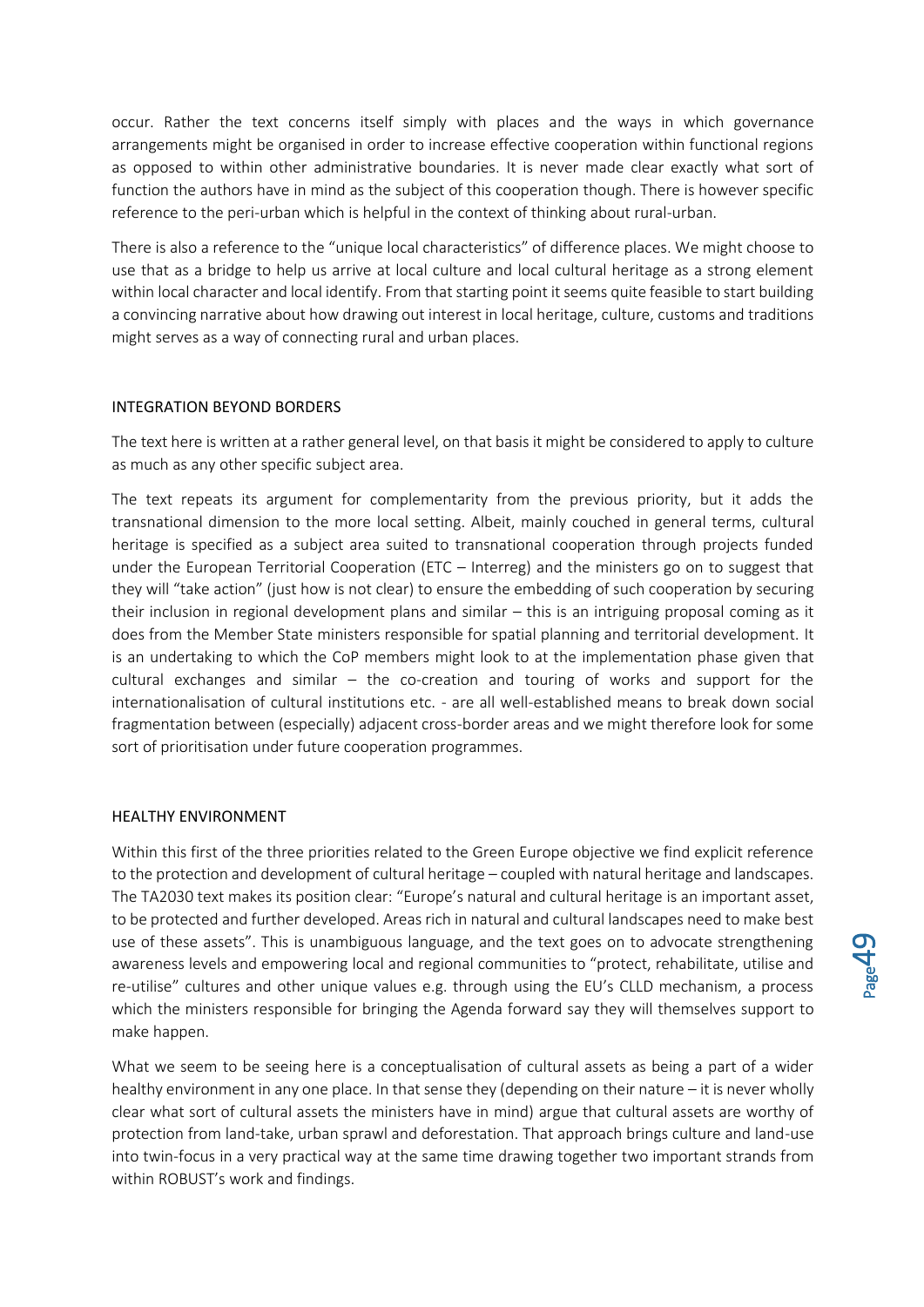#### CIRCULAR ECONOMY

The text points out that the transition of the economy to a circular and climate-neutral model has a territorial dimension. The authors suggest that the economic prosperity of places will depend in particular upon its local businesses alongside – amongst other things – its characteristics and traditions and its cultural capital. Again, this is all rather generalised but from the point of view of the ROBUST *Cultural Connections* CoP's work and findings we might suggest that there is indeed a role for culture and creative endeavour in regional economies and that part of that process will be to build upon the synergetic relationships between rural and urban places within those regions and beyond.

Just how that directly relates to the circular economy as opposed to more linear models remain open to further consideration.

#### SUSTAINABLE CONNECTIONS

There is no explicit reference to culture within the text regarding this priority. However, it is clear enough that both elements here, digital connectivity and physical connectivity, are in practice very important for enhancing cultural connections between places and maximising the viability of cultural operations and the economic feasibility of cultural offers.

Digitalisation can help to bring the cultural life of neighbouring places together. As well as making the cultural offers of one place accessible to those in another – and indeed this is not restricted to physical proximity of course. Cultural institutions and coordination or linking agencies will often use digital connectivity, as part of audience development strategies, for the purposes of outreach and education programmes, and to extend the reach of their cultural offer in general. This might apply across ruralurban borders as much as across borders of any other type.

Efficient physical connectivity infrastructure – including both public and private transport networks might prove critical to the success or otherwise of fixed-site cultural attractions which are unable to draw upon a large enough local customer base to be viable – clearly if getting there is too unattractive prospect, many people will be dissuaded from travelling regardless of the quality and interest level of the destination site or activity itself.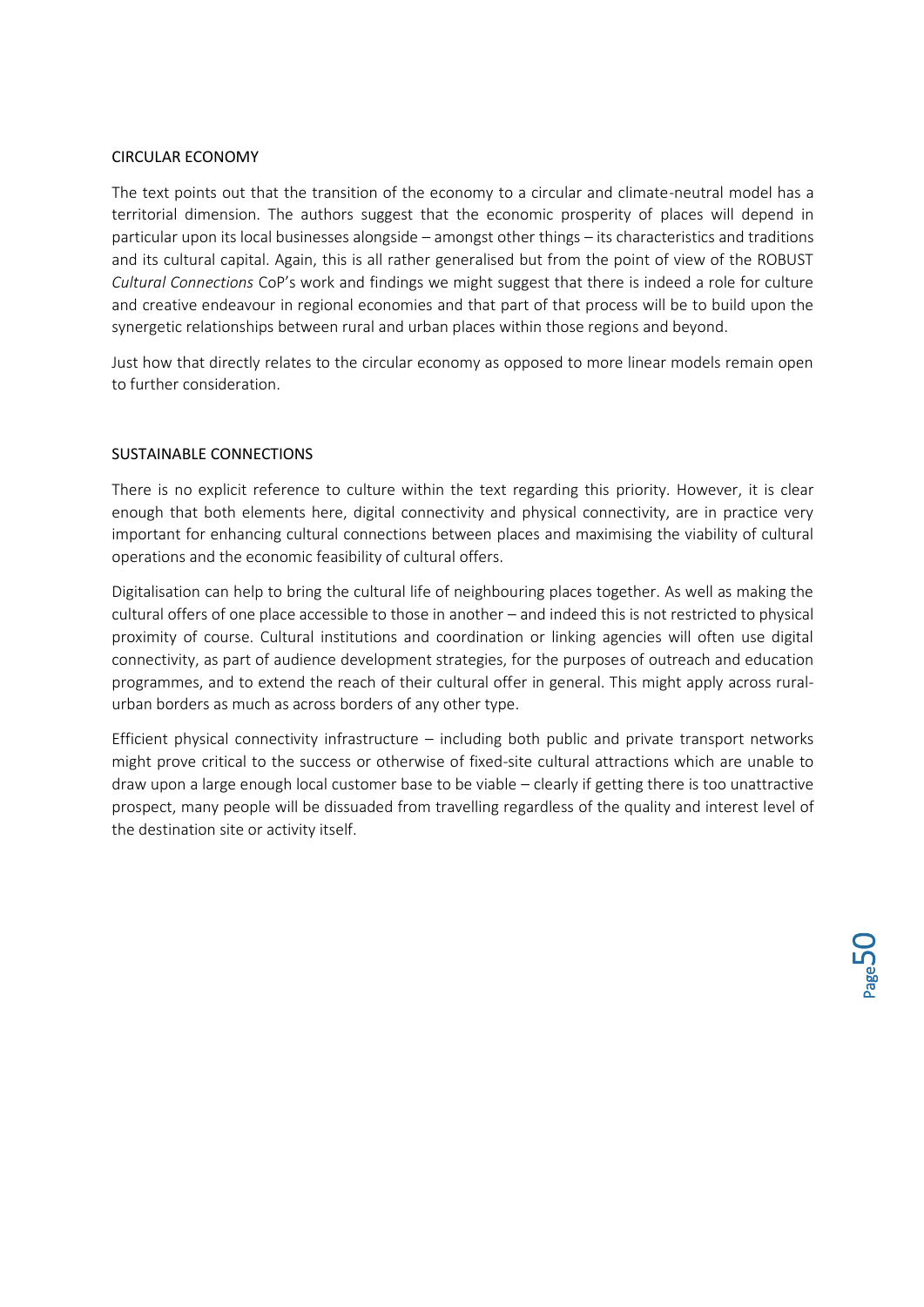## **TA2030 – fields of action relating to the Cultural Connections CoP**





Fields of Action within the text list challenges that lie within various policy areas and which the text suggests should be addressed from the territorial point of view. There is a sole explicit reference to cultural heritage here where it appears alongside nature and landscape as a type of local asset.

As regards the Just Europe part of TA2030,

Interdependencies between places - at the foot of this section of text which mainly concerns itself with the knock-on effects of events in one place on another there is a reference to cultural resources. It sits within the body of a sentence about the danger of underutilising such resources in border regions where there are barriers to integration. Just what this means is difficult to discern but it seems to relate to isolation and insularity.

Global embeddedness - the text here emphasises the two-way interrelations between the global and the local and relates to the uneven distribution of potential and risks between various places in Europe linked to global developments. In the context of culture, we might speculate that some places will be more influenced by global trends than others where the cultural offer will be more traditional and local. That local distinctiveness – that specificity of character as both shaped by, and demonstrated in, culture – is exactly what we often come to most highly prize in terms of benefitting from an enduring cultural offer that is different from others. We might also think about how this issue of globalisation and resulting heterogeneity impacts differently – or to a different degree – in rural and urban settings

---

With regard to the three Green Europe priorities, one is of self-evident relevance:

Natural, landscape and cultural heritage are posited as local and regional development assets that offer unique development opportunities. - a positive enough point There is a negative dimension here as well though and the text points out that changes in land and sea use as well as urbanisation and mass tourism are a threat to cultural assets.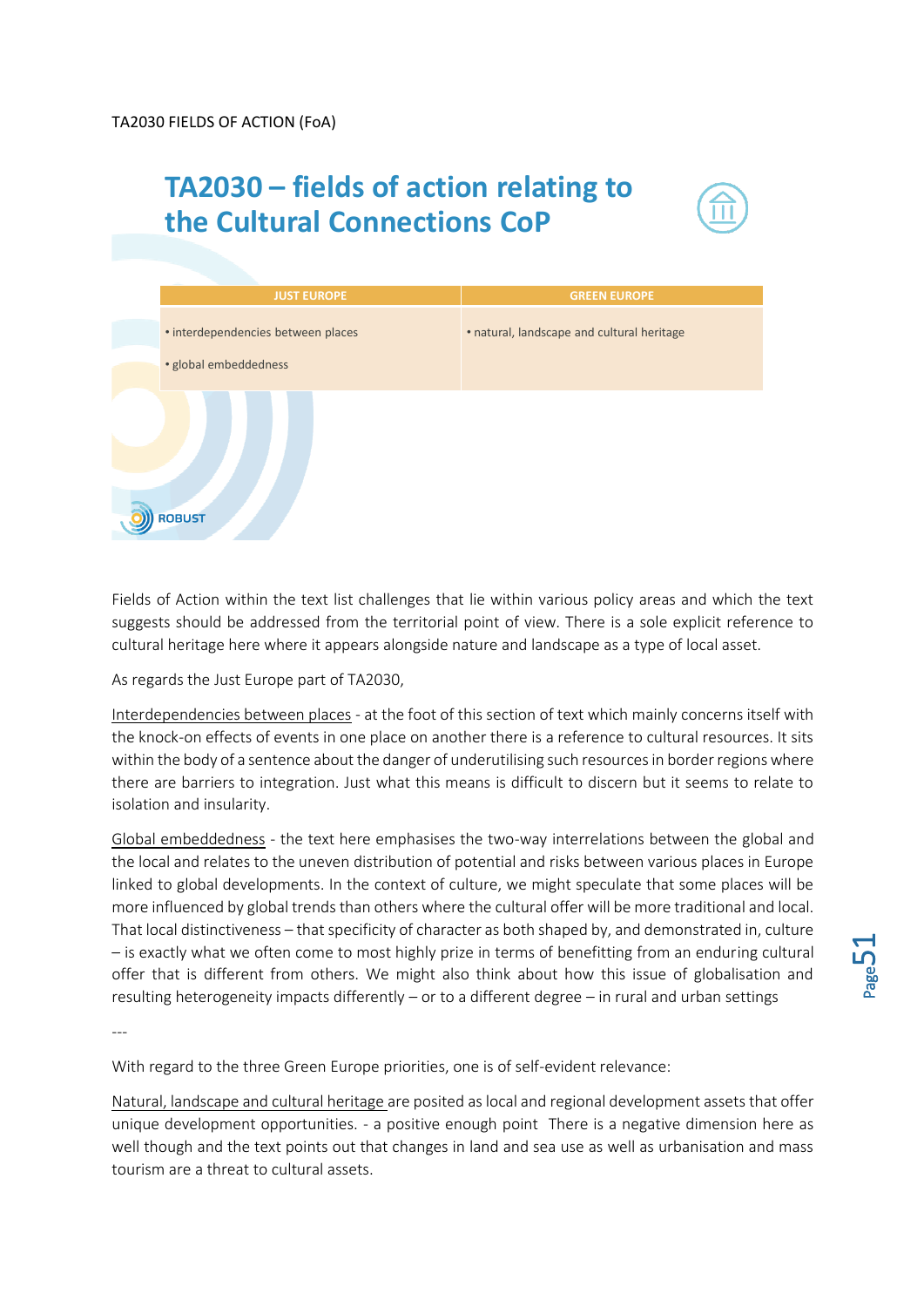# <span id="page-51-0"></span>**Thematic Topic Area 5: Ecosystem Services**

## <span id="page-51-1"></span>**Introduction**

Rural-urban cooperation and rural-urban linkages lie at the heart of ROBUST - in other words, the project works with a strong territorial basis and focus. That is reflected in this document and the areas it chooses to highlight. In order to help maintain that strong territorial focus and with the aim of helping ensure that we do not deviate into more general (or global) considerations as regards ecosystem services we worked with the following considerations in mind:

- The sorts of ecosystems and resulting services that exist in areas where rural and urban are proximitous
- The particular opportunities for such services that arise from the rural-urban setting
- The ways in which those services might best be protected and/or enhanced
- The sorts of opportunities that exist, or can made to exist, to bring about a greater beneficial role for spatial planning regimes in terms of rural-urban ecosystems
- The support measures and governance arrangements needed and best suited to bring about the outcomes described in the two points immediately preceding

And

• How this is best responded to in policy and programmes – in reality or in theory

The four broad topic headings which shape this chapter to a large extent reflect the foci of the work of the relevant CoP as well as - we felt - sitting sensibly against EU policy areas highlighted in later sections of this paper:

- Land use planning dimensions
- Support measures and financing
- Environmental management/enhancement
- Governance dimensions related to rural-urban ESS

This chapter differs from the others within this paper insofar as governance is one of the four topic areas addressed as opposed to being the subject of a distinct sub-section. This has been done because governance arrangements were themselves a core and recurring feature of the work undertaken by the CoP in its work and a focus for its learnings and recommendations.

Ecosystem services (hereafter ESS) have been perceived of within the ROBUST CoP as the ecological characteristics, functions or processes that contribute directly or indirectly to human wellbeing. In that sense there is from the outset a congruence here between what this particular CoP focused upon and the emerging theme of wellbeing that took on growing importance over the course of ROBUST's work. That same connection is reflected in the *EU Ecosystems Assessment* of May 2021 cited elsewhere in this paper when Commissioner Timmermans says in his foreword that "ecosystem restoration will be essential to deliver win-win solutions for climate, biodiversity and human wellbeing by 2030".

It is important that the territorial dimension is clearly written into this exposition at each stage, and this is reflected in the document structure used. The chapter contextualises and expounds the thinking which has emerged from within the Community of Practice as regards each of the four selected topic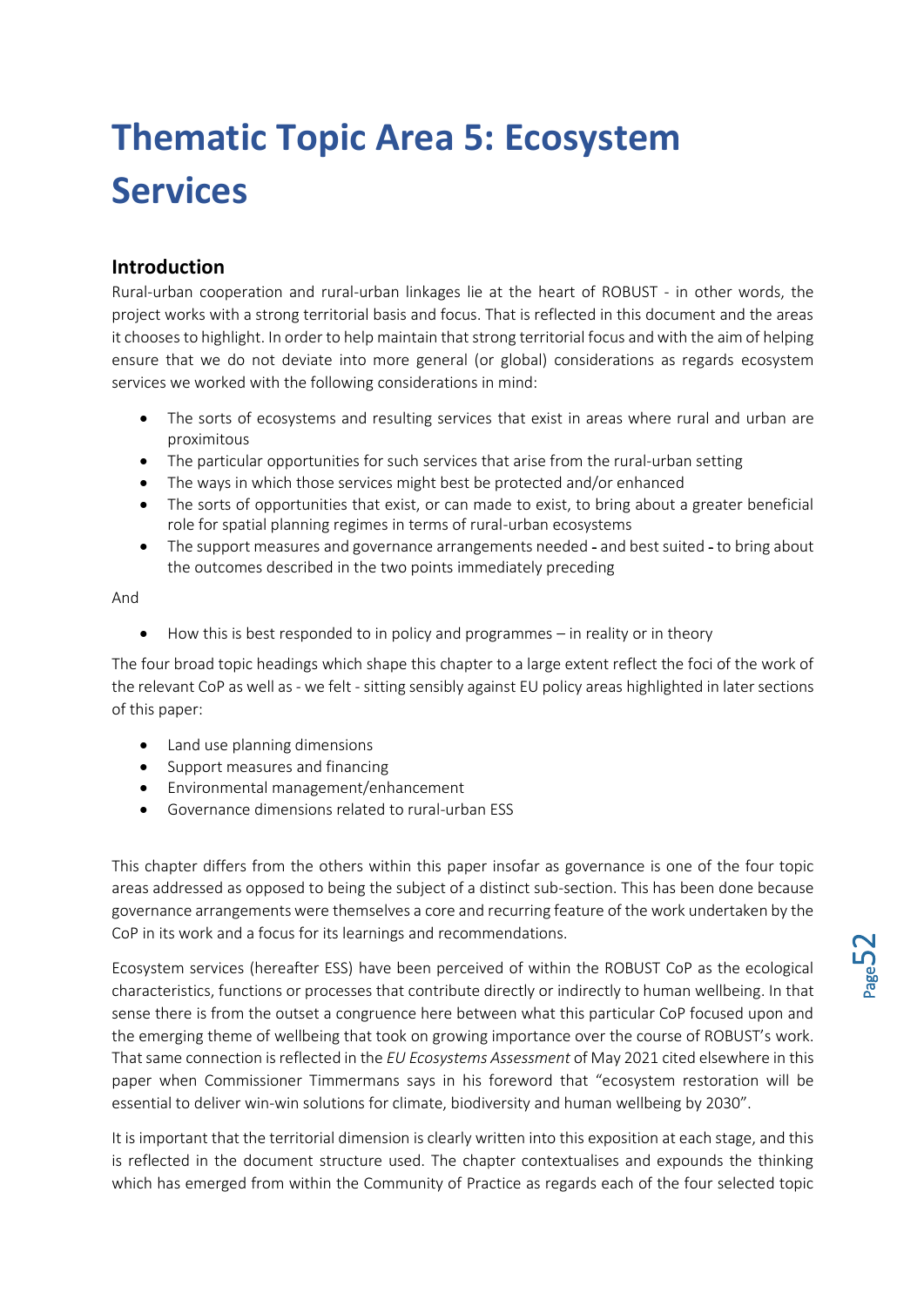headings and hopefully makes a case for their relevance, importance, and hence inclusion, by providing a short commentary on each topic.

Given that the aim of this set of TTPs is to offer guidance, we have tried to provide information in a straightforward and useful way and have added suggestions as to how that information might be acted upon. Finally, we have provided a set of conclusions in the form of a short set of thoughts as regards challenges to policy-makers for each topic area, these are intended to act as a bridge into the project's policy recommendations as set out in ROBUST Deliverable 6.3

### <span id="page-52-0"></span>**5.1 Land use planning dimensions**

#### <span id="page-52-1"></span>**Context**

It is rare to read far into summaries of ecosystems and their services and the pressures which they face without encountering reference to "urban sprawl", "urbanisation" or similar. There is an inherent link then between the existence of nature and biodiversity and the ways in which that might be impacted upon by changes in land use so central to characterisations of rural and urban. Indeed, change in land use is invariably cited amongst the factors driving changes in individual ESS and therefore in the relationships - and degree of synergy - between them.

Given this focus upon land use and land use change, it is easy enough to see just why the role of spatial (land use) planning has become a central element within the works and findings of the ROBUST ESS CoP. From the perspective of policy makers, some potentially valuable ground has been covered here, with material here to stimulate further debate on the potential of spatial planning regimes to themselves become a positive driver for improving ESS, by supporting and shaping land use and land use management in particular ways and by better connecting concerns and priorities around physical development, environmental enhancement, multi-functional land use and by placing all this within a place-specific context, where land use decisions are made on a place by place as well as case by case basis.

This is no idyllic vision though, and as much as it is clear that ecosystems and services are no respecters of administrative boundaries, spatial planning regimes will invariably themselves operate within the constraints of such spatial delineations. That will need to be borne in mind, and expectation levels adjusted accordingly, but the critical role that spatial planning regimes can play in regulating development (not restricted purely to urban development/urbanisation!) and in managing green and blue landscape and land use in some of coordinated play has continuing significance.

Perhaps the key point for policy makers here though is the need – and potential resulting value – of working across policy domains. It is no great revelation to point out that there is no overt legal competence at EU level as regards spatial planning, but the *Territorial Agenda 2030* serves to fill what might otherwise be a gap in policy focus and compensates in that regard. What remains is the opportunity to make more coherent connections between policy in areas such as land use, resource management, climate adaptation, economic development and with more specific sectoral policy dimensions such as energy, transport, water and waste.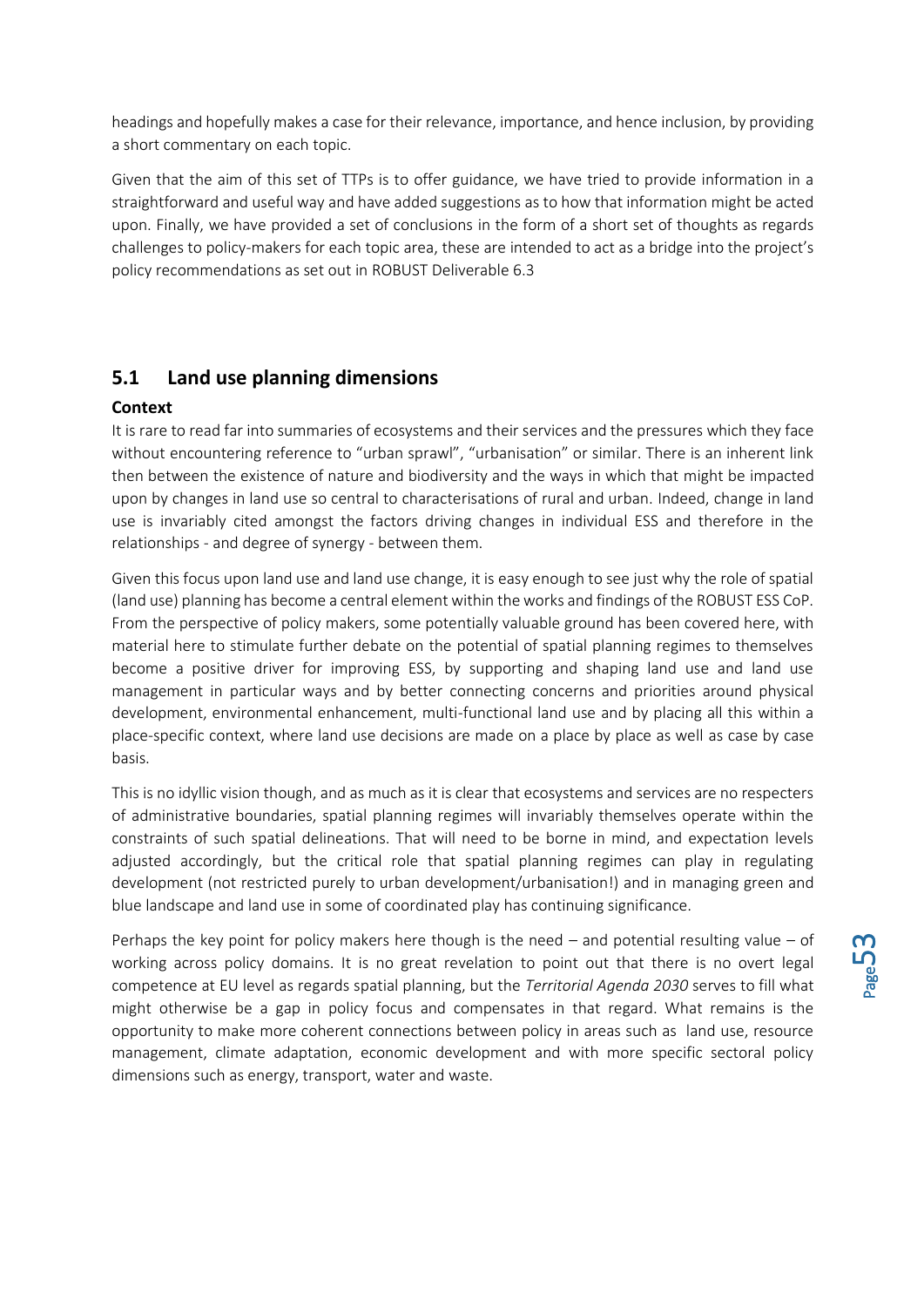#### <span id="page-53-0"></span>**The Territorial Dimension**

The policy area not included in the suggested list above is that of territorial policy, an obvious, but conscious, omission given that it sits better in this area of our text and secondly on the basis that it has the scope to serve an enveloping role in our consideration. This will link neatly to notions of the value of adopting a place-based, - or perhaps more the point here, place-specific, - starting and reference point. That in turn also aligns with the notion of spatial bundling as returned to later in this section. It also serves as a bridge into considerations about rural and urban areas themselves and the ways in which territories of different types are characterised and supported via policy instruments of different types. Not least of course in the context of EU cohesion policy programmes and the ways in which that manifests locally through national and sub-national management systems. It also applies, equally obviously, in the context of EU rural development programme and the scope that both might have in terms of optimising rural-urban linkages – and more pertinently still in the context of ROBUST, of optimising links within territorial areas containing both rural and urban settings.

With such an intrinsic link between geographic setting and ESS, a place-sensitive approach is clearly called for. There seems to be a fuzzy interface here between spatial planning and planning that is undertaken form other sectoral starting points – all invariably linked to the attainment of policy goals of course. There is also a variable picture emerging from ROBUST's work and findings as to the extent to which ESS considerations feature in the work of spatial planning professionals and to how that might best be optimised. In particular policy makers are directed towards a series of evolving conclusions about the multi-scale application of spatial planning to ESS considerations. In light of the cross-boundary nature of ecosystems and their services there is an attraction here in looking at how spatial planning might be applied at a larger geographic scale so that due account might be taken of ESS benefits at those larger spatial levels. Conversely spatial planning regimes operate within spatial constraints as has already been pointed out and these constraints might act per se to limit and circumscribe the scope for a broader, joined-up and more coherent approach.

Green Infrastructure warrants a mention in its own right as it has been perceived of here as a potential (and actual) tool in which ESS might be operationalised in a rural-urban context especially. Often conceived of as a spatial planning tool in its own right, its application in urban or peri-urban settings is strongly emphasised in numerous EU, national, regional and local policy strategies, policy instruments and plans of various types. With overt objectives to protect, restore, or enhance ESS in areas where they are under direct pressure and threat, GI initiatives have a key role to play in connecting rural and urban ecosystems and in making connections – frequently in the very obvious and physical form of corridors or similar – across territories/land of varying characters. And of course, in particular they are, amongst other things, intended to restore to more urban areas the rural characteristics – in terms both of landscape and ecosystems – lost through urbanisation or other forms of previous land use change however these might be labelled.

## <span id="page-53-1"></span>**5.2 Support measures and financing**

#### <span id="page-53-2"></span>**Context**

Ecosystem services bring value, in that sense they have a value, and various schemes exist around the monetisation of that value – usually described under the umbrella heading of Payments for Ecosystems Schemes (PESs). Part of the work and findings of this CoP has been to explore and reflect upon the sorts of payment and compensation schemes that exist or might exist to make financial dimensions of ESS balanced and fair.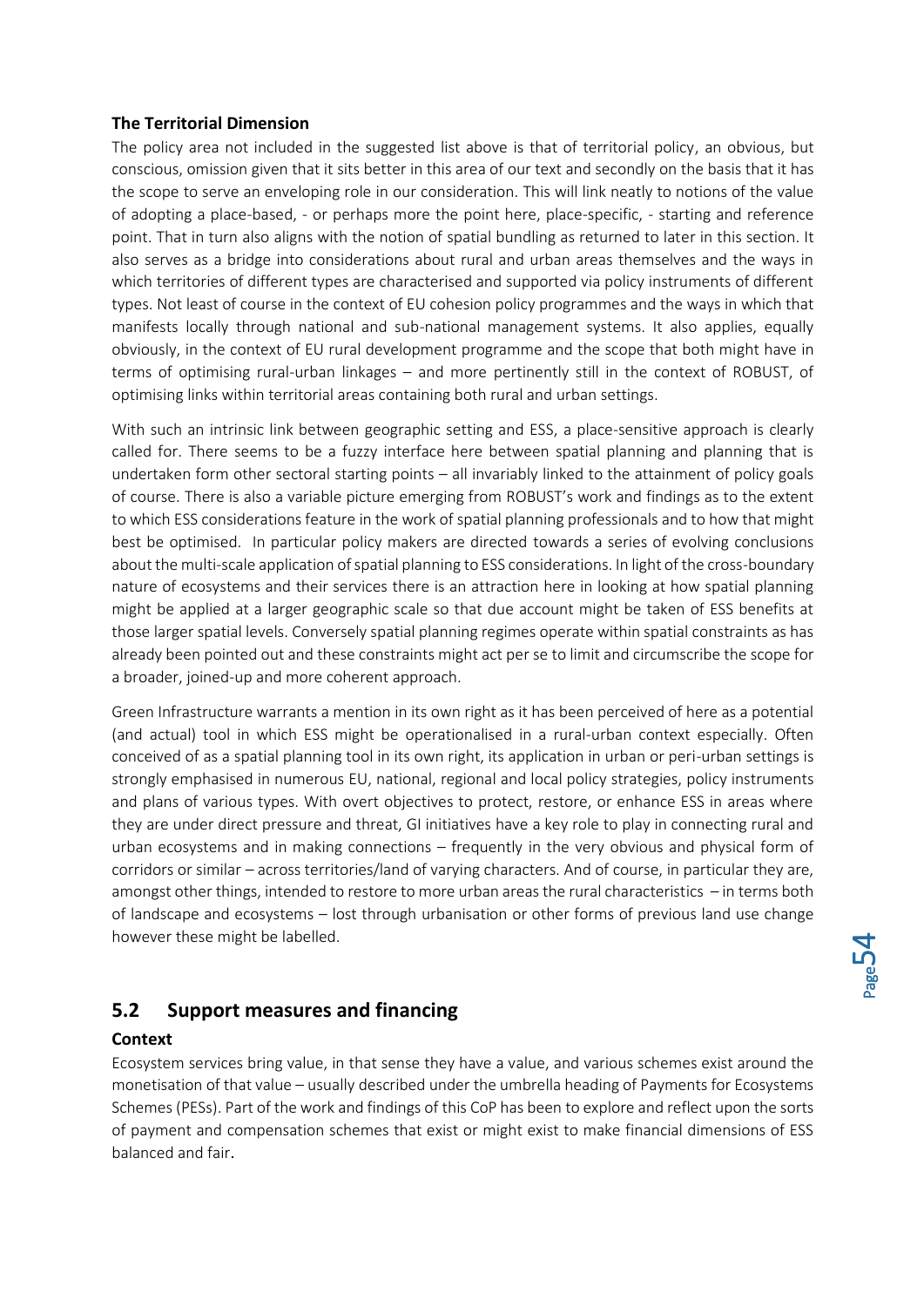Payment and compensation schemes are used as a means by which land use and landscape change can be affected in ways which are, at least supposedly, planned, managed and monitored. It is often the use of such schemes indeed that makes these interventions financially viable and therefore possible, but they invariably involve complexity, the need to balance different – and arguably competing – interests and the need for scrupulous analysis of consequences, intended and unintended, perverse incentivisation's etc. Here too is complexity from a policy maker's perspective in terms of public and private sector interactions and the way that payments and compensations are designed into formal spatial planning processes.

#### <span id="page-54-0"></span>**The Territorial Dimension**

There remains a strong tendency to see rural settings as the exclusive provider of ESS and urban areas solely as the recipients of same. One of the central tenets of the ESS CoP was that in reality the process applies in both directions, in different ways, in different places and at different times. Given that multidirectionality of flows, there is a sense in which ESS enable rural-urban linkages (bidirectionally) and synergies. In the more immediate terms of financial support, this implies a flow of capital between rural and urban, but again a flow that might apply in either direction or indeed within and across spaces which contain characteristics of both the rural and the urban.

As payment schemes are closely based upon measurement and assessment of the nature of the ESS being valued, there is a tie between the nature of ESS in territories of different kinds (rural, peri-urban, urban) and their monetised value. It is through this line of reasoning that the ESS CoP has come to conclude that PESs can serve as effective ways of generating rural-urban synergies, at the same time bringing added value by being applied across a range of different locations and landscape and by engaging with multiple stakeholders and interest groups.

This will in turn connect to the ways in which ESS are bundled, an aspect of the measuring process with particular relevance to ROBUST insofar as it is about grouping together the sorts of ESS that are identified in any one place – in other words, this is a spatial exercise – "place-based", albeit we should be careful with the language so that it retains clear and real meaning.

## <span id="page-54-1"></span>**5.3 Environmental management/enhancement**

#### <span id="page-54-2"></span>**Context**

It is also in the context of the ways in which environments are protected and/or enhanced that it is possible to see scope for synergies within ESS, where for example a restorative action of one type will have an improving effect which in turn enables a further benefit or gain to be realised within a proximitous or more distant location.

It is undoubtedly the case that Nature Based Solutions (NBS) are coming to feature more centrally in policy making related to environmental management and enhancement (including, interestingly from a ROBUST rural-urban perspective, within the *European Union Urban Agenda*, where it sits alongside land use as the subject of one of a growing number of thematic partnerships). That in turn is at least a contributory factor in expanding the ambition level beyond protection alone to enhancement – an inherent dimension of ESS where the aim is increasingly not solely to restore the previous but to go beyond the previous – often by adding greater synergy as well as an onwards multiplier, a positive daisychain effect.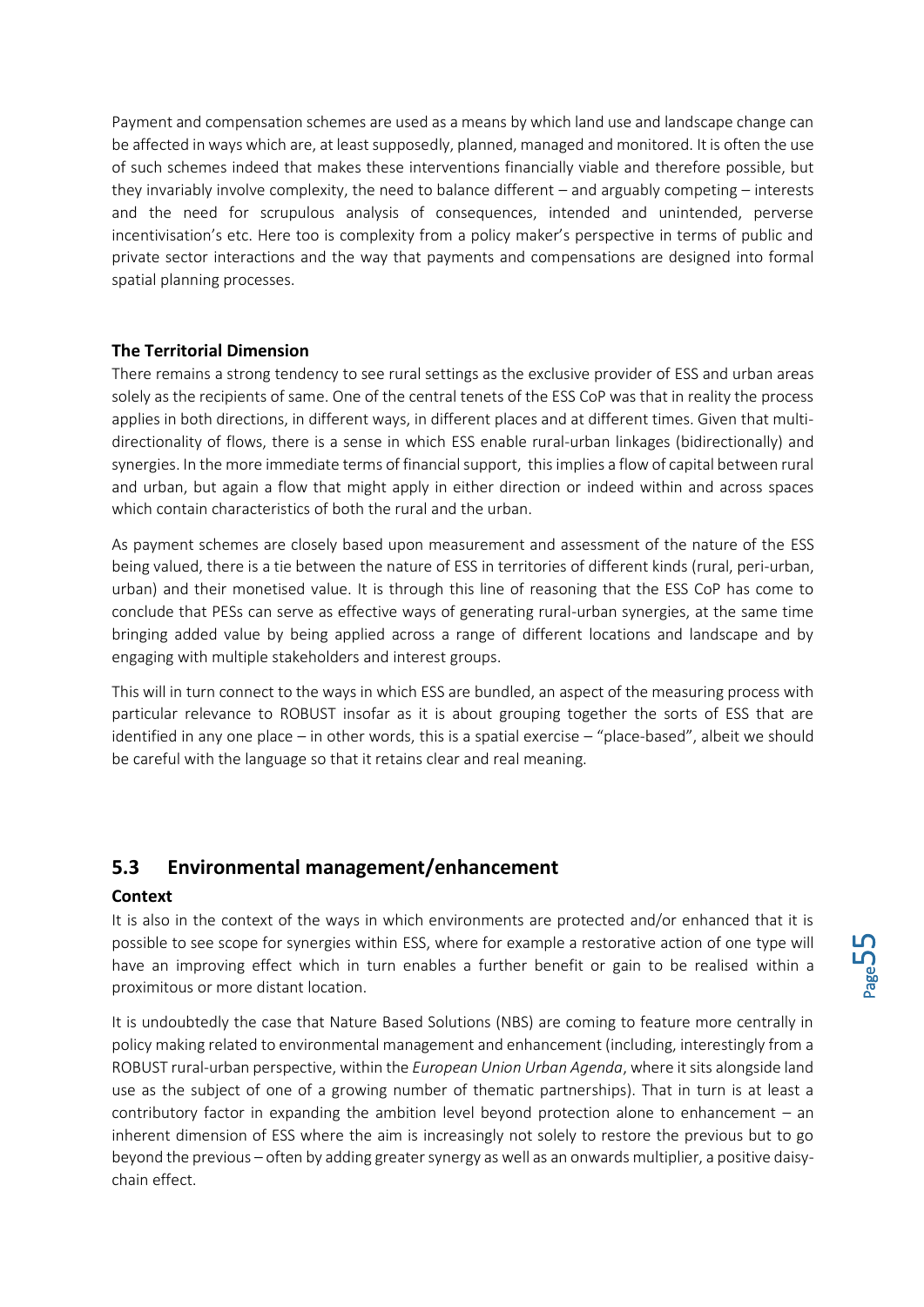That is not to say that protection per se has been discarded as a notion of key importance within the policy maker's toolbox, it remains firmly entrenched as a principle within numerous schemes with a legal basis and highly refined impact assessment, monitoring and reporting dimensions, many wellestablished over a long period of time. Nevertheless, against a backdrop of increased ambition as embodied within the EU's *Green Transition* aspirations and *European Green Deal* policy framework, enhancement, and indeed enhancement at speed, is increasingly becoming a feature of plans and implementation measures at all geographic levels from the EU downwards – and indeed upwards, to the UN SDGS, UN Habitat goals and other global level agreements and commitments.

#### <span id="page-55-0"></span>**The Territorial Dimension**

The landscape scale approach is relevant here in the sense that the geographic scale of what is done in terms of environmental management and enhancement is closely tied to the value of interventions at policy and practice levels. A broad geographic approach will very often equate to a cross-boundary approach and the desirability and/or need to plan and enact management in contexts such as flood risk management, river management etc, in ways that look across and beyond administrative delineations on a map and take full and accurate account of impacts across and beyond such lines.

The territorial dimension is here to the fore in the sense of land and planning for its use and indeed reuse. It is pertinent in the context of managing open space and landscape and of managing – and even managing down – soil-sealing etc. It appears on the policy agenda in many ways, whether it be about the preservation and management of open space and the public realm, be it about access and accessibility to land, the allied health and wellbeing benefits associated with such use, or in the context of space and landscape as a cultural and leisure resource. In those last regards, and others, it become much more a cross cutting (cross CoP cutting) theme for ROBUST and is itself directly connected to perceptions of what might be considered rural and what constitutes urban of course. In other words, and in short, environmental management – and the way in which that is itself shaped through land use decision-making - has a relevance way beyond ESS, whilst at the same being an intrinsic part of it.

## <span id="page-55-1"></span>**5.4 Governance dimensions to rural-urban ESS**

#### <span id="page-55-2"></span>**Context**

The scope and desirability of including a broad range of stakeholders with interests in ESS related matters has already been alluded to in the context of payment services. Its relevance and value are in reality much broader given that ecosystems, biodiversity and resulting services are of interest to, and are important to, a huge range of actors, some in professional contexts, others much more at a personal level. One thing coming out of the Covid-19 pandemic situation upon which almost all policy makers appear to concur is that it has caused a reappraisal on the part of many people of the value of natural capital, of the rural areas in which that natural capital is most typically expected to be found (an overassociation for ROBUST), and of the benefits of ESS in daily, human life (wellbeing, again, therefore).

That is propitious for ROBUST as it means that the relationships between rural and urban settings is much higher up the policy agenda, and much more in the general public eye for that matter as well, than was previously the case. It is often addressed through the lens of people flows and where people actually spend time and which proportions of their time – highly relevant given the focus within ROBUST on the growing phenomenon of multi-locality where time is increasingly coming to be split across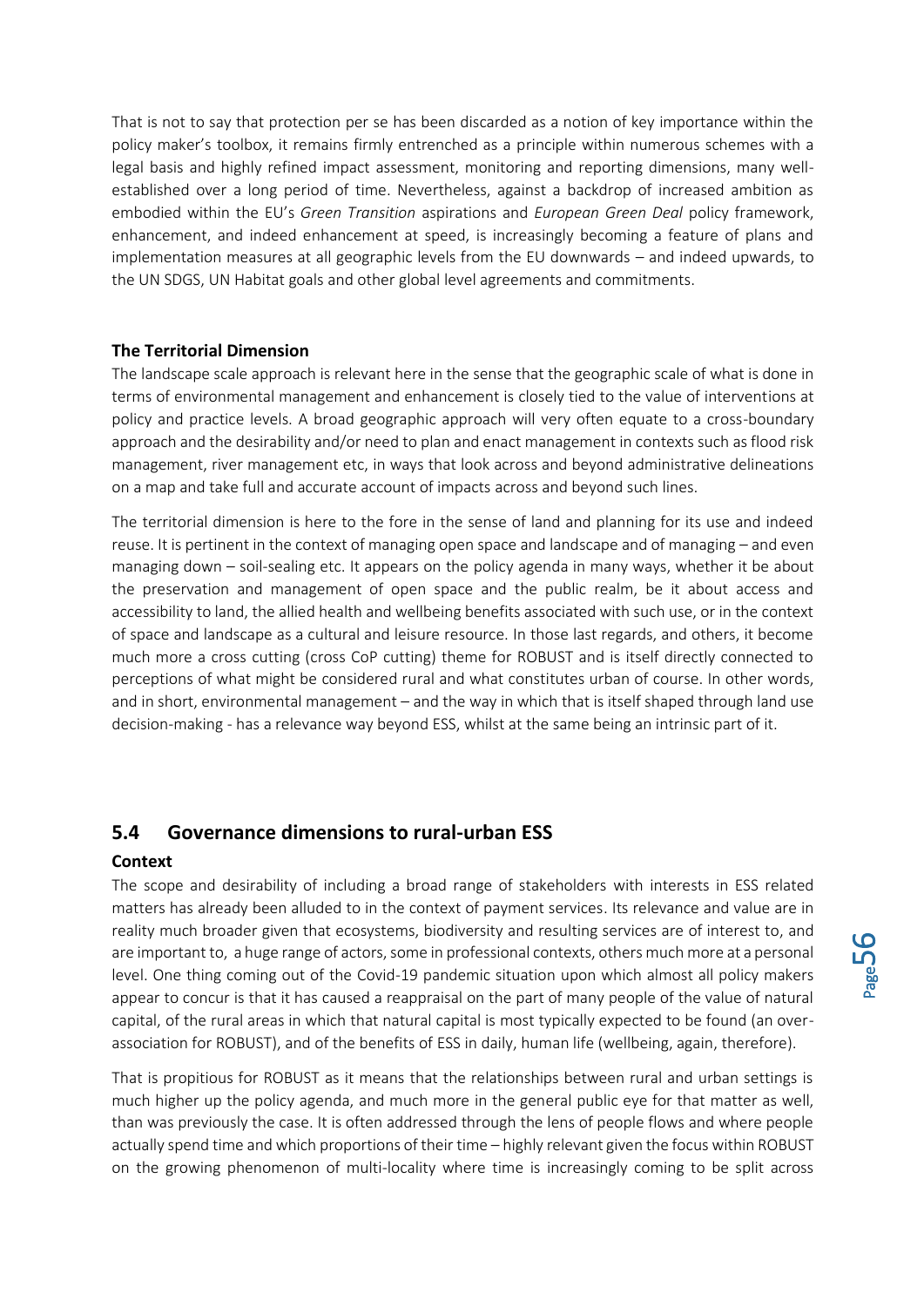different places by a growing proportion of the population. Closely connected for many with the pandemic as has already been said, with strong connections to the large-scale exodus from urban centres across Europe at the time of the initial outbreaks, and subsequently linked with "the great resignation" and other manifestations, this increasing level of movement of people has implications for ESS and the governance arrangements relating thereto.

This is partly too about knowledge sharing and the drawing together of data and information, in many cases gathered for specific and technical purposes (not necessarily within the immediate grasp and understanding of more general level policy maker)s, so that a full and rounded picture of pressures, trend and potential of ESS can be arrived at. That in turn is connected to the ways in which governance arrangements are designed so as to enable, as opposed to hampering, that knowledge-sharing and multi-directional flow of information and understanding.

#### <span id="page-56-0"></span>**The Territorial Dimension**

There is a connectivity here between the territorial scale at which governance arrangements are applied and the extent to which they themselves can serve as a driver for improving rural-urban relations through ESS. This applies in numerous policy areas and in that of spatial planning itself. Spatial planning regimes will invariably include dimensions around public engagement and public consultation, around (individual) citizen engagement and community engagement, and about fairness and equity in terms of the voices that are heard and listened to in the process of making decisions about land use. As ever, there will be concurrent issues around the exact meaning, meaningfulness, and quality of that "engagement".

Community partnerships and similar cooperative type mechanisms have been explored by the ESS CoP and serve as an example of an effective governance arrangement capable of bringing about enhanced ESS. This will tie to considerations about feelings of ownership of ESS in given locations, as well as to very practical matters concerning just who makes decisions about the sort of work that is done in terms of environmental management and enhancement as above, and indeed as to who is able to access what sort of financial support

Such governance arrangements are of communities, and hence of place, and in that sense territorial – representing a bottom-up approach in the sense that they are locally rooted, locally informed and locally focussed. The benefits that all that brings are something that policy makers will look to harness and replicate but at the same time will want to balance with the need to simultaneously think beyond the local.

## <span id="page-56-1"></span>**Challenges and questions arising for policy makers:**

- What does a place-sensitive approach to **ESS** mean in practice? How is that to be brought about in the context of a subject area that crosses multiple policy domains?
- There is a relationship and cross-relevance between EESs and spatial planning that often remains implicit – that might usefully be addressed as a challenge as well as opportunity for greater policy congruence
- The geographic scale and thence potential limitation of spatial planning as a tool to ameliorate ESS is an important consideration within the broader mix of factors at play here
- Multi-locality is a growing phenomenon and begs questions around how it is best managed and planned for by policy makers in the specific context of ESS as well as more broadly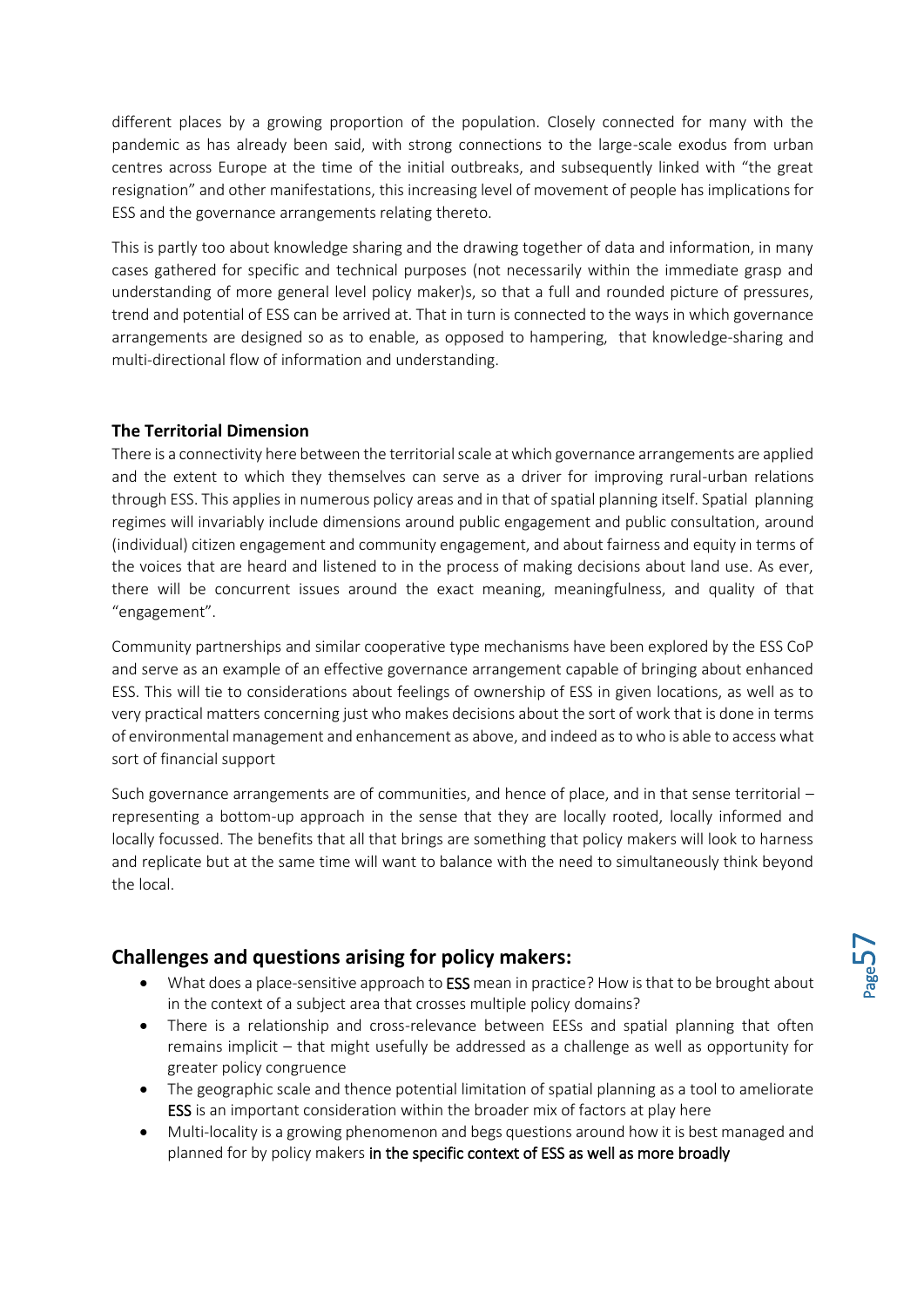- Key considerations here will include the provision of, and access to, public services, and how these are to be financed
- The ways in which governance arrangements related to ESS can be used to harness deep and broad levels of interest in the subject in ways that are inclusive, representative and fair
- The whole subject and citizen and community engagement have a pivotal role to play in the context of ESS
- Policy makers might wish to harness senses of public interest, concern and even "agency" in the context of a subject that is high on the public agenda – all the more so in light of Covid-19
- Payment and compensations schemes are complex and will become more so if a broader range of considerations and interests comes to be worked into their design
- This is particularly true in the context of PESs with a rural-urban dimension, where shifts and changes in land use and ESS related interventions in one place can somehow be recalibrated with effects in another, at the very same time likely shifting the balance and nature between rural and urban in any one scheme area
- This striving for balance is further exacerbated in any situation where the rural is overcharacterised as ESS provider and the urban as ESS consumer - an oversimplistic view ROBUST suggests

## <span id="page-57-0"></span>**The Territorial Agenda 2030 context**

The main stated goal of the Territorial Agenda 2030 is to bring about a "better future for all". It has two objectives:

- A JUST EUROPE (JE) that "offers a future perspectives for all places and people" with actions aiming to counteract increasing imbalances and inequalities
- A GREEN EUROPE (GE) that "protects our common livelihoods and shapes societal transition processes" with actions aiming to promote sustainable development and counteract climate change

Within each objective are three priorities:

The three priorities under the Just Europe objective of the TA2030 look to add a territorial dimension to such issues as economic and social development and bring in other EU policy instruments such as the European Pillar of Social Rights at the same time.

Ecosystems and ecosystem services feature strongly in the text. As we might expect, references are mainly to be found in the priorities and fields of action relating to the Green Europe objective, especially under its Healthy Environment priority. However, references to ecosystems can also be found in the sections of text under the first three priorities here – those under the Just Europe objective.

#### BALANCED EUROPE

This first priority is about better balanced territorial development to ensure quality of life and citizens' wellbeing in all places. Undeniably, the states of ecosystems and related quality of ecosystem services have an important role to play in ensuring quality of life and wellbeing in all types of territory. Our considerations of ecosystems are about balance in a slightly different way of course looking at the interrelationship between rural and urban ecosystems and the services they provide. How the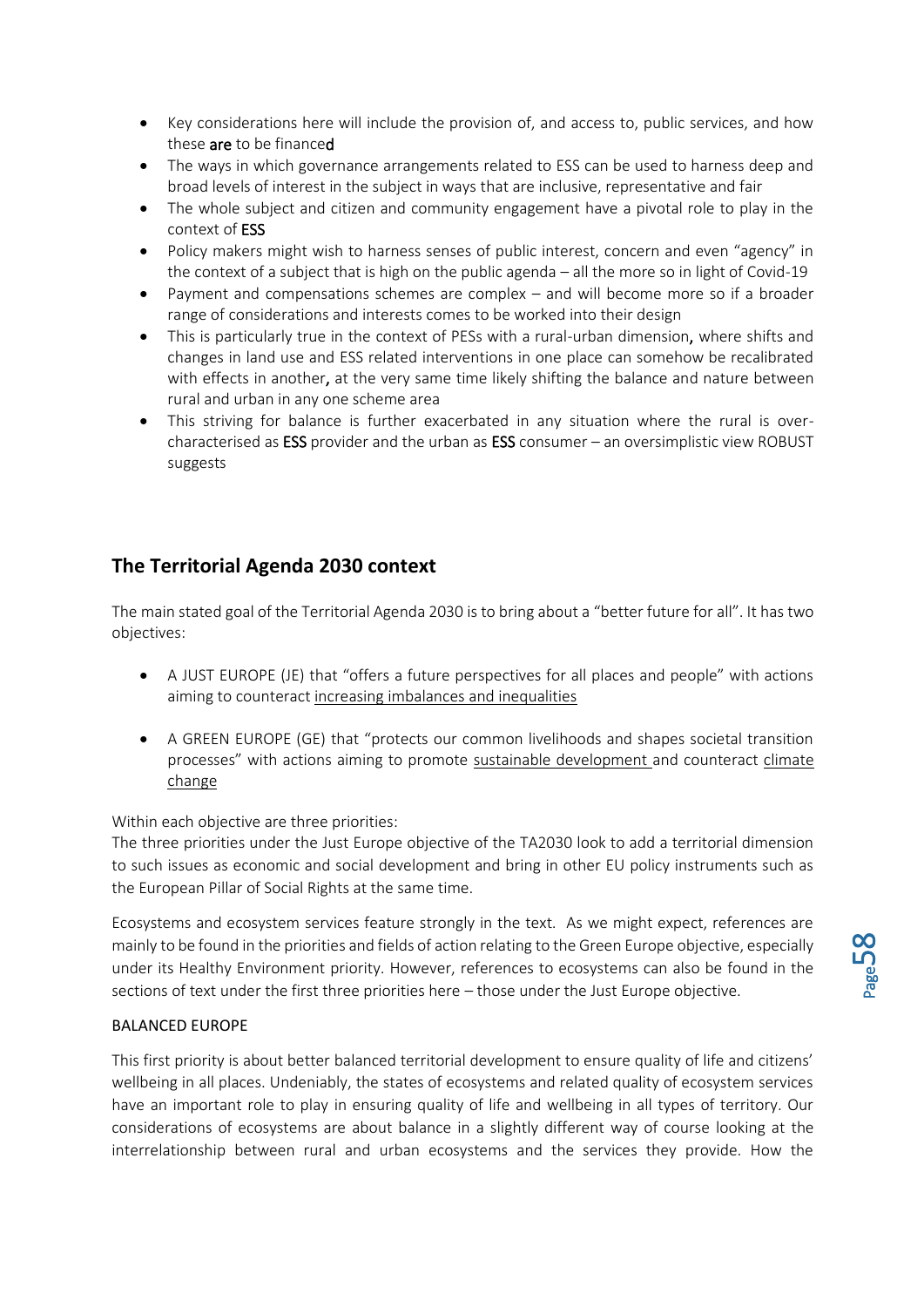relationship between the two are best managed, monetised and monitored are all within the spirit of the broader approach taken within the TA2030 text itself.

#### FUNCTIONAL REGIONS

This priority is closely related with the 'Balanced Europe" above insofar as it also calls for evenness of territorial development and talks about lessening "inequalities between places", but it "zooms in" on the functional region level here as the title suggests.

The TA2030 text also points out the complementarity of neighbouring places and a need for cooperation and synergies. This is a particularly important point in the context of ecosystems as they don't respect administrative borders – a point which has clear consequences when designing for the delivery of ecosystem services. The TA2030 text is helpful here as regards the rural-urban context of the ROBUST CoPs work here in that it specifically references "peri-urban" areas – those, in other words, where ecosystems and their services which are in part at least impacted upon by the rural-urban mix of their nature are usually to be found and home to a considerable proportion of green infrastructure of course. The exact nature of the functions that the text envisages when it talks about "functional regions" is not 100% clear but there is no inherent reason why the functions in question should not include those ecosystem services provided within any one area.

The text very much addresses the sort of governance challenges related to the effective development of functional regions and in particular the sorts of coordination and networking that is required between areas within regions working across existing administrative borders. We can relate that easily enough to the sort of payment schemes and similar which are used in order to expedite the delivery of ecosystem services. The text highlights the potential contribution of EU level policy instruments such as ITIs and CLLD in supporting development across neighbouring areas – it would be enlightening to look at and for examples where ecosystem service development is included in current versions of instruments of both type.

#### INTEGRATION BEYOND BORDERS

This priority brings us back to similar points about cooperation based upon complementarity as addressed in the previous one, but this time at the broader and transnational, as opposed to more local, level.

Ecosystems being no respecters of national borders of course – this aspect of territorial development has a particular relevance for ecosystem services as they are often of cross-border character making such cooperation between regions and countries extremely beneficial and often even a necessary precondition of maximising service provision and minimising biodiversity loss.

Indeed, the text itself highlights the potential role of such cooperation to "diminish ecological fragmentation" and cites ecosystems divided by borders as an example of exactly where cooperation across territorial and maritime borders might bring about the required critical mass to achieve full potential. In this regard both Interreg and European Groupings for Territorial Cooperation (EGTCs) are suggested as instruments that can be used to facilitate this work. Acknowledging that there are legal and administrative obstacles to such cooperation, it would be valuable to identify innovative solutions relating to ecosystems and examine the exact nature of the obstacles they might face and how these might be overcome.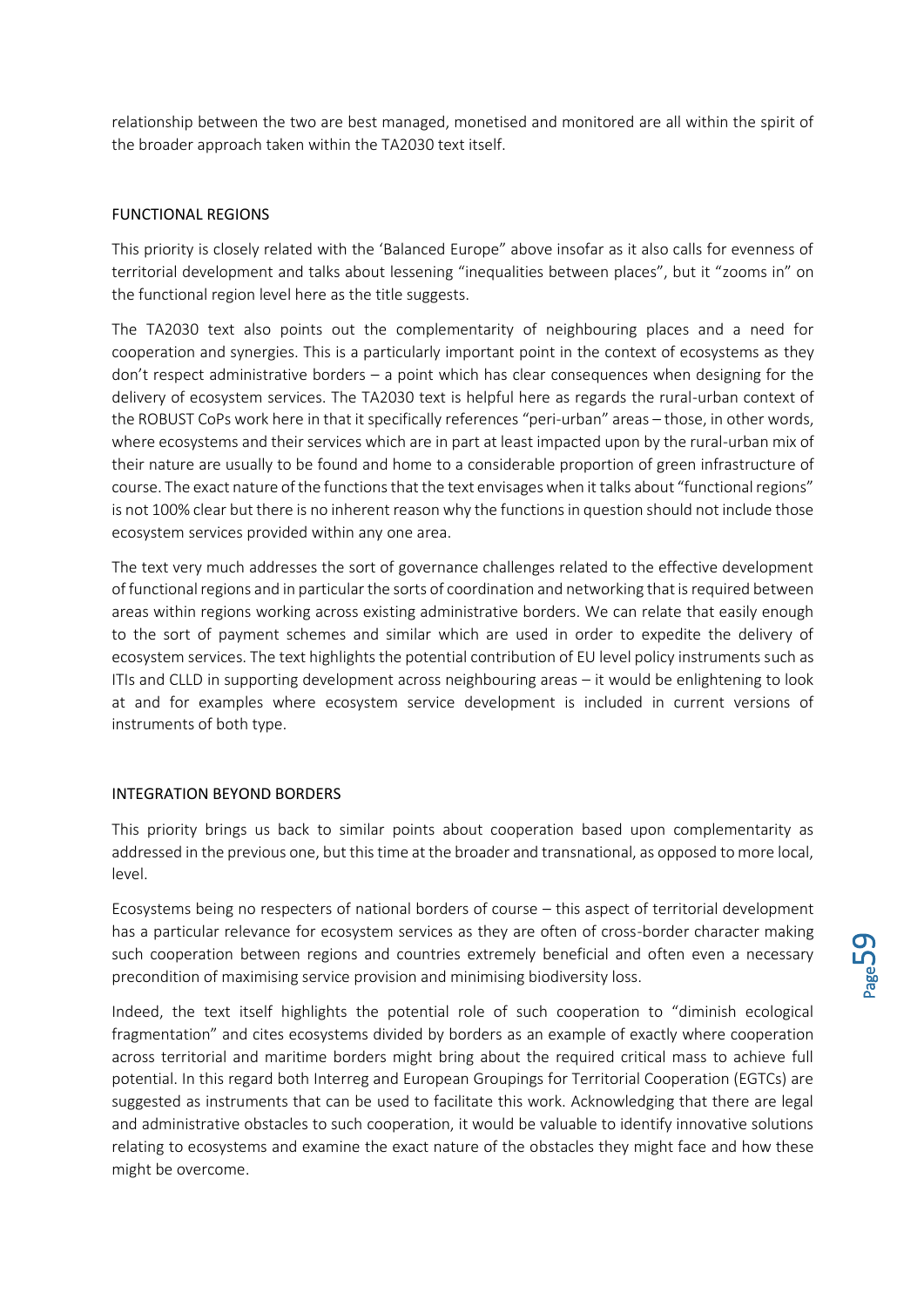#### HEALTHY ENVIRONMENT

The priorities under the Green Europe objective are more directly connected with the topic of ecosystems and ecosystem services as they underline the territorial dimension in relation to UN SDGs, the European Green Deal and the transition to a circular economy.

This first priority has a particular and self-evident relevance for ecosystem services. The text highlights the critical importance of ecosystems for long term sustainable development and the resulting need for them to be well-functioning and resilient to allow for the provision of ecosystem services, to mitigate climate change, and to combat the loss of biodiversity. It goes on to point out the importance of joint management which is very much in line with the work carried out in the ROBUST *Ecosystems Services* CoP around governance of course. The text also references and indicates its support for the development of nature-based solutions and green infrastructure – although whether the ministers involved intend this support to be active or passive is not made clear.

The text also expresses a concern about the impact of climate change and loss of biodiversity on different types of ecosystems and the provision of ecosystem services. Interestingly, it also emphasises that the strengthening of the delivery of ecosystem services that are a source of income for communities and businesses can be an element of broader strategies for the sorts of climate-neutral "towns, cities and regions" which it advocates.

#### CIRCULAR ECONOMY

This priority doesn't talk about ecosystems or ecosystem services in the context of the circular economy - perhaps unsurprisingly it concentrates more on materials than habitats and there is no reference to land itself as a finite resource which might also be reused and recycled for example – through circular farming perhaps or by habitat management schemes. However, in pointing out the broader aims of the circular economy approach in achieving carbon neutrality and making sustainable use of resources, it is not unreasonable that ecosystem services be part of the thinking here.

The text points out that the transition of the economy to a circular and climate-neutral model has a territorial dimension. It mentions "local assets" that promote prosperity of places and we can surely count (and perhaps argue for recognition of) well-functioning and resilient ecosystem services as one of these. All the more so, given that the text recommends developing local strategies for bioeconomy to make local economies more diversified and resilient. These strategies, we are reminded, should build on local assets, and we are surely right to include local (and less local) ecosystems and the services they deliver amongst those assets.

#### SUSTAINABLE CONNECTIONS

The TA2030 text indicates that the competitiveness of places depends on the availability of accessible digital infrastructure including high-speed internet and mobile phone networks. It also emphasises how that infrastructure directly impacts upon the potential for e-governance and e-services. We might see no immediately obvious linkage here to ecosystems and the services they deliver but as the text goes on to talk about the role that such digital communication plays in e-governance and e-services we may not be quite so far removed as we may initially suppose. Of course, we might also think here about the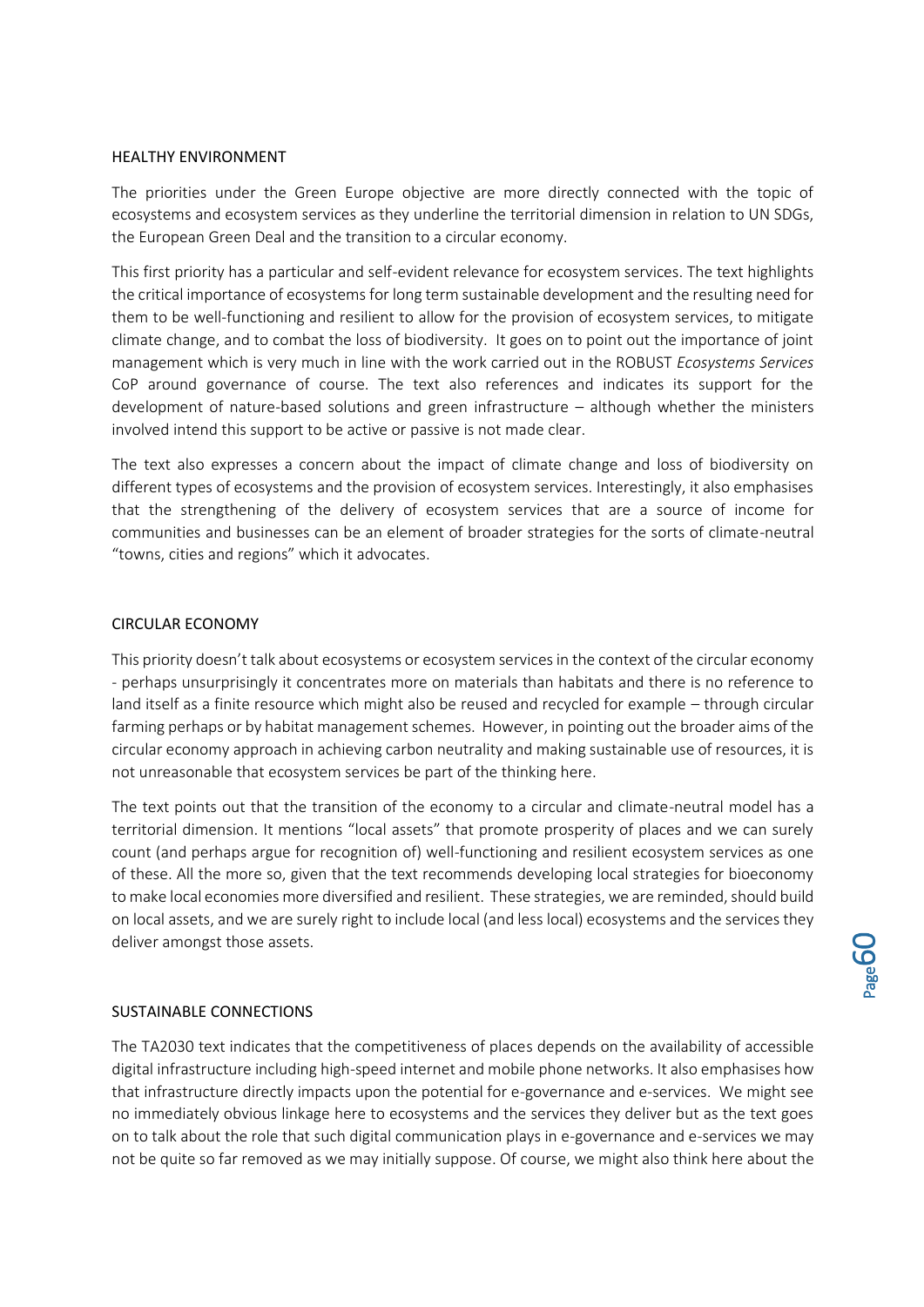ways in which digital connectivity can be used as a means to measure and monitor ecosystem service provision more efficiently.

As regards what the text has to say about physical connectivity by transport – its focus is very much about the movement of people and goods. What might occur to us in this regard is that physical transport infrastructure has an obvious connection with land use and impact on landscape and habitat. It seems equally obvious that the environmental impact in terms of air, soil and water quality brought about by the building, maintenance and use of such physical transport infrastructure will impact directly upon ecosystems and the services they deliver. Although the text goes some way towards acknowledging that when calling for such transport systems to be as "environmentally friendly" as possible we might argue for a rather more ambitious stance here.

#### TA2030 FIELDS OF ACTION (FoA)

## **TA2030 – fields of action relating to the Ecosystem Services CoP**

| <b>JUST EUROPE</b>                         | <b>GREEN EUROPE</b>                                   |
|--------------------------------------------|-------------------------------------------------------|
| • quality of life and citizens' well-being | • climate change                                      |
|                                            | . loss of biodiversity and land consumption           |
|                                            | • healthy quality of air, soil and water              |
|                                            | • affordable and sustainable energy & Just transition |
|                                            | • circular value chains                               |
|                                            | • natural, landscape and cultural heritage            |
| <b>ROBUST</b>                              |                                                       |

The listed Fields of Action set out challenges that lie within various policy areas and which the authors suggest should be addressed from the territorial point of view as part of implementing the TA2030.

As regards the Just Europe element of the TA2030, ecosystems and the delivery of ecosystem services are not explicitly mentioned. Nevertheless, by extrapolation we might take the Quality of life field of action to be relevant. This, as well as citizens' wellbeing, is judged by the ministers to be an underlying objective of public policies. Shortages of natural resources is then acknowledged as one of factors adversely impacting upon quality of life and individual well-being. Disparities in access to such natural resources in different places is what is judged to bring a territorial dimension to the issue.

------

As regards the Green Europe area of the document only once is ESS specifically referenced - under loss of biodiversity and land consumption - However, many other points relate in practice we might argue: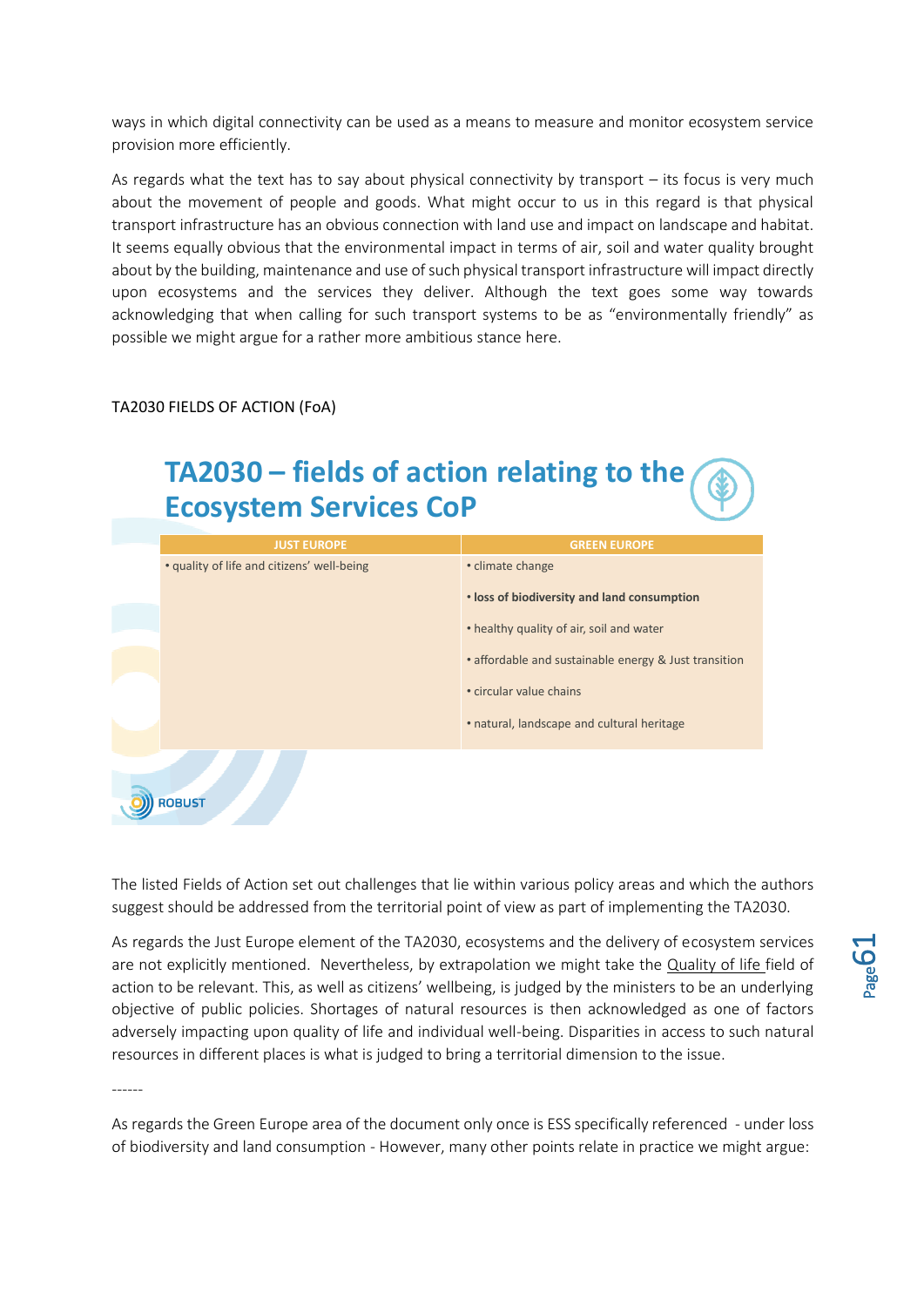Climate change - this field of action calls for place-specific responses and indicates new development opportunities linked with mitigation and adaptation activities e.g. in the field of bioeconomy. "Regulating Ecosystem Services" relating to climate are already widely acknowledged and understood of course.

Loss of biodiversity and land consumption – The text explicitly highlights these as risks for ecosystems, quality of life and the economy. Increasing land take and land sealing are cited as factors presenting particular risks to ecosystems and the delivery of ecosystem services as they inevitably reduce open spaces, biodiversity and fertile soil.

Healthy quality of air, soil and water – pollution and the contamination of soil and water are cited as causes of health problems and reduced quality of life. This point also highlights the disparities in access to clean air, soil and water between urban and rural areas in turn prompting one to reflect on the ways that ecosystem services are managed in areas where rural and urban combine or in ways to balance the interests between places of those two types – and of gradations between.

Energy – the two fields of action which we have linked here emphasise the need for sustainable, secure and affordable energy. The text recommends turning to renewable energy sources and low-carbon industry. Alongside more common renewable sources like sun and wind, biomass obtained from ecosystems can be a solution in this context.

Circular value chains – this FoA doesn't mention ecosystem (services) but we might make a connection between circular economy and ecosystem services as previously said. What is worth noting here from a territorial perspective is the suggestion within the text that urban areas are in a better position to develop a fully circular economy as other places might lack critical mass.

Natural heritage – this FoA advocates sustainable use of resources and warns about the overexploitation of natural assets including the maritime ecosystem. It also points out that changes in land and sea use are among factors that can result in fragmentation of natural habitats and ecological corridors.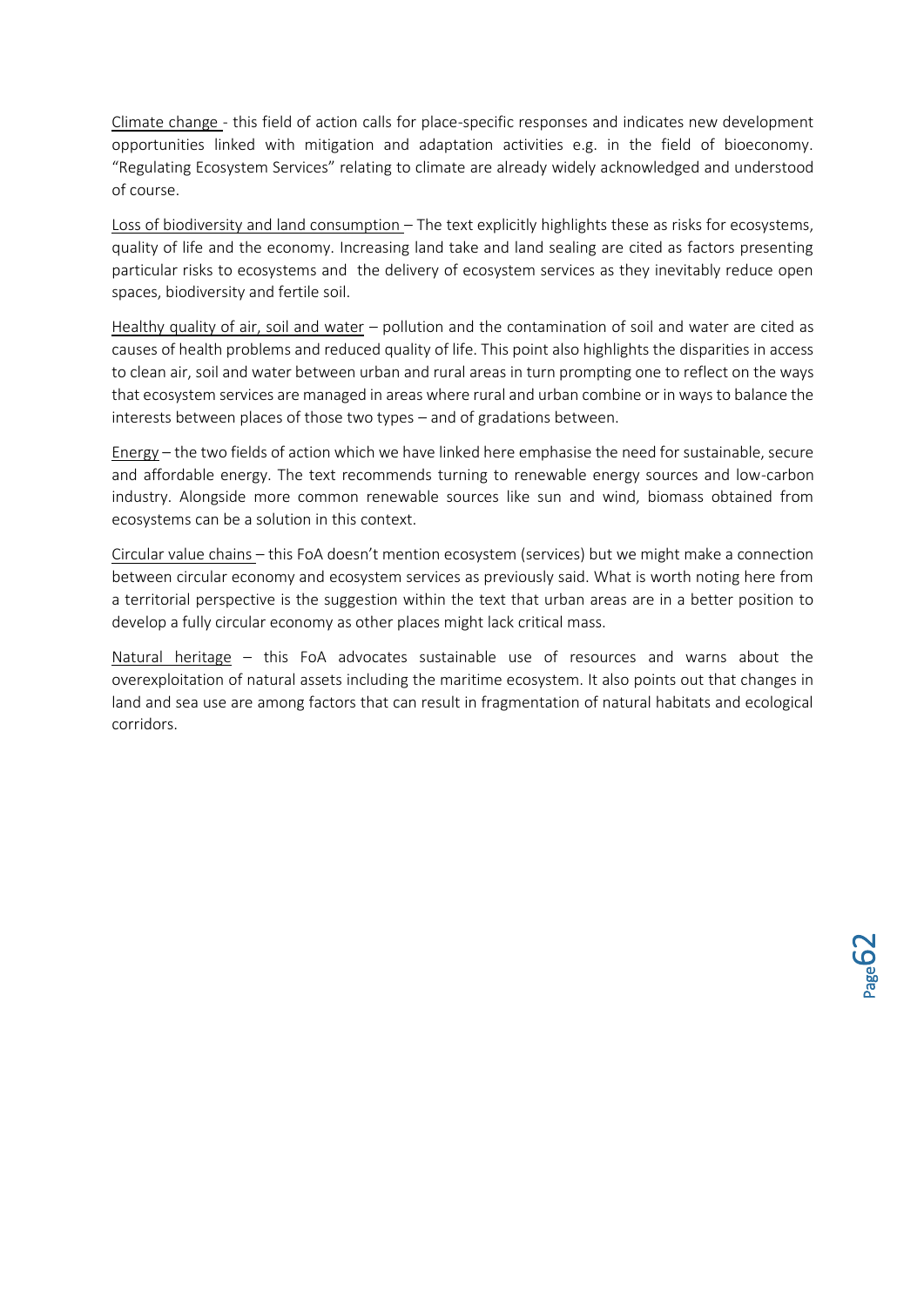# <span id="page-62-0"></span>**EU Policy Instruments**

## <span id="page-62-1"></span>**6.1 A New Industrial Strategy for Europe**

A *New Industrial Strategy for Europe* was initially published by the European Commission in March 2020, emphasising the importance of industry as a key element of the economy, posited as a "driver of progress and prosperity" and embracing the highest standards in terms of social values, the environment, and labour conditions. In large part, it is a revisiting of the purpose, importance and functioning of the EU Single Market, but it is at the same time a strategy for the future of large parts of the European economy as the title suggests.

The strategy was updated in May 2021, at the request of EU member states, in light of the Covid-19 outbreak and a desire to connect the strategy with recovery from the pandemic and to further accelerate the twin transitions (green and digital), and, in particular to better ensure that European industry might be made "more dynamic, resilient and competitive, through investments in that green transition". Interestingly, in its introduction to the updated version of the Strategy, the EC highlighted the territorial inequalities exposed by the pandemic and the need to address these.

By the time of the publication of the updated version of the strategy, and as part of the work done in terms of implementing the March 2020 version in the interim, the EC had developed models for fourteen "industrial ecosystems"- these included agri-food, culture and creative industries, tourism, energy-renewables and what it terms "proximity, social economy and civil security*".* The *Staff Working Document, Annual Single Market Report 2021*, published to coincide with the Strategy update includes an explanation that by proximity economy is meant "services and businesses fostering local and short value chains for mainly local production and consumption. Proximity businesses include local SMEs operating personal and contact services, small shops, bars and restaurants, repair, cleaning and maintenance services, etc. The proximity economy also acts as the 'last-mile' delivery of goods and services of most of the ecosystems to the local businesses and citizens. A proximity economy is also characterised by the presence of diverse set of enabling 'proximity hubs' such as cities and local communities, community initiatives and businesses clusters, and public private partnerships". All elements which resonate with various dimensions of ROBUST's work, especially that in local food markets, on new business models, on rural service hubs, mixed-market service provision, and the notion of proximity itself as a dimension of a broader wellbeing economy.

The overall *New Industrial Strategy* has been posited as a strategy to take forward industry as part of a broader competitive business environment, based very much upon the workings of the EU Single Market as above, with an appropriately up/skilled labour force, with sustainable practices, strong innovation capacity, with a greater reliance on raw materials from within (as opposed to beyond) Europe and where the EU itself would provide technological leadership and support smart specialisation.

The strategy recognises that pressure on natural resources is already leading to a more circular approach to manufacturing, and also makes an overt link with social fairness in the context of the growing strength and significance of the social (market) economy which drives growth which "goes hand-in-hand with improved social and living standards and good working conditions" (page 2). It recognises that to become more competitive at the same time as it becomes greener and more circular, industry will need a secure supply of clean and affordable energy and raw materials. That has clear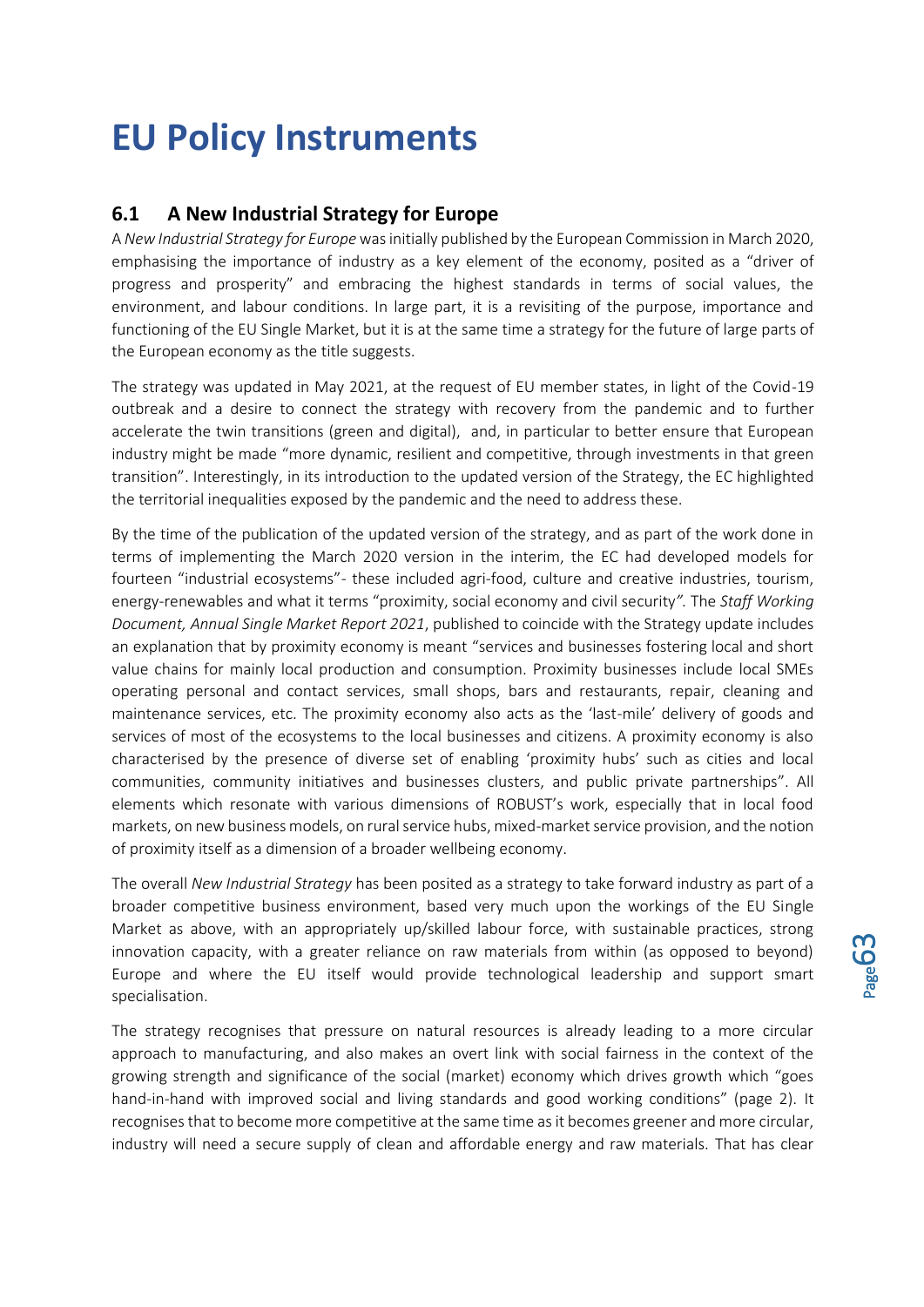implications for the ways in which energy and raw materials are sourced and from where they are sourced.

The Strategy resonates with much of ROBUST's work and findings when it stresses the importance of stepping up investment in research, innovation, deployment and up-to-date infrastructure in order to help develop new production processes and create jobs. It points also to the importance of further developing the circular economy (the 2020 publication of the new Strategy was deliberately timed to coincide with the appearance of the Circular Economy Action Plan).

Circularity is a key element of the wellbeing economy model developed by ROBUST in an explicit ruralurban context, with proximity and circularity being key elements of the business model profiles developed within its work, as the *Work Package 3 Synthesis Report* (Deliverable 3.3) reminds us. Embedding circularity across the economy as the *New Industrial Strategy* calls for, aligns well with ROBUST's own conclusions, with circularity being posited as one of its five overlapping and inextricable dimensions of a new economic model, with the same synthesis report as quoted above, pointing out that "The circular economy requires a rethink in terms of market strategies and models that encourage competitiveness in different sectors".

Both share a focus on raw materials with ROBUST emphasising the need for "reducing demand for new raw materials" and the Strategy sending a clear message that "We need to revolutionise the way we design, make, use and get rid of things by incentivising our industry". The Strategy has started to develop responses to the ways in which policy actors can better understand strategic dependencies upon raw materials – its approach is primarily about dependencies extending beyond Europe, but ROBUST's own work indicates the need to take a rounder view and also consider dependencies across different types of territories rural – peri-urban and urban - within Europe. ROBUST's own work extended beyond the economic, to also consider the ways in which decisions might be made as to how the use and exploitation of raw materials is approached not only in terms of their industrial/economic use but as part of ecological ecosystem services, a dimension that might usefully be worked back into the Strategy's own thinking.

In sum there is huge congruence and scope for greater cross-reference and synergy between an essentially economic understanding of industrial activity and a broader territorial, and wellbeingcentred, approach as to the contribution of industry to territorial cohesion in the round.

## <span id="page-63-0"></span>**6.2 Circular economy and the Circular Economy Action Plan (CEAP)**

A circular economy (CE) model aims to extend products' life span and reduce waste generation through the sustainable management of material and energy flows. It opposes itself to a linear economy model where products simply follow the process of sourcing or manufacturing, consumption and disposal leaving therefore an environmental and carbon footprint. In CE, waste becomes a resource which can be reused, repaired, refurbished or recycled as part of a sustainable approach to the management of raw materials and natural resources enabling a considerable reduction of the environmental footprint. Circular economy continues to gain currency  $-$  at both policy and practice levels  $-$  bringing real opportunities in terms of enhancing rural-urban linkages. The life cycle of a product – for example foodstuffs - often links both types of territories as the bulk of them are sourced or produced in rural or peri-urban areas and consumed in urban ones. Effective measures therefore require the cooperation of these areas and appropriate governance arrangements. They also require a place-sensitive approach as making value chains and consumption more circular is not only a matter of technology, habits or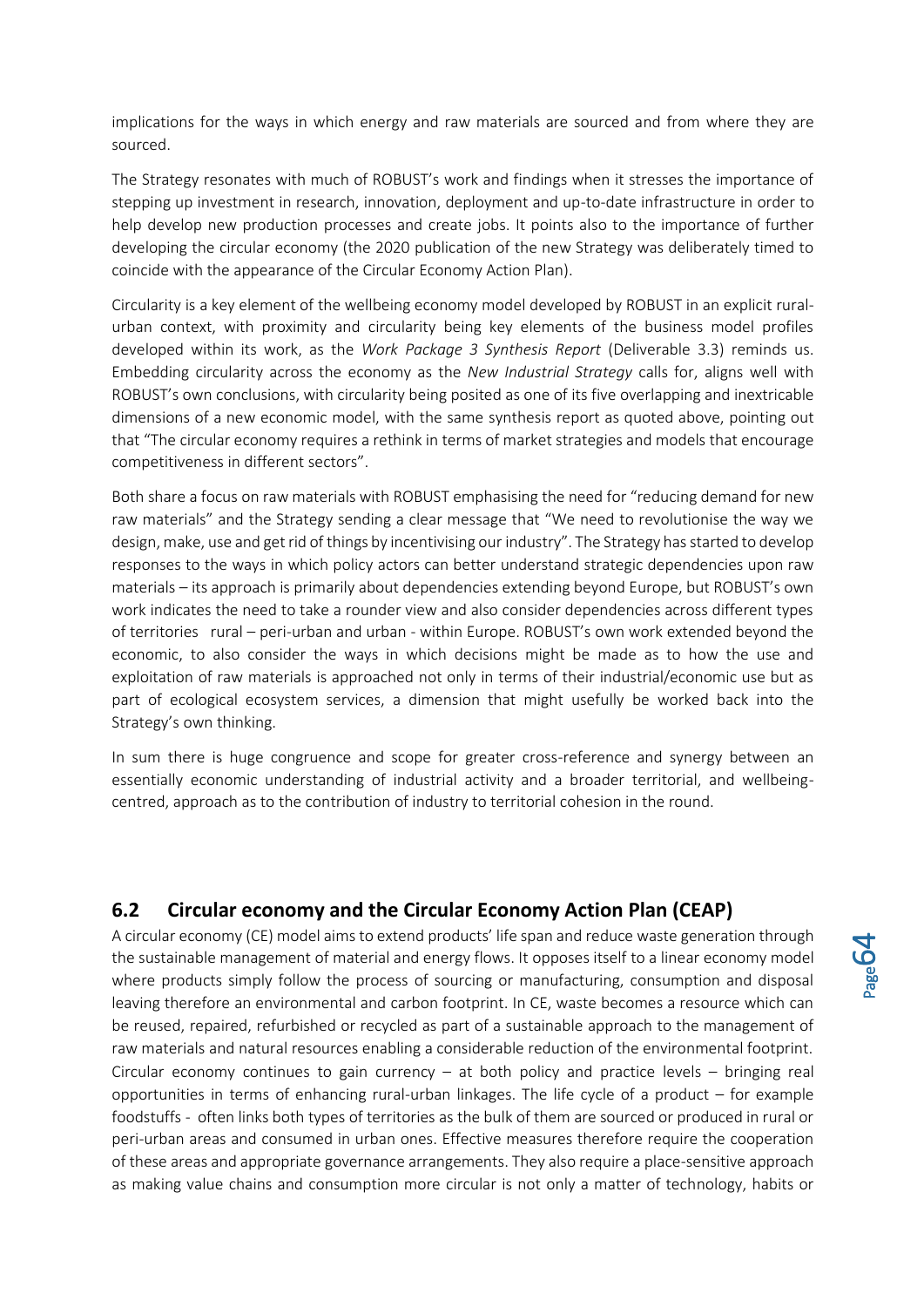business organisation, but is closely linked to the nature and density of overall supra-local economic production and consumption systems, specific settlement structures and transport infrastructure systems and arrangements. In short, cross-sectoral place-based policy and strategy is needed to bring that together in a cogent way.

Circular economy initiatives are prominent in EU policy. Some of them flow from wider global commitments – mainly the UN 2030 Agenda and the Sustainable Development Goals. Goal 12 is specifically related to circularity as it sets out to ensure sustainable consumption and production patterns mainly through the efficient use of natural resources and reduced waste generation.

The first EU Circular Economy Action Plan was presented in 2015. It included measures relating to the whole life cycle of products from product design and production processes through consumption to waste management and supporting the market for secondary raw materials and water reuse. The document indicated main areas of concern: a need to increase the recycling levels of plastics, reducing food waste and reusing or recycling construction waste. It also flagged two categories of materials of particular importance - critical raw materials and biomass and bio-based products. It is important to note for our considerations that while introducing these sectoral dimensions, the 2015 Action Plan lacked a territorial approach.

A number of other significant initiatives appeared in light of this first Action Plan. The Circular Economy Partnership was created as part of the work of the "Urban Agenda for the EU", and the European Commission together with the European Economic and Social Committee (EESC) launched the Circular Economy Stakeholder Platform. It serves as a knowledge and practice exchange hub allowing stakeholders from all levels of governance to exchange practices and scale up successful solutions. Water reuse has also been one of the main priorities of the European Innovation Partnership on Water.

Subsequently two Circular Economy Packages were adopted in 2018 and 2019. The first one consisted of launching a monitoring platform to assess the progress made towards circular economic systems in Europe and introduced a number of initiatives relating to topics flagged before. These related to plastics, critical raw materials and an analysis of relations between chemical, product and waste legislation. The second included a comprehensive report on the implementation of the 2015 Action Plan and a number of sectoral initiatives relating *to, inter alia,* sustainable products, mining waste management, but also improving access to finance for CE projects and a report on Horizon 2020 R&I projects supporting the transition to circularity. Again, the above documents did not take the territorial dimension into account with the exception of the H2020 report where a number of projects referred to specifically addressed rural and urban areas mainly in the context of water management.

The 2019 implementation report concluded that this first EU Action Plan had been implemented, and it was therefore time to move onto a new chapter in the transition to circular economy in Europe. This coincided with the start of the term of office of the von der Leyen led European Commission and the launch of the strategic European Green Deal (EGD) in which were outlined current climate and ecological ambitions (December 2019). A new Circular Economy Action Plan draft was released in March 2020 and constitutes one of the EGD building blocks, but circularity also pertains to many other elements of the EGD: the Farm to Fork food strategy, the Biodiversity Strategy (both published May 2020), the zero pollution ambition and the energy and resource efficiency of buildings. This reflects the growing importance and developing sophistication of circular practices.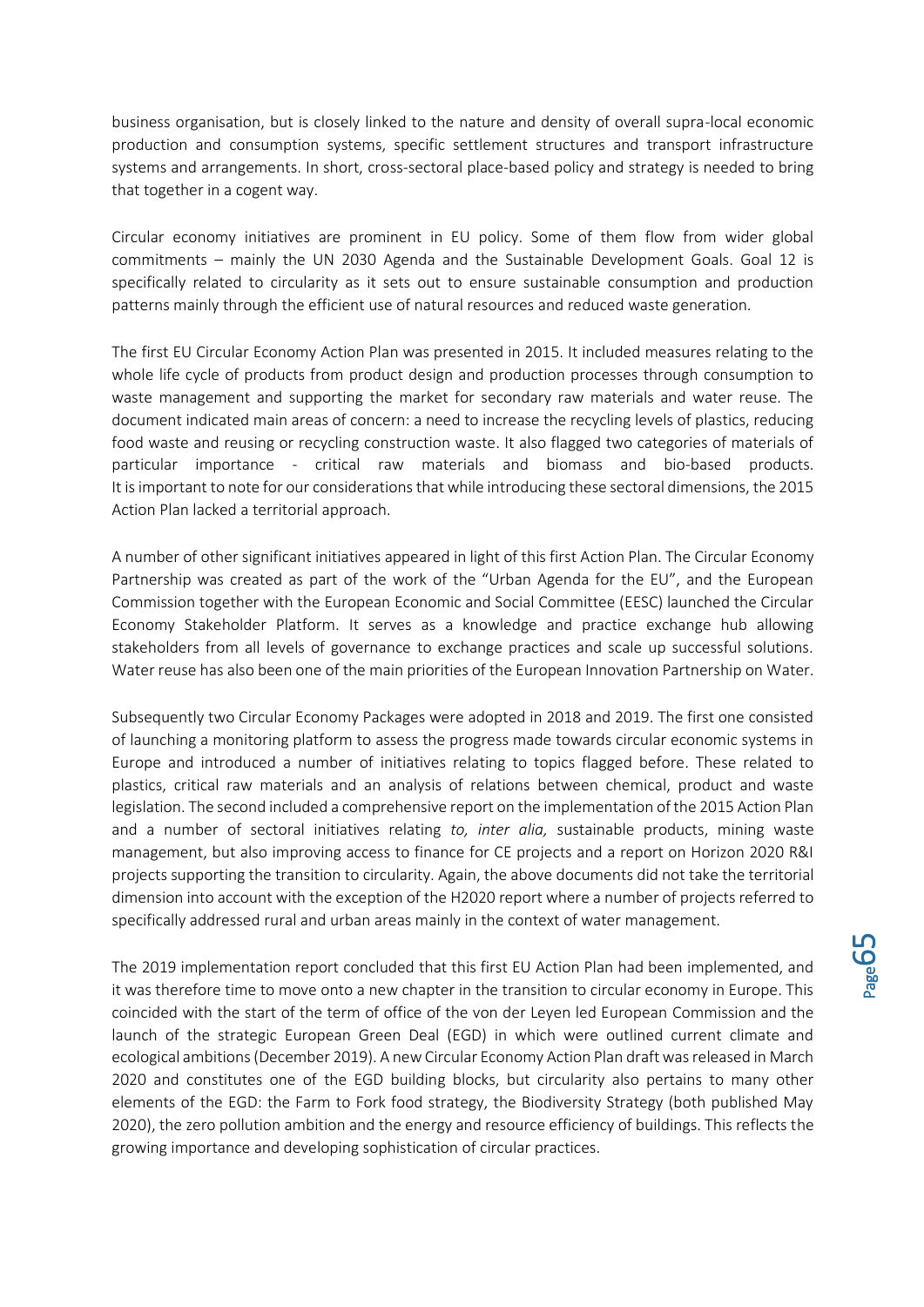The new Circular Economy Action Plan (CEAP) of March 2020 focuses on sustainable products, reducing waste, and echoes previous documents by listing key products for circularity. Despite the rising profile and increasing number of nuances relating to circular models in European policy making, the territorial dimension is still rarely overt. The text only hints at a place-based approach in the context of waste collection systems that should "*take account of regional and local conditions ranging from urban to outermost regions*". It is also there to be teased out in one of the chapters of the CEAP in particular entitled "Making circularity work for people, regions and cities". What is lost sight of in this context is that the potential and actual value and benefits of the CE are universal and relevant to all places and not only urban areas and regions. The issue of a lack of a territorial approach in the new CEAP has been taken up by the European Committee of the Regions (CoR), in its Opinion on the action plan; there the CoR calls for the development of a territorial pillar and an enhanced role for sub-national public authorities.

Bringing the circular economy closer to the Territorial Agenda 2030 would certainly be beneficial as the latter emphasises this need for a place-based approach and integrated territorial development. It is of note that CE constitutes one of the TA2030's priorities clearly stating that the transition of the economy to a circular climate-neutral model has a territorial dimension. It points out that local assets, characteristics and traditions, cultural, social and human capital as well as innovation capacities, competitiveness and creativity of businesses are important elements of economic prosperity. The text, however, disappoints by down-playing the role of the rural and peri-urban claiming that "*urban areas are better positioned to pick up* [circular economy] *than sparsely populated areas and inner peripheries which often lack critical mass*". In that sense it runs contrary to our opinion that only close cooperation between all types of territories, where materials and products are obtained from, manufactured, processed, consumed and disposed of, can bring the optimal level of change.

Circular economy has been widely supported by EU funds and programmes, mainly through the European Structural and Investment Funds (ESIF) – European Regional Development Fund, the Cohesion Fund and the European Agricultural Funds for Rural Development at the more practical level – with the place-based context referred to above. At the research level, Horizon 2020 has financed numerous CE projects and from an environmental starting point, the EU LIFE programme has co-funded many pieces of work relating to all stages of the product life cycle from design to waste management including some projects with a specific focus on raw materials and priority sectors. Some of the projects overtly included a territorial dimension and related explicitly to rural and urban areas. This support – and with a stated territorial context - is due to continue in coming years with the European Green Deal confirming that "European funds, including for rural development, will help rural areas to harness opportunities in the circular and bio-economy."

## <span id="page-65-0"></span>**6.3 Farm to Fork (F2F)**

The Farm to Fork (F2F) Strategy has been conceived of and presented as a key element within the broader European Green Deal (EGD) package and is to be looked upon as a long term vision of how we might move to a more sustainable food system, the European Commission suggests. It has an especially close relationship with the Biodiversity Strategy 2030, another key element of the EGD, and it is no coincidence that they were released on the same date - May 20 2020 – with an official EU press release covering the two. As an element of EGD, F2F is set out as a contributory tool to the overarching objective of making Europe a climate neutral continent by 2050 – a process in the context of which food is seem to have an obvious role. The timing of its launch also means that it was posited by the Commission as a key part of the start of the (Covid-19) recovery process. In turn that implies a desire to increase both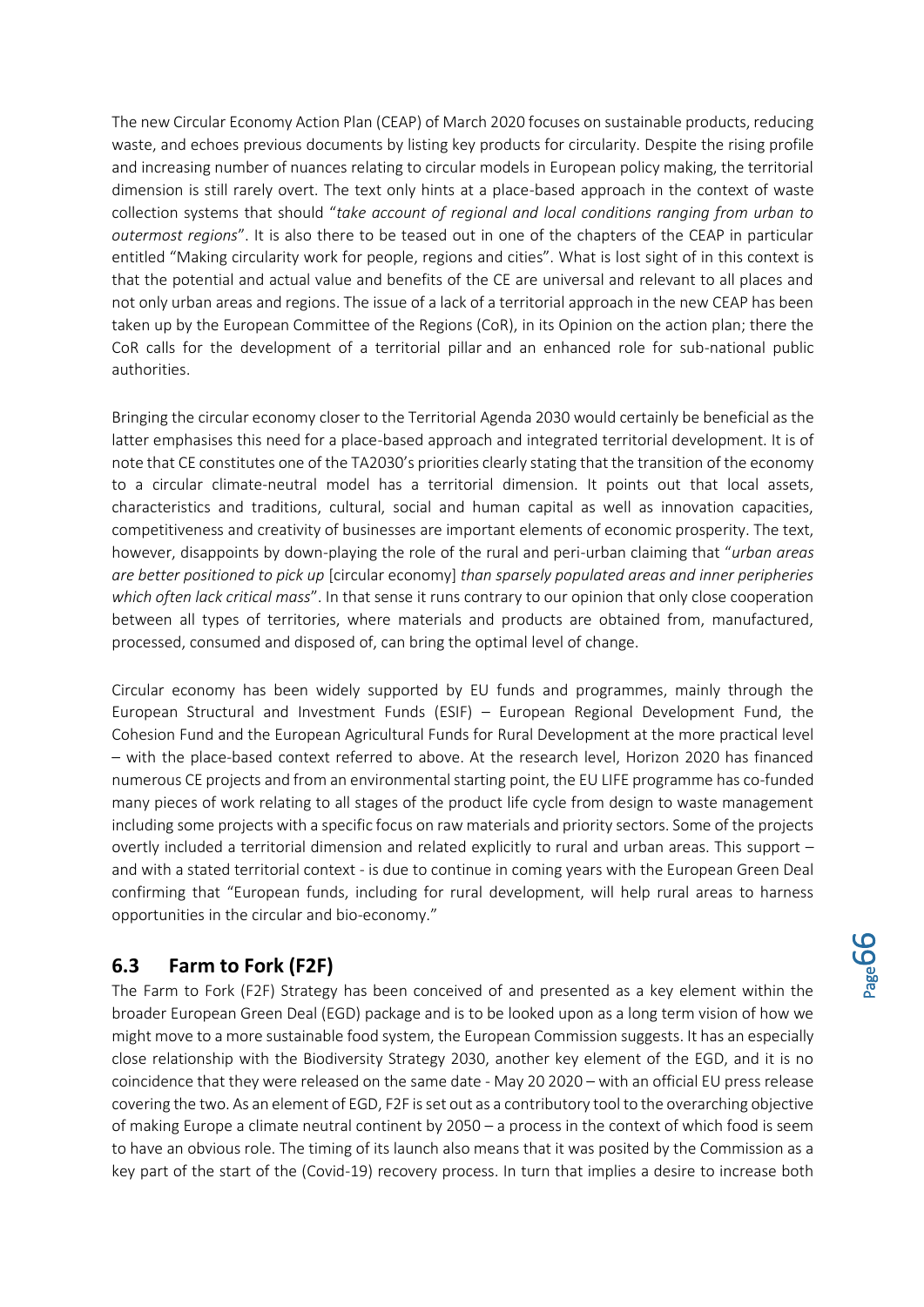the resilience and sustainability (for which, read balancing the health of people, the health of the planet and economic prosperity) of food systems in the future.

At the same time as emphasising the contribution and importance of food systems in helping achieve climate neutrality, it is also recognised that those systems are under huge pressure from factors such as flood, drought, invasive species and pests and the various impacts of covid-19 itself, F2F is therefore also designed to tackle those issues. EU food policy to date has very much been conceived around the twin concerns of food safety and food security and the EC has been at pains to point out that these remain "cornerstones" of the new broader approach to food systems. All this matters more than it otherwise might because F2F also wants to keep firmly in view the fact that food systems are a huge economic opportunity and a major creator and provider of jobs - something seen as all the more important in the context of Covid-19 (economic) recovery.

The insistence on cross-system breadth has been a recurring theme within pronouncements relating to the new strategic approach – and in particular the Commission has repeatedly been keen to emphasise that F2F is not just about food production but describes a complete system through processing, distribution, marketing etc to sale within the retail and hospitality sectors and indeed as far as consumers. This is reflected in the document text itself with sections 2.1 addressing production, 2.2 focusing upon processing, retail, hospitality etc and 2.4, consumption. From the same notion of breadth comes recognition that F2F requires actions by a wide range of different actors from across the food chain.

The twenty seven timebound actions which go to form the annex of the plan are to be regarded as an "action plan" – with other actions also embedded in the main body of the text, where one will also find a range of what the Commission consider to be "ambitious, measurable and realistic" targets. Specifically, for the reduction of levels of food waste, pesticide use, of nutrient losses through fertiliser use, of antimicrobial sales for farmed animals and increases in organic farming levels.

This move to a sustainable food system is posited, like much else, as a transition, with again an inference as to the breadth and scale of change that is being called for, and, as a corollary to that, recognition that F2F will need to be implemented alongside other actions – and in particular the Common Agricultural Policy and the Common Fisheries Policy. There is also recognition that such a transition will require substantial levels of research - and innovation - and what the Commission considers a "substantive" budget is allocated to make this happen, drawn in the first instance from the Horizon 2020 EGD call, Horizon Europe, EAFRD and ERDF. Smart Specialisation also has a role to play in the development of clusters relating to agri-food - all this R&I and other knowledge is to be transmitted and exploited through a range of advisory and information services, including an enhanced AKIS (Agricultural Knowledge and innovation Systems).

The strategy is to be moved forward by a range of initiatives (including legislative ones) to be introduced by the EU – these are largely the actions as set out in the annex and text, but other "external" EC actions will be expected to play a complementary role in addition. Progress is to be reviewed in 2023, with corrective measures introduced at that point as judged necessary.

The relationship with CAP in particular warrants further consideration – DG Agri has adopted a clear position that as well as specific new legislative actions, a reformed CAP has a role to play in implementing F2F (and indeed the Biodiversity Strategy 2030 as well). This role was initially set out within a Staff Working Document (SWD) – also 20 May 2020 – which foresaw complementarity between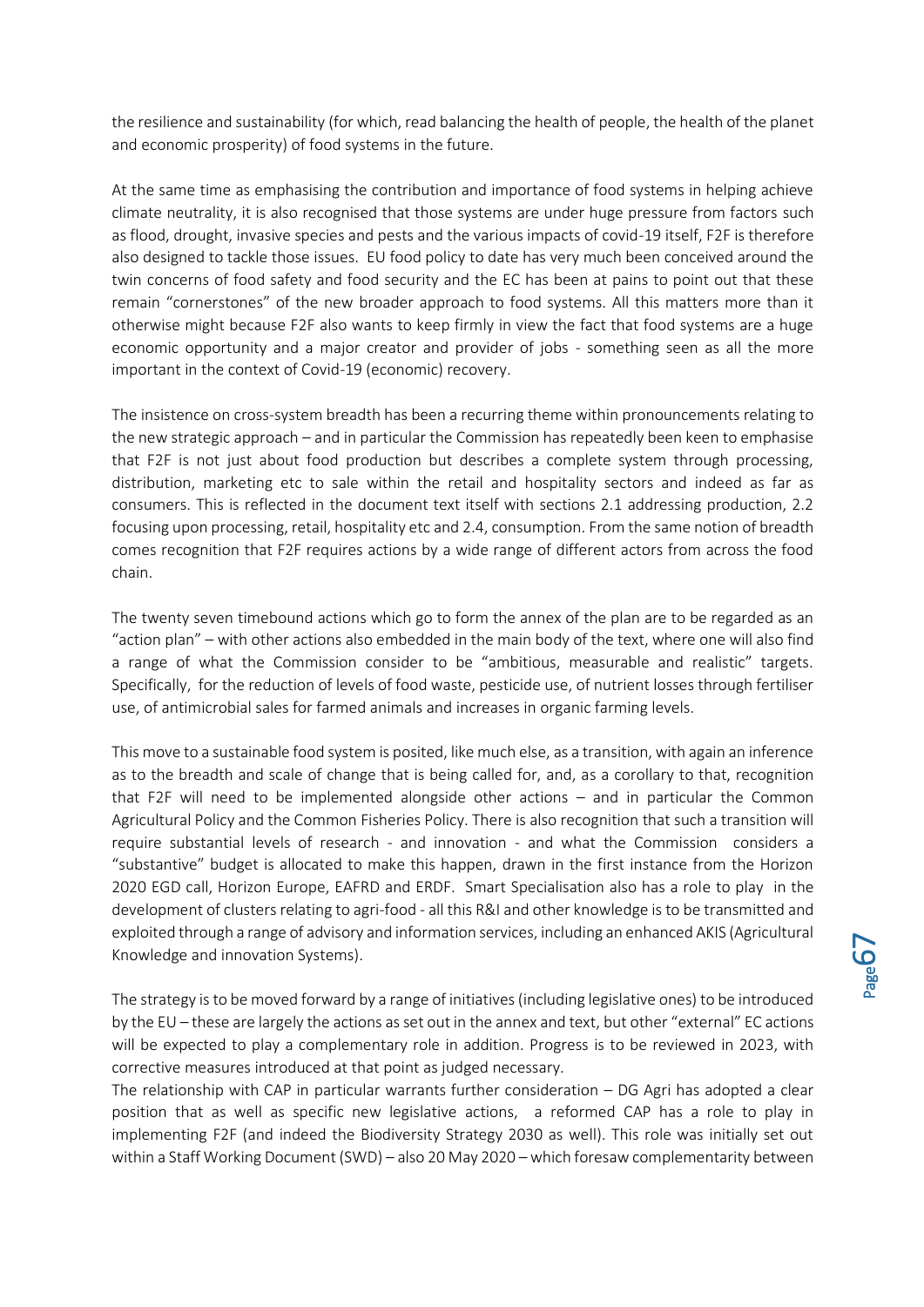the two new strategies and the CAP reform proposals as set out in 2018, and subsequently negotiated upon and finally adopted in June 2021.

CAP therefore has a key role in helping deliver the ambitions of the F2F  $-$  a position reflected in the "green (deal) architecture" as set out in the 2018 document. That role is also based on the financial contribution that CAP funding allocations within the 2021-27 Multiannual Financial Framework (MFF) might be expected to make – a very practical implementing role, therefore.

The SWD points up a number of areas where it suggests that the reform of CAP as proposed by DG Agri in 2018 fits the stated aims of F2F well – for example in terms of ensuring eve- increasing ambition in terms of setting environmental and climate related goals, using conditionality, making eco-schemes mandatory and within that ensuring that spending is ring-fenced, and that progress can be measured by collating data in a uniform way. Issues regarding animal welfare and the attainment of the target referred to above with regard to reducing the level of antimicrobial sales can also both be directly targeted within CAP it is suggested.

One further element, which attracted considerable attention on its publication, is the role that might be played by the new CAP national Plans in supporting F2F. To this end (and more broadly), the Commission has subsequently made recommendations to EU member states intended to form the basis for a series of structured dialogues, which can be extended beyond a set of considerations of how each member state will ensure that it meets the nine objectives of the new CAP but also as to how each will also contribute to the F2F (and EGD more broadly) targets on a country by country basis.

There is a final regard in which at least some are seeing a connection between the reformed CAP and the F2F, this relates to the ongoing measurement of the impact that F2F provisions are having upon both food security and the livelihoods of farmers – a task that is seen as suitable for being carried out within the broader CAP National Plan monitoring system.

Initial reactions to the F2F proposals were numerous, varied, and far from positive in some quarters few extended far beyond cautious optimism. For example, many argued that the quantifiable targets are not as ambitious as they might be – whilst at the same time the target of reaching 25% organic farming levels for instance were regarded as being wildly over-ambitious in the case of many member states. Where, some asked, were the figures using which the targets have been calculated – if only for the sake of transparency, these should be made public they argued. Where indeed were the details about what is preventing the sought-for targets being attained, this is presumably known but is not within the published papers? For some there are any way too few targets – and highlight numerous issues in this regard such as animal welfare - and they express an overall sense of a missed opportunity, or indeed a lack of the ambition level that will be required to make the European Green Deal successful in meeting its objectives.

Concerns have also been raised that this is a very broad-brush with too little recognition that farming happens very differently in different EU member states – and indeed in some cases within member states. The specificities are lost sight of some suggested, and diverseness not taken into account. In reality, the fact that negotiation on targets will be undertaken with individual member states and take account of the current national situations is referred to in both the Strategy text and in the SWD, but many seemed nevertheless unconvinced.